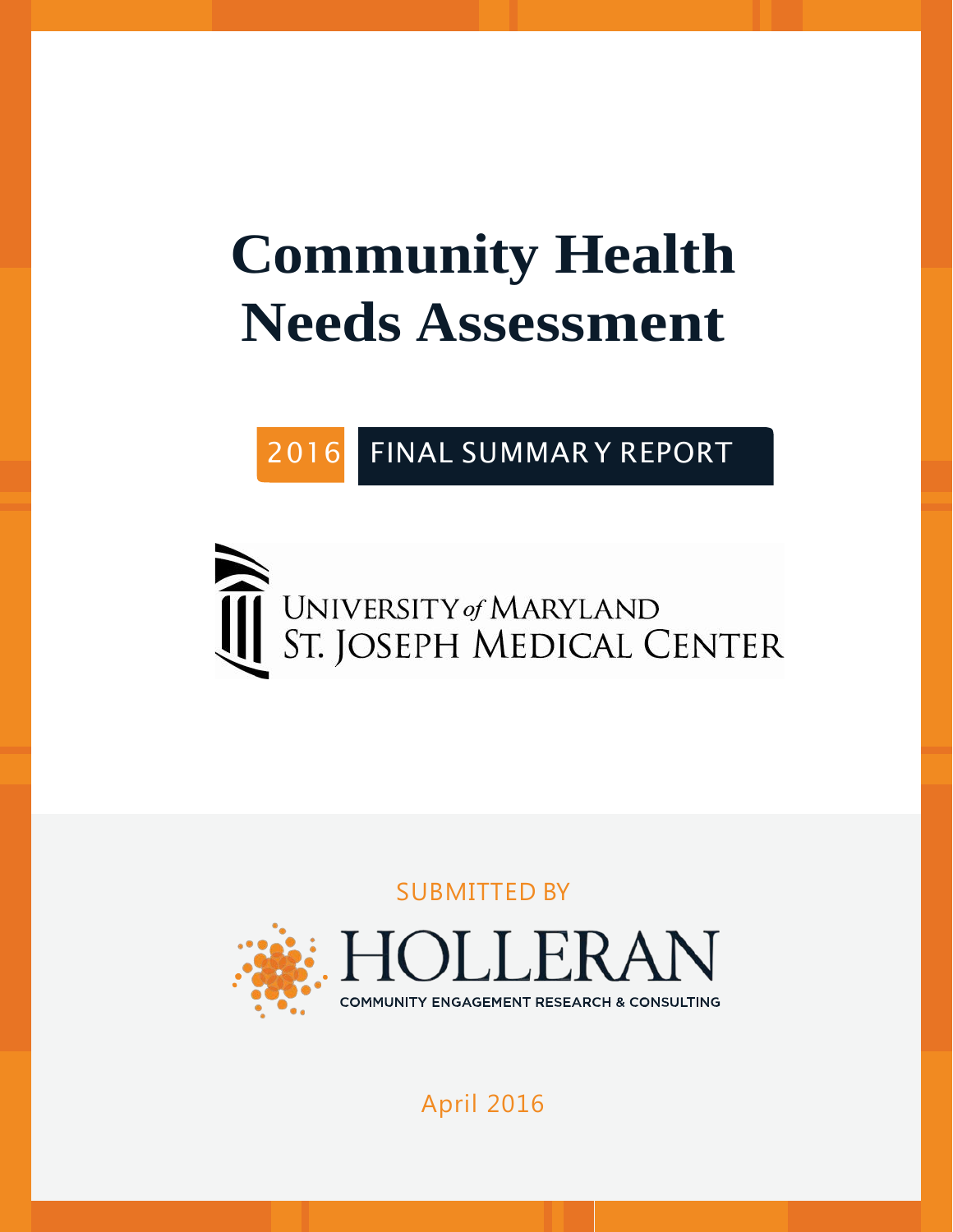# **TABLE OF CONTENTS**

| <b>Executive Summary</b>                             |    |
|------------------------------------------------------|----|
| <b>Community Health Needs Assessment Overview</b>    | 3  |
| <b>Community Member Survey Overview</b>              | 5  |
| <b>Focus Group Discussions Overview</b>              | 11 |
| St. Joseph's Independent Study Overview              | 16 |
| <b>Concluding Thoughts</b>                           | 17 |
| <b>Identification of Community Health Issues</b>     | 18 |
| Appendix A. Key Informant Focus Group Participants   | 19 |
| Appendix B. Prioritization Session Participants      | 20 |
| Appendix C. Full List of Outcomes from the 2013 CHNA | 21 |

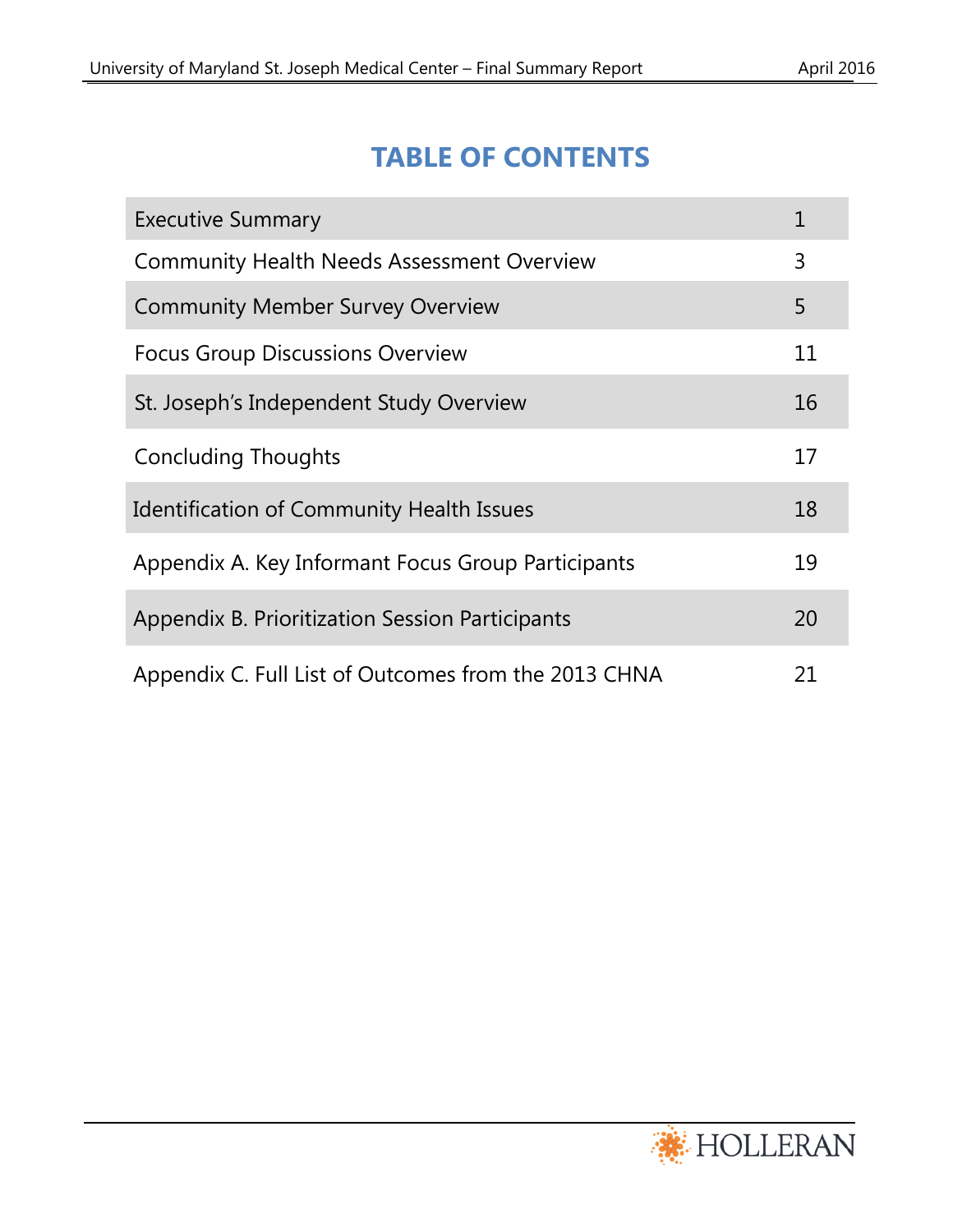## **EXECUTIVE SUMMARY**

Beginning in January 2016, the University of Maryland St. Joseph Medical Center (St. Joseph) undertook a comprehensive community health needs assessment (CHNA) to evaluate the health needs of individuals living in Baltimore County, Maryland. The aim of the assessment is to reinforce St. Joseph's commitment to the health of residents and align its health prevention efforts with the community's greatest needs. The assessment examined a variety of health indicators including chronic health conditions, access to health care and social determinants of health. The University of Maryland St. Joseph Medical Center contracted with Holleran Consulting, a research firm based in Lancaster, Pennsylvania, to execute this project.

The completion of the CHNA enabled University of Maryland St. Joseph Medical Center to take an indepth look at its community. The findings from the assessment were utilized by St. Joseph to prioritize public health issues and develop a community health implementation plan focused on meeting community needs. St. Joseph is committed to the people it serves and the communities where they reside. Healthy communities lead to lower health care costs, robust community partnerships, and an overall enhanced quality of life. This CHNA Final Summary Report serves as a compilation of the overall findings of each research component.

## **CHNA Components**

- $\triangleright$  Online Community Survey
- $\triangleright$  Key Informant Surveys
- $\triangleright$  Prioritization Session
- $\triangleright$  Implementation Plan

## **Key Community Health Issues**

The University of Maryland St. Joseph Medical Center, in conjunction with community partners, examined the findings of the Online Community Survey and Focus Group Discussions to select Key Community Health Issues pertinent to Baltimore County. The following issues were identified (presented in alphabetical order):

- $\triangleright$  Access to care
	- Lack of primary care and specialty care providers
	- Long wait times
	- Home care
	- Resource awareness
	- Price of medication and insurance deductibles
- $\triangleright$  Care Coordination
- $\triangleright$  Chronic Disease Cardiovascular disease, Obesity, Stroke, Diabetes
- $\triangleright$  Disparities
- $\triangleright$  Low Health literacy and Language barriers
- $\blacktriangleright$  Lack of transportation
- $\triangleright$  Mental health
- $\triangleright$  Substance abuse
- $\triangleright$  Tobacco use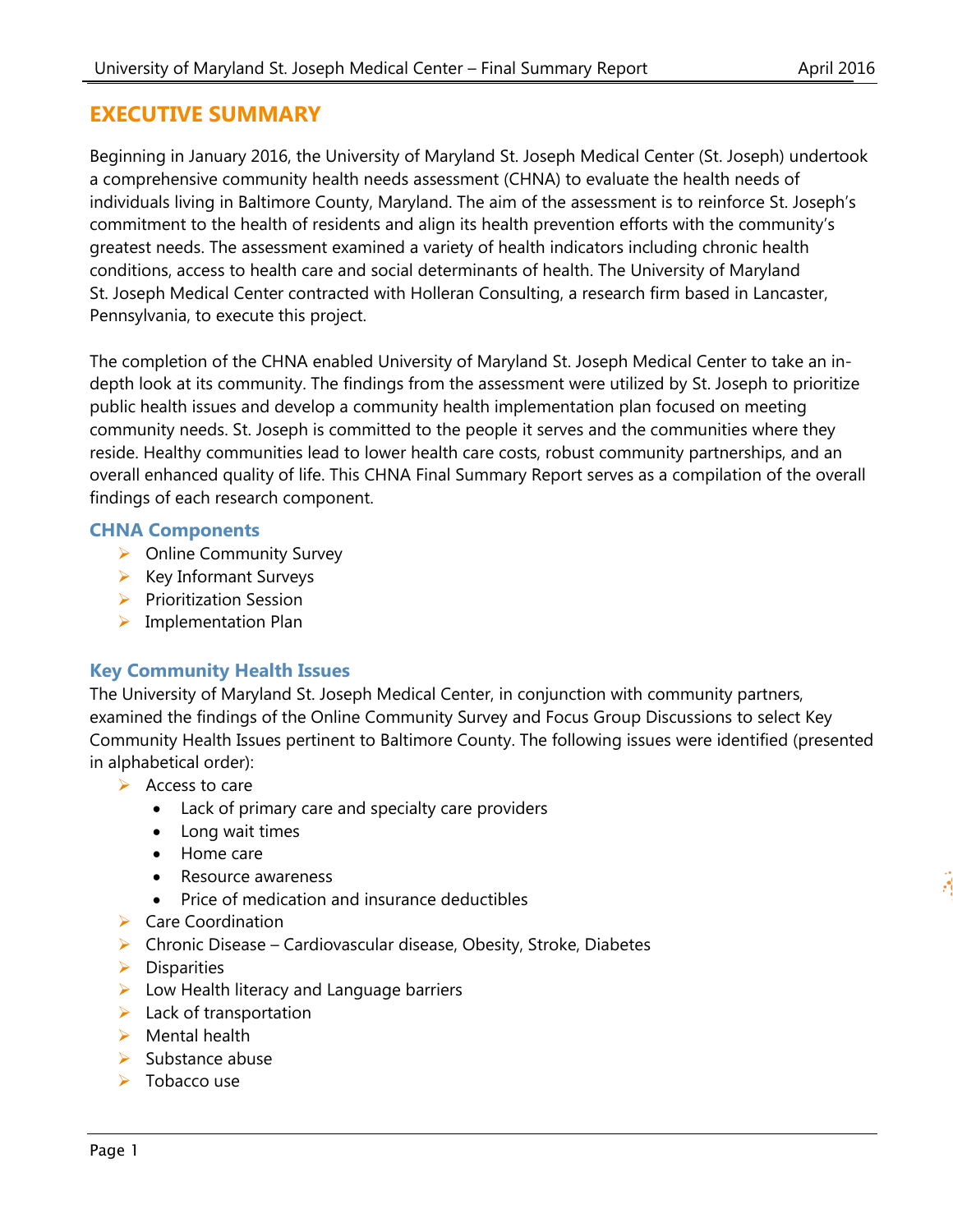## **Prioritized Community Health Issues**

Based on feedback from community partners, including health care providers, public health experts, health and human service agencies, and other community representatives, St. Joseph plans to focus community health improvement efforts on the following health priorities over the next three-year cycle:

- $\triangleright$  Access to Care
- $\triangleright$  Mental Health and Substance Abuse
- ▶ Chronic Disease- Cardiovascular Disease/Obesity
- $\triangleright$  Cancer
- $\triangleright$  Fall Prevention

## **Previous CHNA and Prioritized Health Issues**

St. Joseph Medical Center conducted a comprehensive CHNA in 2013 to evaluate the health needs of individuals living in the hospital service area within Greater Baltimore. The purpose of the assessment was to gather information about local health needs and health behaviors. The assessment helped St. Joseph prioritize six health issues and develop a community health implementation plan to improve the health of the surrounding community. The prioritized health issues include:

- $\triangleright$  Access to Health Care Services
- $\triangleright$  Diabetes
- $\triangleright$  Substance/Tobacco Abuse
- $\blacktriangleright$  Heart Disease/Hypertension/Stroke
- $\triangleright$  Maternal/Child Health
- $\triangleright$  Cancer

Major outcomes from the 2013 priorities include:

- $\triangleright$  8,029 free flu vaccines provided to the community
- $\triangleright$  744 bone density screenings provided to local seniors and an additional 646 screenings provided to the general population
- $\triangleright$  2,024 diabetic visits received education about diabetes
- $\triangleright$  4,133 people offered substance/tobacco cessation assistance
- $\geq$  2,806 people received hypertension/stroke prevention and awareness education
- $\geq$  27,620 visits where women received education regarding healthy lifestyle practices
- $5,161$  community members received cancer education about early detection
- $\triangleright$  301 women received free breast cancer screenings and education and another 90 women received screening for cervical cancer

The full list of outcomes can be found in Appendix C.

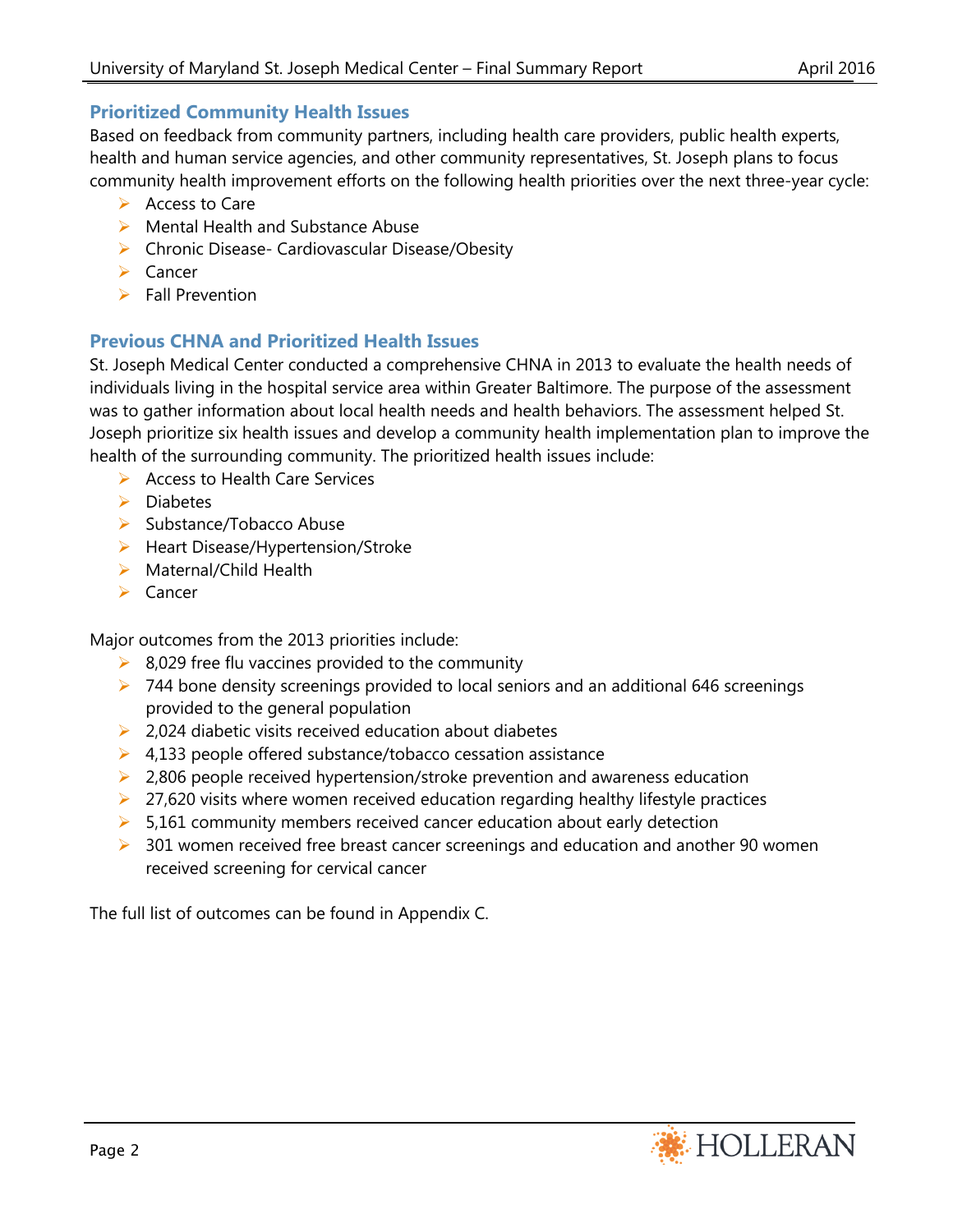## **COMMUNITY HEALTH NEEDS ASSESSMENT OVERVIEW**

## **Organization Overview**

The University of Maryland St. Joseph Medical Center is a member of the University of Maryland Medical System, a not-for-profit hospital system, and is located in Towson, Maryland. Driven by its Catholic health mission of serving others with reverence, integrity, compassion and excellence, St. Joseph has provided compassionate care for generations of Baltimore families for more than 150 years. Services provided by more than 1,100 expert physicians and over 2,300 nurses, allied healthcare professionals and staff, and a state-of-the-art medical technology make St. Joseph one of the nationally ranked healthcare providers and a top performer in patient satisfaction.

## **Methodology and Background**

The CHNA was comprised of both quantitative and qualitative research components. A brief synopsis of the research components is included below with further details provided throughout the document:

- $\triangleright$  An Online Community Survey was conducted with individuals residing in Baltimore County between January 29 and March 18, 2016. The survey was designed to assess their health status, health risk behaviors, preventive health practices and needs, health care access primarily related to chronic diseases, and community assets and opportunities. The survey took approximately 10 to 15 minutes to complete. A total of 924 resident surveys were completed throughout Baltimore County to promote geographical and ethnic diversity among respondents.
- $\triangleright$  Focus Group Discussions: two Key Informant focus groups were conducted at St. Joseph Medical Center on February 10 and February 17, 2016. There were 12 participants in the first session and 11 participants attended the second session. The purpose of the focus groups was to gather expert-level qualitative feedback from a variety of health and social service providers, with an active role and a broad understanding of the health care system and health needs of Baltimore County residents.

## **Research Partner**

University of Maryland St. Joseph Medical Center contracted with Holleran, an independent research and consulting firm located in Lancaster, Pennsylvania, to conduct research in support of the CHNA. The firm collected, analyzed and interpreted data both from the online community survey and the focus groups, and prepared all reports. Holleran has 23 years of experience in conducting public health research and community health assessments.

## **Community Representation**

Community engagement and feedback were an integral part of the CHNA process. The University of Maryland St. Joseph Medical Center sought community input through key informant focus group discussions with community leaders and partners and an online community member survey available to all Baltimore County residents, and inclusion of community leaders in the prioritization and implementation planning process. Public health and health care professionals shared knowledge and expertise about health issues, and leaders and representatives of non-profit and community-based

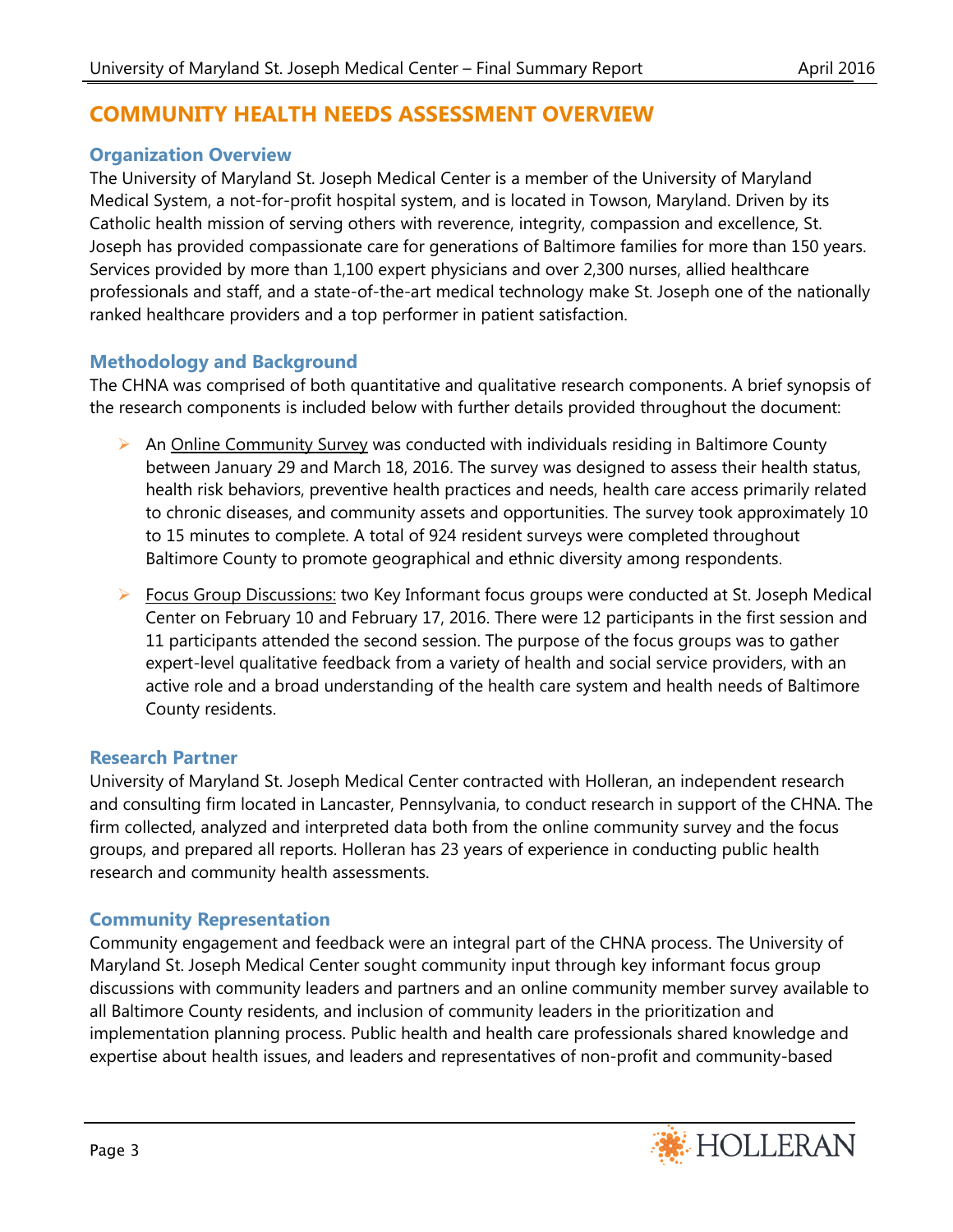organizations provided insight on the community, including the medically underserved, low income, and minority populations.

## **Research Limitations**

As with all research efforts, there are some limitations related to this study's research methods that should be acknowledged. Data based on self-reports should be interpreted with particular caution. In some instances, community member survey participants may over- or underreport behaviors and illnesses based on fear of social stigma depending on the health outcome of interest or misunderstanding the question being asked. In addition, respondents may be prone to recall bias where they may attempt to answer accurately, but remember incorrectly.

In addition, timeline and other restrictions may have impacted the ability to survey all community stakeholders. St. Joseph sought to mitigate limitations by including representatives of diverse and underserved populations through the online community member survey.

## **Previous Study Done by St. Joseph**

St. Joseph conducted an independent community health survey the previous year. The survey sought to gather information around the most salient health issues in Baltimore County and identify the common barriers that keep people from seeking medical care. Some notable similarities were observed in the findings between the current CHNA and the study St. Joseph conducted.

## **Prioritization of Needs**

Following the completion of the CHNA research, St. Joseph prioritized community health issues in collaboration with community leaders and partners, and developed an implementation plan to address prioritized community needs.

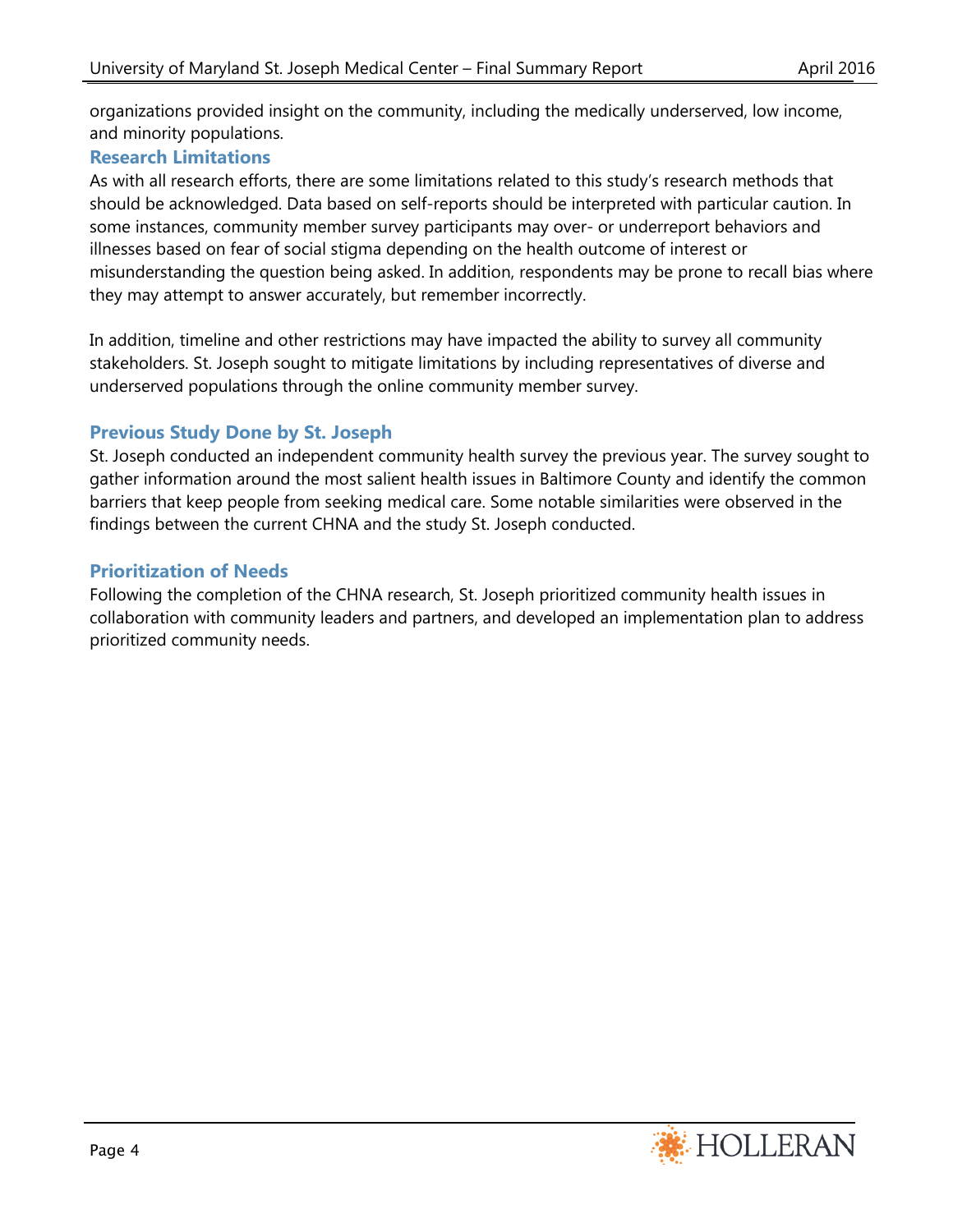## **COMMUNITY MEMBER SURVEY OVERVIEW**

## **Socio-Demographic Statistics Overview**

The demographic profile of the respondents who completed the online survey is depicted in Tables 1-3. In general, there was a good representation of zip codes in the survey and participants were well spread out throughout the county. Nearly 40% of all respondents reside in zip codes 21234, 21093, 21236, 21286, 21204, 21030 and 21212.

As depicted in Table 1, of the total 924 respondents, the majority of respondents were female (81%) and between the ages of 55 to 64 years (24%). An additional 22% of all respondents were between the ages of 65 and 80 years. Over three-quarters of respondents identify themselves as White (79%). The next largest population is the Black/African-American race, at 13% of survey participants. About 8% of all respondents identify themselves as Latino/Hispanic. The most common "Other" race mentioned was "mixed."

In regard to educational attainment, a little more than a quarter of respondents (27.0%) have attained an undergraduate degree or higher. Another 24% of survey participants have a graduate or professional-level degree. The majority of respondents in the "Other" category indicated they have a nursing diploma. The survey also showed that a greater share of respondents (44%) had an annual household income of \$75,000 or more and about 10% of respondents fall in the lowest income brackets, with an annual household income of less than \$20,000.

| $\frac{1}{2}$ . Dennographie milonination.                                 |       |
|----------------------------------------------------------------------------|-------|
| <b>Demographics</b>                                                        |       |
| Gender                                                                     |       |
| Male $(n=179)$                                                             | 19.4% |
| Female $(n=745)$                                                           | 80.6% |
| Age                                                                        |       |
| $18 - 24$ (n=29)                                                           | 3.3%  |
| $25 - 34$ (n=140)                                                          | 15.7% |
| $35 - 44$ (n=122)                                                          | 13.7% |
| $45 - 54$ (n=157)                                                          | 17.6% |
| $55 - 64$ (n=209)                                                          | 23.5% |
| $65 - 80$ (n=196)                                                          | 22.0% |
| $81 + (n=38)$                                                              | 4.3%  |
| <b>Race/Ethnicity</b>                                                      |       |
| White $(n=716)$                                                            | 78.9% |
| Black/African American (n=119)                                             | 13.1% |
| American Indian/Alaska Native (n=3)                                        | 0.3%  |
| Asian/Pacific Islander (n=27)                                              | 3.0%  |
| Hispanic/Latino - can be of any race, for example, White Hispanic $(n=70)$ | 7.7%  |

## Table 1. Demographic Information

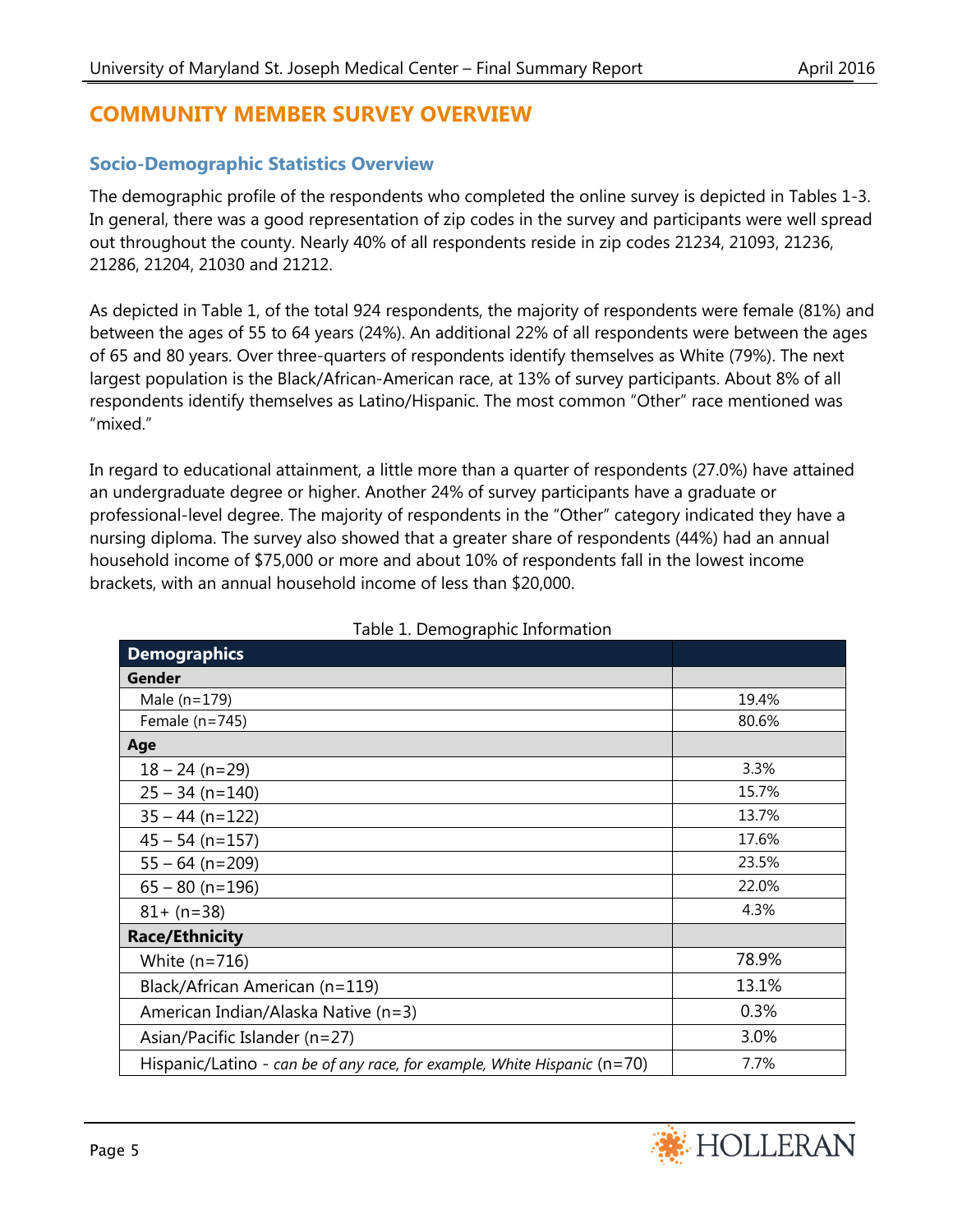| . .<br>. | $\sim$<br>7с |
|----------|--------------|
|          |              |

#### **Access to Care**

This section illustrates the health coverage status of residents in Baltimore County and highlights the barriers related to access to health care that contribute to poor health.

## **Health Insurance Coverage**

Health insurance coverage can have a significant influence on health outcomes. Respondents were asked to indicate whether or not they have health care coverage, including insurance, prepaid plans, or government plans, such as Medicaid or Medical Assistance. Seventy-one percent of respondents reported they predominately obtain their health care coverage through their own or someone else's employer sponsored plans. About 5% of respondents cited they were currently uninsured.

Approximately 86% of survey participants in Baltimore County have at least one person who they think of as their personal doctor. In other words, at least 12% are without a medical home.



Figure 1. Percentage of individuals with or without personal healthcare provider

## **Key Health Issues**

## **Overall Physical Health Status**

Survey participants were asked to rate their overall health. In general, self-reported measures of health are favorable among respondents. Over one-half of respondents (53%) reported having very good or excellent overall health. Approximately 14% of respondents reported having fair or poor health. In addition, approximately half of the respondents reported not suffering from physical illness or injury during the previous 30 days. However, nearly a quarter (24%) reported having one to two days of poor

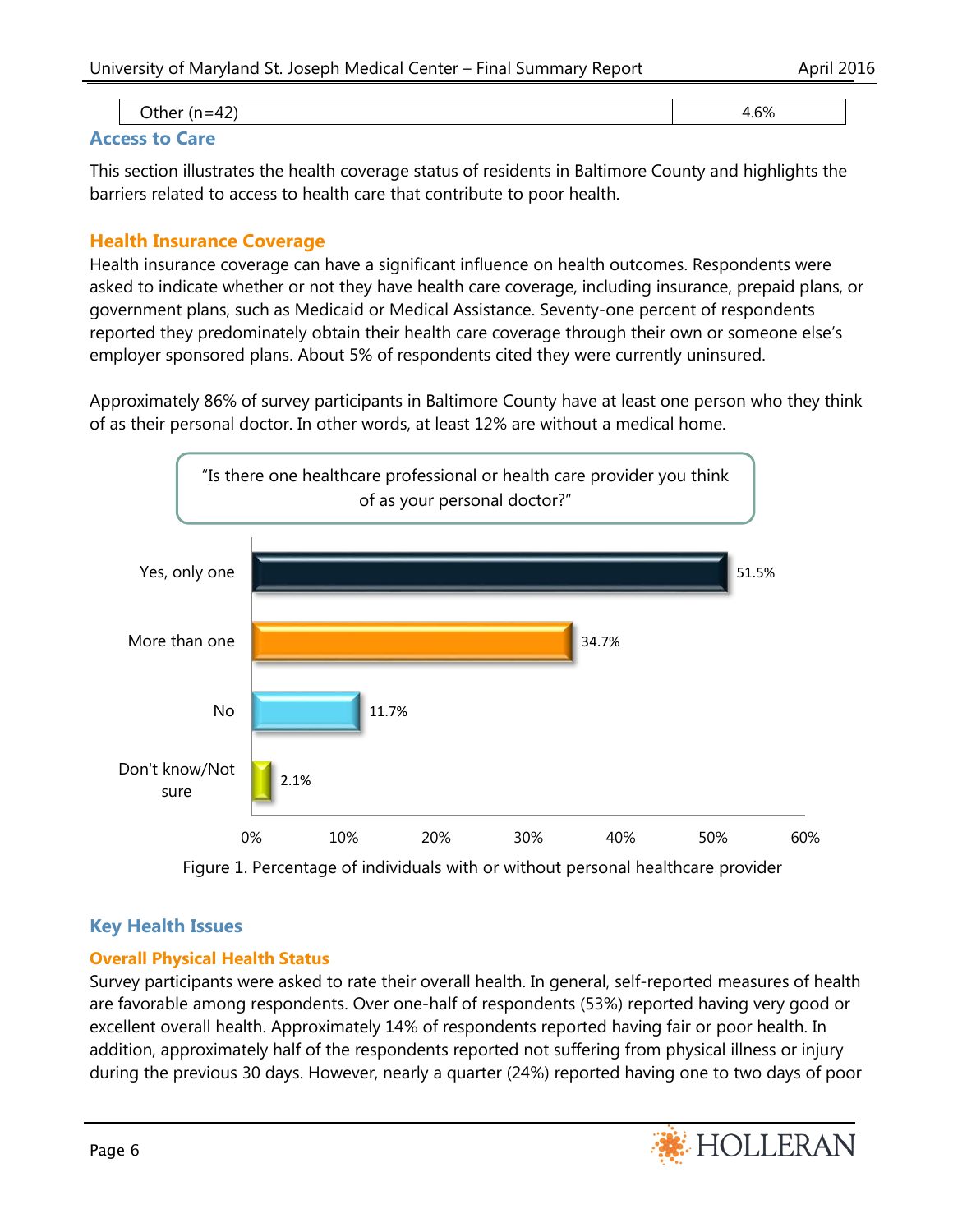physical health and 10% reported having three to four days of poor physical health. The following chart depicts survey particinants' self-reported poor physical health days.





Inability to work due to poor physical health was also measured in the survey. A strong majority of respondents in Baltimore County (78%) reported there were no days they were unable to work due to poor health. In contrast, about 6% of respondents reported being unable to work for 11 days or more in the past month because of poor physical health.

## **Chronic Health Issues**

Some chronic conditions are of concern in Baltimore County. High blood pressure was the most cited health issue respondents encounter (44%). High cholesterol was ranked second with about 39% of respondents selecting the issue and was followed by arthritis with approximately 31% of respondents identifying it as a health concern they have been diagnosed with.

| <b>Rank</b> | <b>Chronic Condition</b>                                      | Count | $%$ * |
|-------------|---------------------------------------------------------------|-------|-------|
|             | High blood pressure                                           | 295   | 43.7% |
| 2           | High cholesterol                                              | 265   | 39.3% |
|             | Arthritis, rheumatoid arthritis, gout, lupus, or fibromyalgia | 210   | 31.1% |
| 4           | Cancer                                                        | 159   | 23.6% |
| 5           | Anxiety disorder                                              | 153   | 22.7% |
| 6           | Depressive disorder                                           | 152   | 22.5% |
|             | Asthma                                                        | 121   | 17.9% |

\* Respondents could select more than one option, therefore the percentages may sum to more than 100.0%.

Survey participants were also asked in a different set of questions if they have ever been diagnosed with cancer, to which about 22% (N=189) reported that they have. Among these respondents, the most

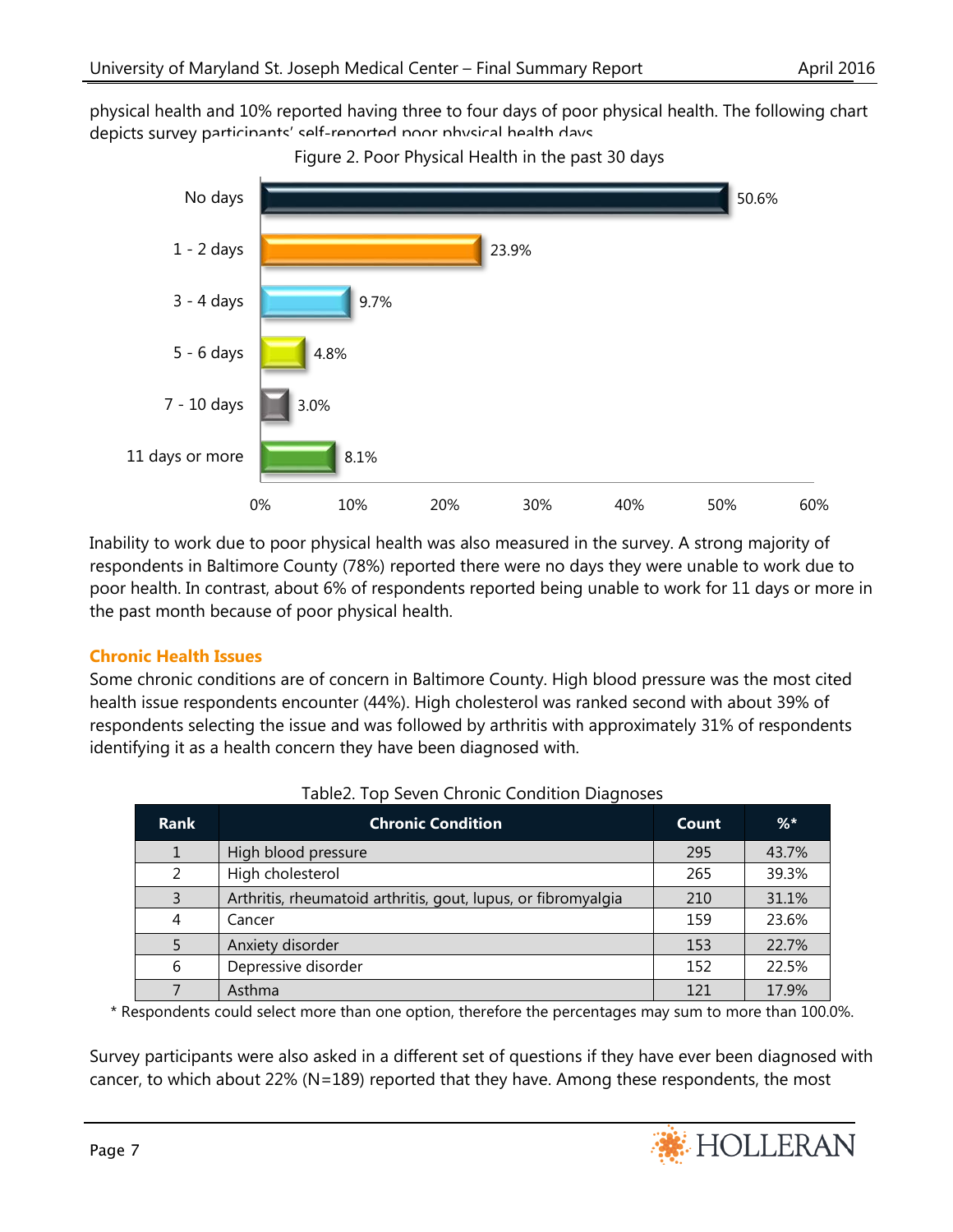common types of cancer reported by respondents were breast cancer (36%) and skin cancer other than melanoma (22%).

The other set of survey questions dealt with identifying the most pressing health issues facing Baltimore County residents. Overweight/Obesity topped the list with close to 60% of respondents selecting the issue as one of the top five most pressing health issues facing their county. Cancer and Drug Abuse/Alcohol Abuse were also health concerns shared by 53% and 43% of respondents respectively. The fourth most pressing health issue was Heart Disease, with a 42% rating, and Diabetes was ranked  $5<sup>th</sup>$ with a rating of 37%. The following table highlights the rankings of the top ten health issue as selected by respondents.

| <b>Rank</b>    | <b>Key Health Issue</b>          | Count | $%$ * |
|----------------|----------------------------------|-------|-------|
| 1              | Overweight/Obesity               | 506   | 59.1% |
| 2              | Cancer                           | 457   | 53.4% |
| 3              | Drug Abuse/Alcohol Abuse         | 371   | 43.3% |
| 4              | <b>Heart Disease</b>             | 356   | 41.6% |
| 5.             | <b>Diabetes</b>                  | 319   | 37.3% |
| 6              | High Blood Pressure              | 291   | 34.0% |
| $\overline{7}$ | Alzheimer's Disease/Aging Issues | 283   | 33.1% |
| 8              | Access to Care/Uninsured         | 253   | 29.6% |
| 9              | Mental Health/Suicide            | 241   | 28.2% |
| 10             | Tobacco Use/Smoking              | 158   | 18.5% |

## Table 3. Ranking of the Top Ten Most Pressing Health Issues by Community Residents

\* Respondents could select more than one option, therefore the percentages may sum to more than 100.0%.

## **Health Risk Behaviors**

## **Preventative Care**

Generally, routine check-ups look favorable among respondents. Approximately 88% of survey respondents visited a doctor for a routine physical exam or check-up within the past two years; 72% visited a doctor within the past year.

## **Tobacco and Alcohol Use**

Risky behaviors related to tobacco use were measured as part of the survey. About 93% of respondents reported not smoking at all, while 7% indicated smoking either every day or some days. In regard to alcohol use, more than three-fourths of respondents did not have an alcoholic beverage during the past 30 days. Among respondents who did drink an alcoholic beverage, 14% participated in binge drinking one to two times during the past month. Only a very small percentage of respondents (approximately 8%) participated in binge drinking three or more times during the past month. Binge drinking is defined as four drinks or more on one occasion for women and five drinks or more on one occasion for men.

## **Cancer Screening**

Online community survey participants were asked if they have routine screenings for skin cancer, breast cancer, prostate cancer, oral/throat cancer and colorectal cancer. Nearly two-thirds of female

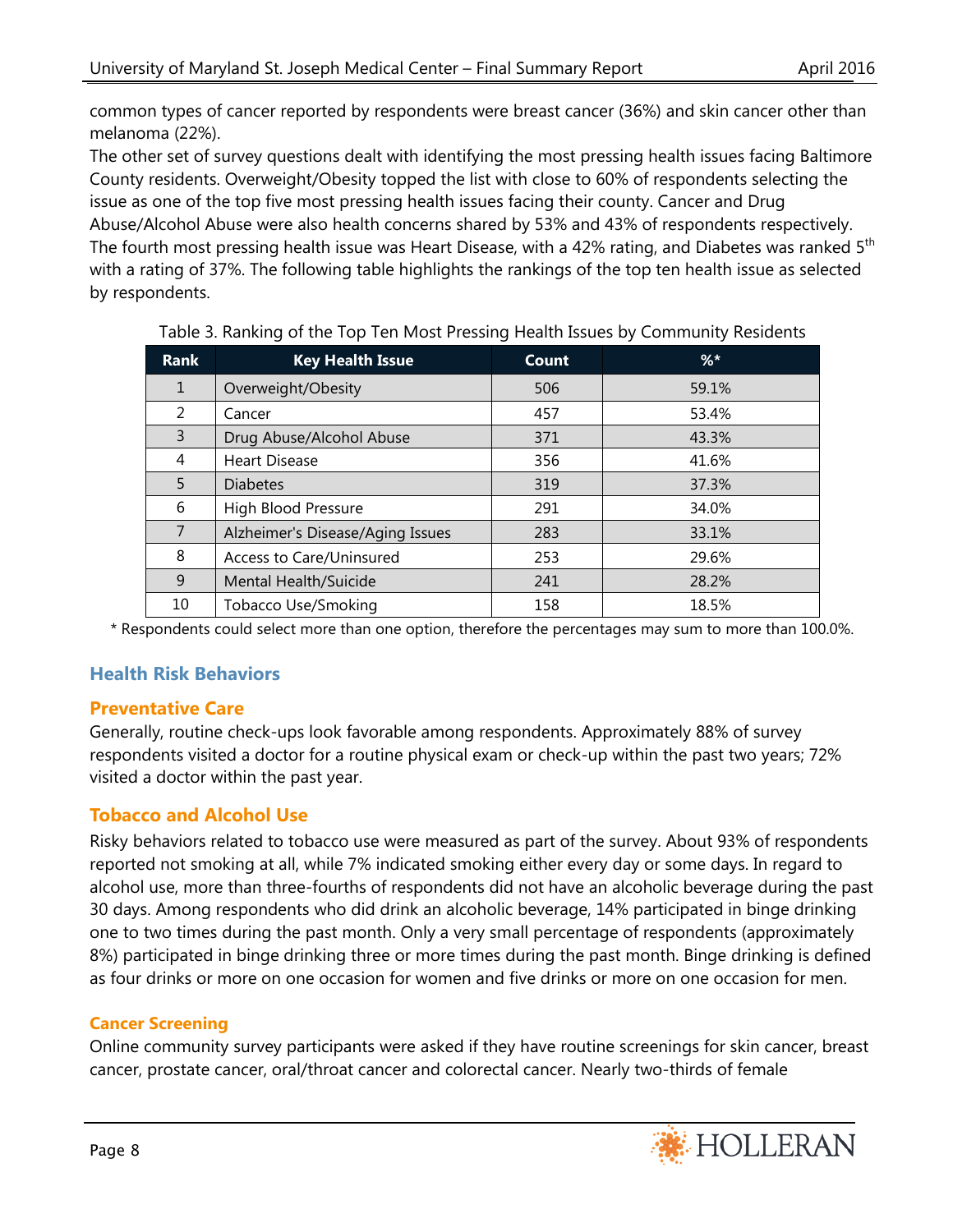respondents had routine screenings for breast cancer, followed by 45% of respondents reporting a routine screening for colorectal cancer. The following graph highlights survey participants' responses.



Figure 3. Routine Cancer Screenings

## **Prenatal Care**

Women respondents that disclosed being pregnant at any time between June 2013 and February 2016 (N=70; 10%) were asked if they received prenatal care during their pregnancy to which all of them, except for one individual, answered affirmatively. In addition, 94% of these women confirmed that a doctor, nurse or other health care worker had talked with them about ways to prepare for a healthy pregnancy and baby.

## **Barriers to Accessing Health Services**

Understanding the perceived barriers to accessing health services can be very eye-opening as it often gets to the less obvious reasons people avoid or delay seeking health care. By far, the most commonly encountered barrier among survey participants was the inability to pay insurance co-pays and deductibles (75%), distantly followed by lack of health insurance coverage (59%). Difficulty to understand/navigate health care system (39%), being unable to find a doctor or get an appointment (37%), and struggles to make ends meet (30%) were ranked as the  $3<sup>rd</sup>$ , 4<sup>th</sup> and  $5<sup>th</sup>$  most significant barriers facing Baltimore County residents respectively.

However, when asked if they had delayed needed medical care in the past 12 months, about 70% of respondents reported not delaying or needing medical care in the past 12 months. Of those who did delay medical care, 10% stated they couldn't afford the out-of-pocket costs. Another 6% indicated they could not get an appointment soon enough. Responses such as the following were common when providing reasons for delaying needed medical care:

*"Costs don't match service provided. Too costly for preventive medicine, since [I] have very high deductible. Paying high health insurance for little benefit to me."*

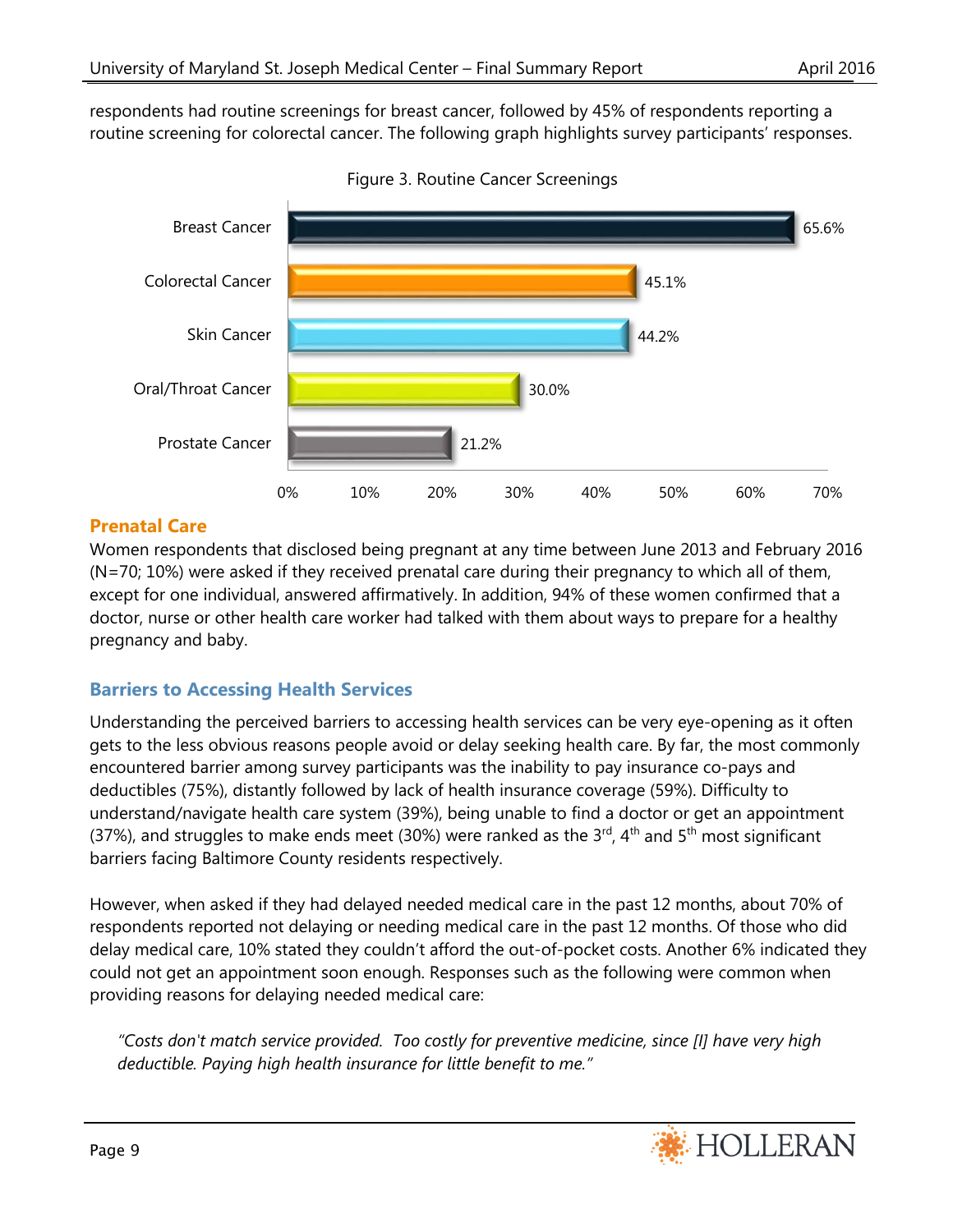*"Didn't feel like dealing with the co-pay."*

*"Do not have enough time to miss from work for the surgery."*

## **Resources Needed to Improve Access**

Free/low cost medical and dental care services top the list for most needed services to improve health in Baltimore County (48%). Free/low cost eye care was the third most needed service, closely followed by mental health services that respondents felt were missing in the community.

| <b>Rank</b>  | <b>Key Health Issue</b>                           | <b>Count</b> | $%$ * |
|--------------|---------------------------------------------------|--------------|-------|
| $\mathbf{1}$ | Free/Low Cost Medical Care - Tied                 | 404          | 47.5% |
| 2            | Free/Low Cost Dental Care - Tied                  | 404          | 47.5% |
| 3            | Free/Low Cost Vision/Eye Care                     | 325          | 38.2% |
| 4            | <b>Mental Health Services</b>                     | 306          | 36.0% |
| 5            | Health Education/Information/<br>Outreach         | 280          | 32.9% |
| 6            | <b>Prescription Assistance</b>                    | 266          | 31.3% |
| 7            | <b>Health Screenings</b>                          | 244          | 28.7% |
| 8            | Substance Abuse Services - Tied                   | 224          | 26.4% |
| 9            | Elder Care/Senior Services - Tied                 | 224          | 26.4% |
| 10           | Access to Affordable Fresh Fruits &<br>Vegetables | 221          | 26.0% |

|  | Table 4. Top Ten Resources Needed in the Community |
|--|----------------------------------------------------|
|  |                                                    |

\* Respondents could select more than one option, therefore the percentages may sum to more than 100.0%.

In addition, respondents indicated through an open-ended question a variety of resources and services that they felt were missing. The text box below highlights some of the verbatim comments.

## **Select Comments Regarding Resources Missing in the Community:**

- $\triangleright$  "Direct contact with live receptionist on phone to navigate the health system."
- "Exercise facilities or parks not dedicated to competitive ball sports only."
- > "Good primary care providers."
- $\triangleright$  "Not being aware of resources that exist."
- $\triangleright$  "Preventive, holistic, natural, alternative, therapies."
- "Safe streets, safe neighborhoods, places for children to play."
- "Smoking cessation included in substance abuse services; education on appropriate use of EMS and ED services."

## **Suggestions and Recommendations**

To round out the feedback from survey participants, respondents were asked to provide suggestions/recommendations that they felt would be helpful in addressing the health needs of

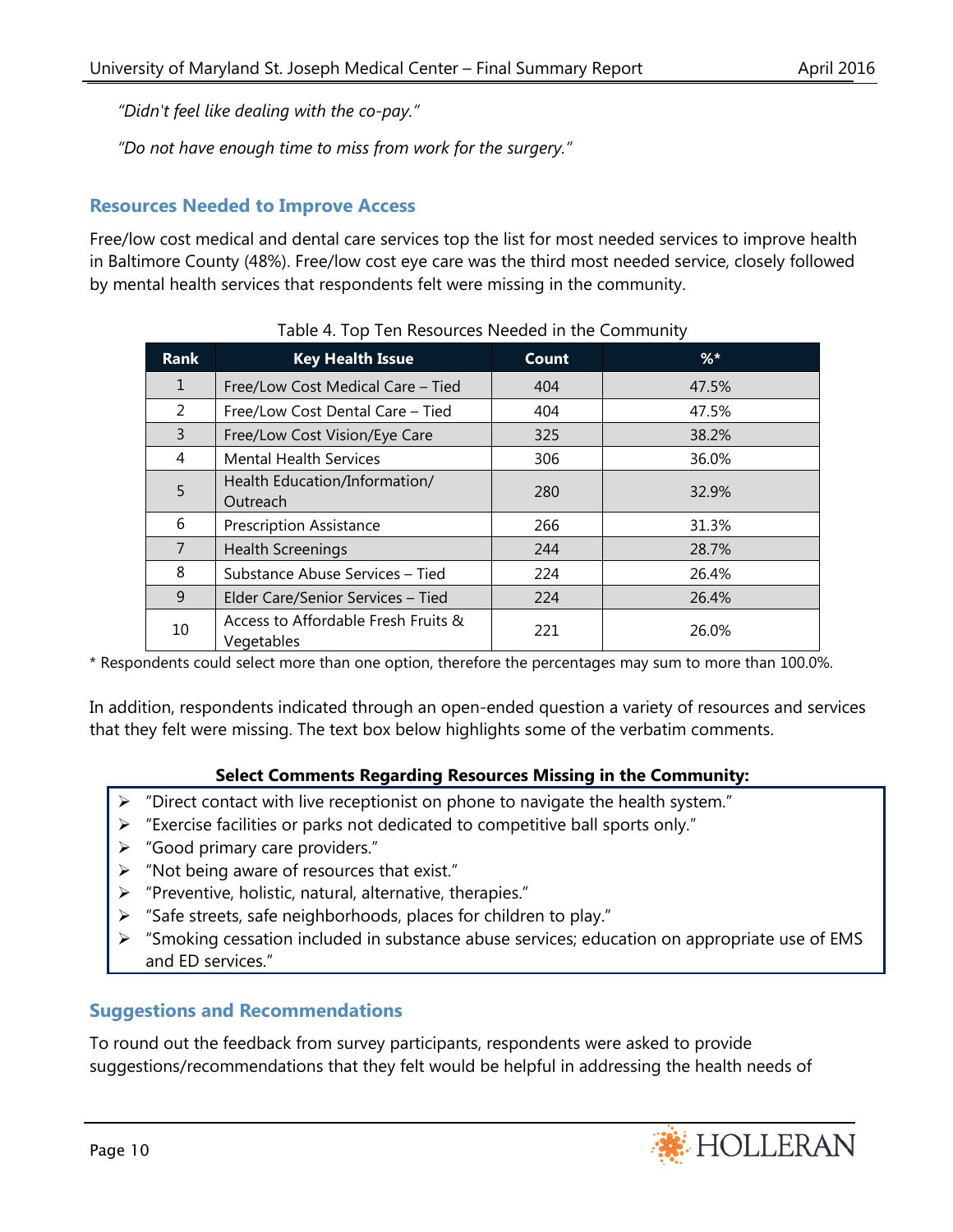Baltimore County residents. Most survey participants expressed the need for providing affordable health care and insurance plans, especially for seniors, and free/affordable mental health/substance abuse services. Respondents also pointed out the need for more health education and outreach in regard to nutrition, physical exercise, and chronic disease management.

## **FOCUS GROUP DISCUSSIONS OVERVIEW**

## **Background**

This section gives an overview of the finding of two Key Informant focus groups conducted on February 10 and February 17, 2016. Both focus groups were conducted at St. Joseph Medical Center. Each group involved a small number of individuals, with 12 participants attending in the first session and 11 participants in the second session, in order to hold a constructive and participatory dialogue with each participant. The participants represented a variety of health and social service sectors, with an active role and a broad understanding of the health care system and health needs of Baltimore County residents. A list of attendees for both sessions can be found in Appendix A.

## **Access to Care**

Focus group participants were asked to discuss barriers related to accessing health care services in Baltimore County. The following themes emerged from the discussions in both sessions.

## **Lack of Specialty Care Providers and Long Wait Times**

Lack of specialty care providers was commonly voiced as a significant barrier in both sessions. This issue often correlated with longer wait periods to see a specialist. The waiting period mentioned by participants ranged from 3 months to 7 months depending on the type of care needed. One participant mentioned "I'd like to see an increase in the availability of certain specialties so that patients aren't waiting 6 to 7 months to be seen, especially Neurology, Endocrinology, and Dermatology."

The point was also made that the massive increase in the number of people with insurance is creating an unprecedented imbalance in the health care system where demand exceeds capacity. From these discussions, it was gathered that many patients did not have assured and timely access to primary care providers or to specialists.

## **Insurance Deductibles and Price of Medications**

The cost to obtain health care, particularly related to copays and deductibles, was cited as a barrier for Baltimore County residents. People with chronic conditions need advanced care and close follow-up to help them effectively manage their conditions. However, inability to afford high deductibles often pose a significant challenge and create a chain reaction where those who can't afford their medications or regular appointments often end up having a medical emergency situation and find themselves back in the hospital or the ER.

On the same line of thought, the price of medications was also mentioned by both groups as being a significant barrier. One participant described a situation where while many people might be able to find

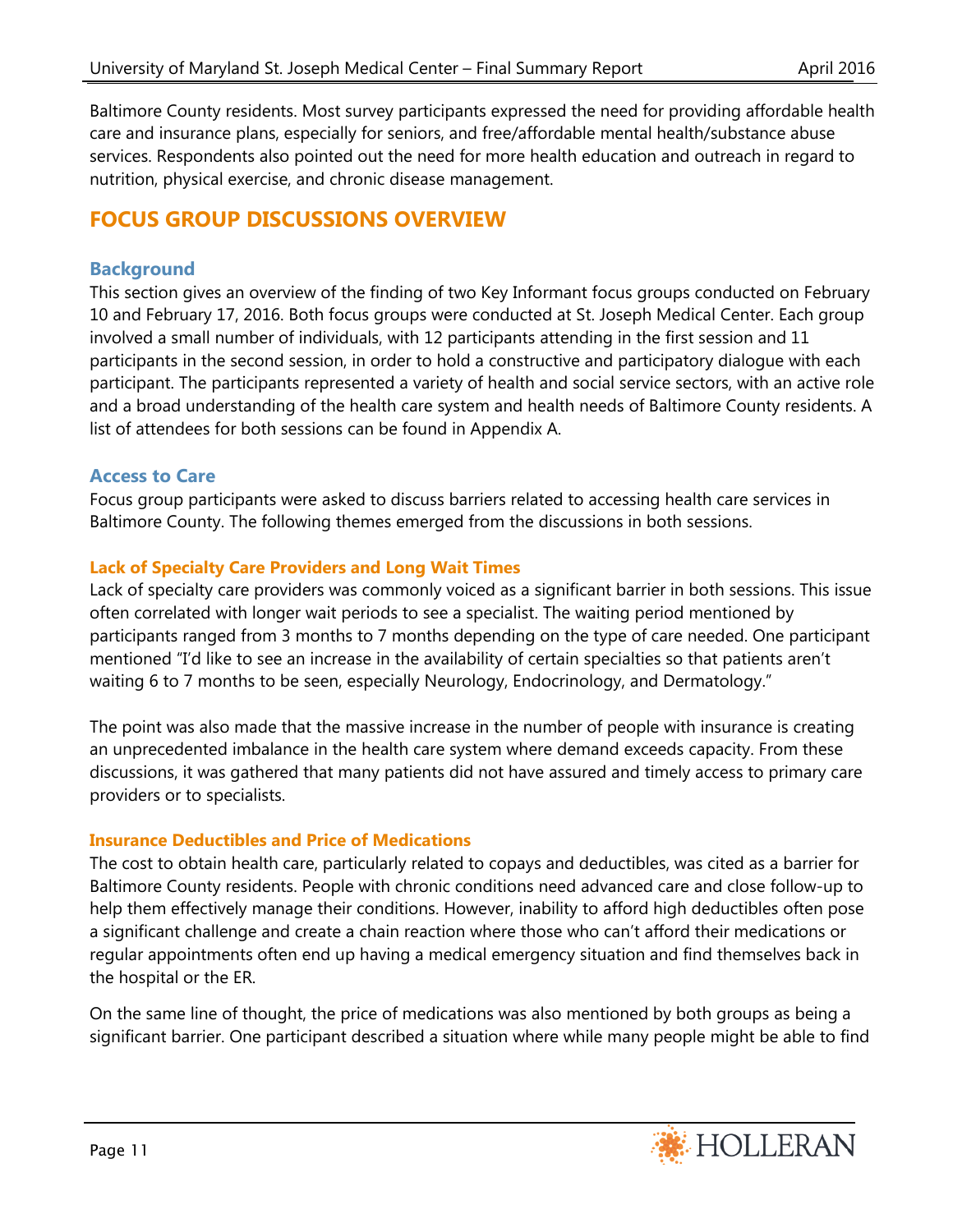affordable care, the "after care" costs deter them from following through with their medical care regiment and they won't go back for a follow-up.

## **Lack of Transportation**

Transportation was also a shared concern among participants in both sessions and was identified as a major barrier, particularly for older adults. As one participant put it, "They [older adults] don't drive anymore and have to rely on family and friends or the MTM and it is often not a reliable system."

Another participant echoed that transportation often poses a huge problem for cancer patients who have to attend medical appointments for active treatments and follow-ups on a regular basis.

## **Lack of Awareness of Available Resources**

Participants shared that a general understanding of how and where to access resources and connect with them is a persistent issue in the community. Participants also acknowledged that even they, as providers, are not fully aware of existing resources in the community. Key factors that were mentioned as determining one's ability to research these resources included access to a computer and the internet, one's ability to devote time to explore what's out there, which often is time consuming, and the literacy level of the individual.

In general, participants seemed to agree that there are plenty of resources available; coordinating these resources to provide a consistent method or path for residents to follow and creating awareness among providers so they know where to refer patients were recommended as an effective strategy to curb this issue.

## **Lack of Mental Health Providers and Stigma**

Mental health services, particularly child and geriatrics psychiatric services were also a shared concern among participants. The wait period to see a psychiatrist was also noted to be overwhelmingly long, and could take anywhere between 3 to 9 months to get in. One physician expanded on this issue as follows:

*"I had a lady in the office an hour ago who had seen her counselor and needs a psychiatrist and finally got an appointment with a psychiatrist in April* [2 months wait period]*, so she came by my office for medication so I can bridge her over that amount of time, and that was the soonest she could get in."*

The other theme that emerged as overlapping with mental health was the issue of substance abuse and prescription drug abuse. One participant described a sad recurring incident where opioid addiction was becoming commonplace in senior living/retirement homes. Participants also unanimously agreed that resources were acutely scarce when it comes to mental health/behavioral health and substance abuse services.

## **Bilingual Providers**

Lack of bilingual providers and translators was also mentioned as a barrier, particularly for illegal immigrants and asylum seekers.

## **Major Areas of Opportunity**

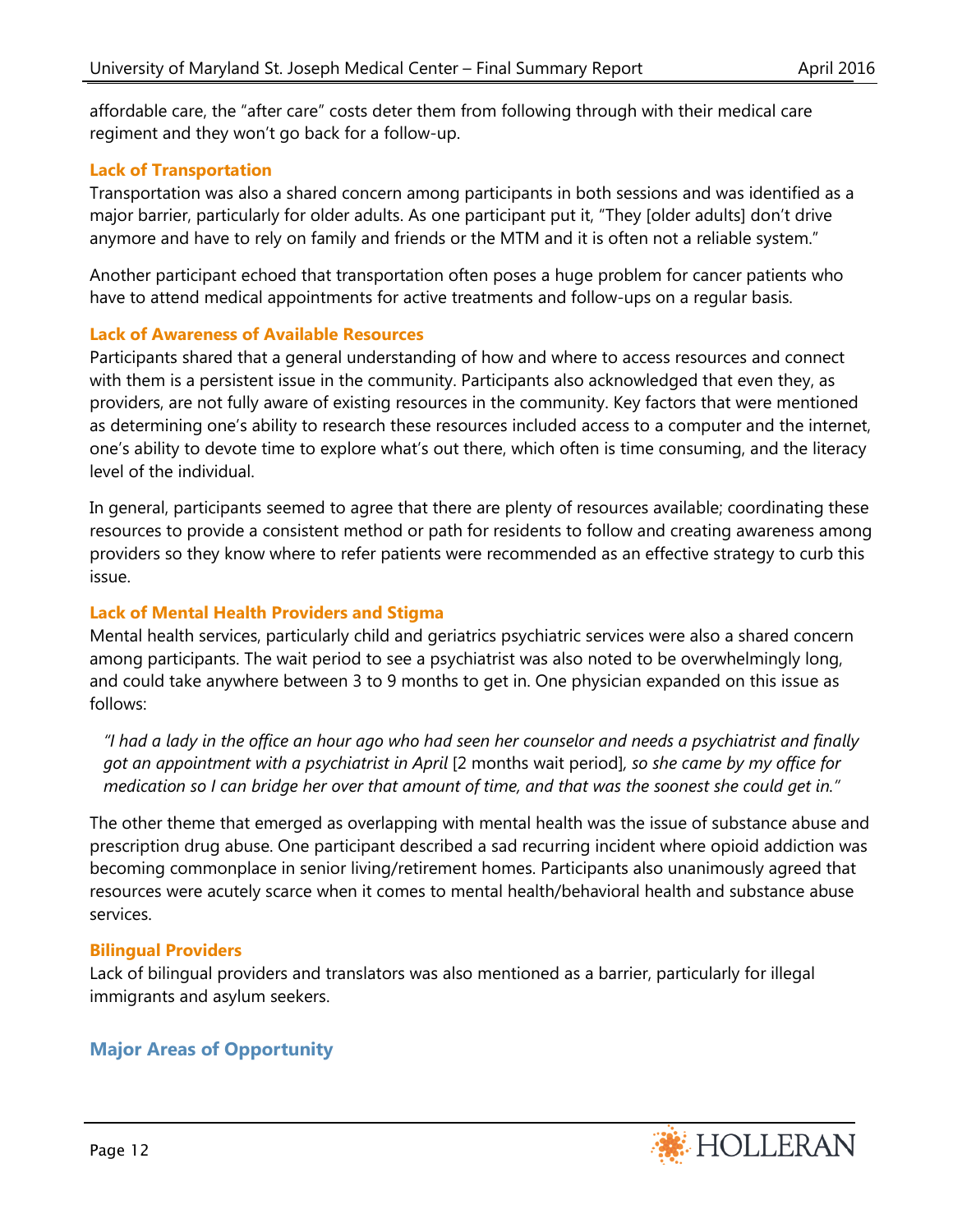Focus group participants were then asked to discuss major areas of opportunity that they felt were important to improve access to care in the county.

## **Care Coordination**

Care coordination appears to be the most needed piece in the health delivery process in Baltimore County to facilitate residents' interactions with the health care system and improve their health outcomes. It was noted that there were not many individuals in the county that were dedicated to handling comprehensive care coordination – just fragmented case management given in a disbanded manner.

Participants also talked about community health workers and their potential to successfully engage patients and spur them in the right direction of self-care. According to participants, these health workers serve as social workers in a way, but have the advantage of actually getting the trust of community members because they emanate from the communities that they serve. It was further discussed that patients do not generally trust providers because of the education barrier, and community health workers can overcome that barrier and get patients engaged and integrated in the system by building an ongoing relationship.

## **Case Managers**

It was acknowledged that patients interact with any number of care providers across multiple settings. It would make it easier for patients to get better and stay healthy if they could have case managers who help streamline their different care and assist them with navigating the health system. The difficulty to navigate the health care system was again mentioned as a barrier.

## **Training Caregivers**

Caregivers were mentioned as an important existing force in the service delivery process. Educating these caregivers to better understand the medical needs of the people they are caring for was mentioned as a plausible alternative to ultimately improve the health outcome of patients. Many agreed that the health system should provide more support to these caregivers who may have their hands full with a full time job and caring for their loved ones by teaching them about the available local resources to take care of the patients, as well as themselves.

## **Specialty Clinics**

One participant mentioned that it could be a good idea to have specialty clinics, such as a Neurology Clinic or a Rheumatology Clinic somewhere at St. Joseph's Medical Center or in the suburban areas which would be manned by residency students or someone who is trained in that specialty. According to the participant, the physician may not need to be there the whole time, but those mid-level providers could be a great resource for residents in helping them access much-needed specialty services.

## **Community Involvement, Advocacy and Partnership**

Focus group participants were then asked, "What do you think could encourage more community involvement, advocacy, and partnership around health issues that would benefit the public/your clients as it pertains to your organization's services?"

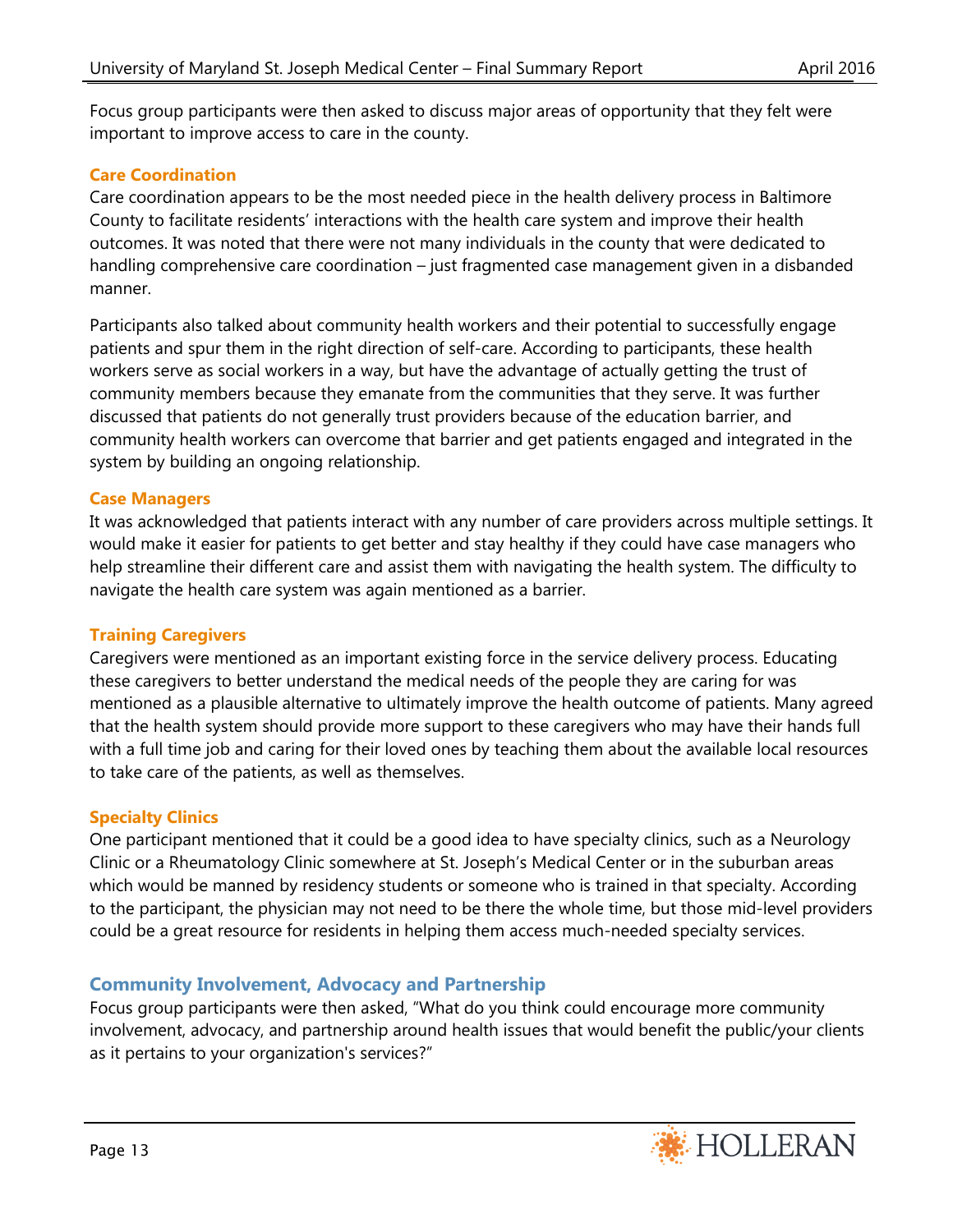## **Coalition**

The need to coalesce around the cross-cutting causes and objectives was emphasized in the discussions. To this end, an active convener that would help partners to form coalitions was cited as a potentially useful resource.

## **Outreach (Community Paramedicine)**

The overwhelming majority of participants seemed to agree that many people have difficulty getting to health care facilities and suggested the need for being proactive in rethinking the current health care delivery system so to get providers out in the neighborhoods and communities where people reside. This was believed to potentially enhance access to primary care, especially for medically underserved populations. Seniors/elderly individuals were mentioned to be at a disadvantage because most of these individuals no longer drive and are dependent on public transportation, which makes it difficult for them to attend medical appointments in a timely manner. Other population groups mentioned as potentially benefiting from such an outreach included homeless individuals and the general working population, who usually can't get off work.

## **Volunteers**

The value volunteers bring to health care delivery was discussed extensively in both focus groups. One participant mentioned that there are a lot of residents, particularly baby boomers, who want to stay engaged and use some of their experiences and knowledge. Another participant discussed how using students in the health discipline (medical students, nursing students) proved to be an effective way to bring health education to the different parts of Baltimore County.

## **Challenges Facing Providers when helping people navigate health care services**

Focus group participants were then asked, "From your perspective, what is the greatest challenge you face when helping people navigate health care services in the county?"

Participants noted that helping clients understand and navigate the health benefits exchange was very challenging because even after people have insurance coverage, they didn't know how to use it. "It's a time and system issue and in some aspects it's a language issue… We have a whole new market of people out there who have insurance and don't know how to access it or don't know why they should access it."

Lack of specialty care providers was brought up again as posing an enormous challenge and providers often struggle where to send patients for further diagnosis. Availability of after-hour services was also an issue in Baltimore County. Having a nurse or a resource person available to answer questions and provide information was suggested as a plausible solution. The over-utilization of Emergency Rooms was also discussed along these lines as being a leeway for folks who believe their case is emergency and think that they are going to get in and out of the ER quicker. Thus, having a nurse or a resource person available to answer questions and provide information could unburden the ER for truly emergency cases.

## **Underserved Populations**

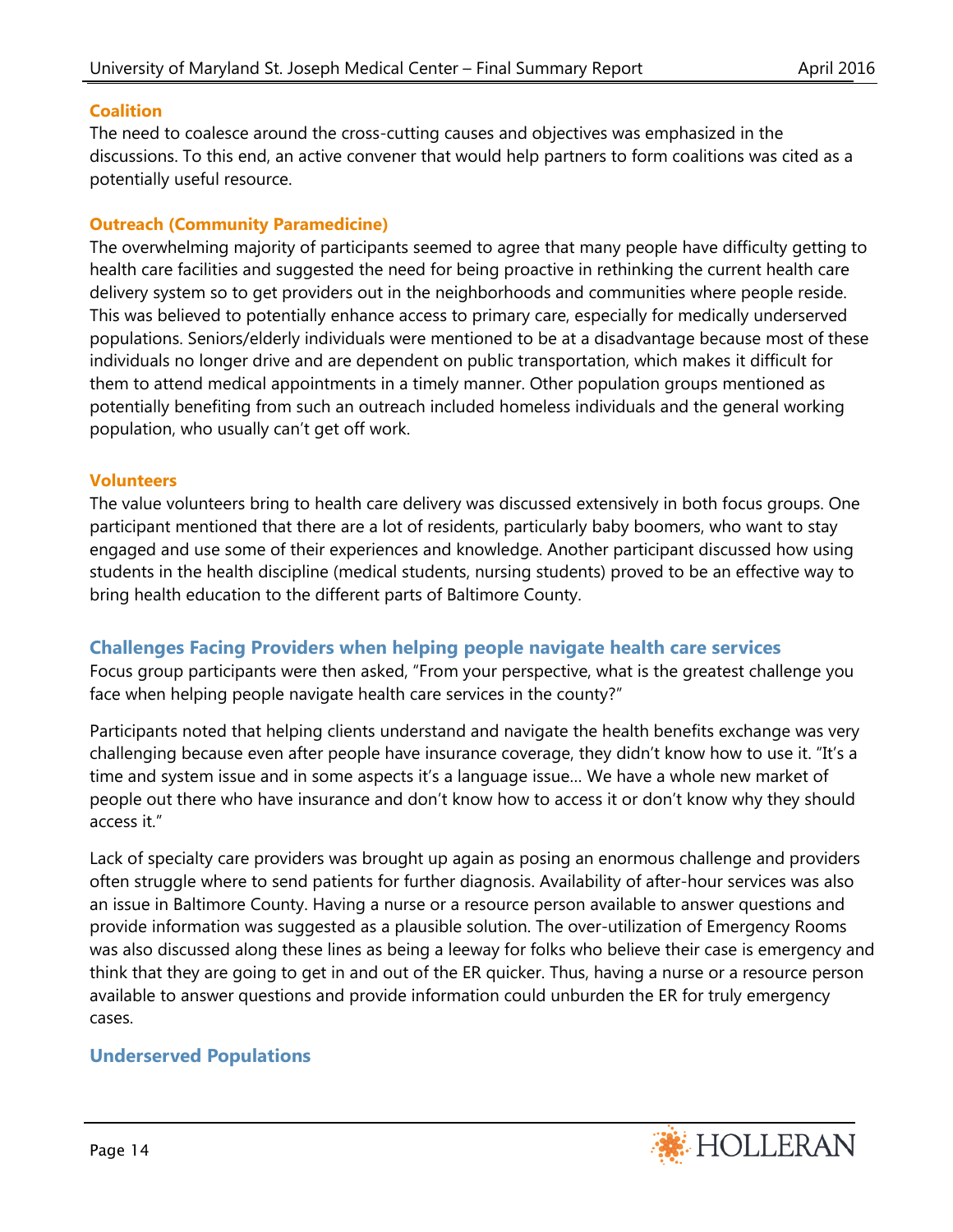Focus group participants were then asked to discuss if there were specific populations in the county that they thought were not being adequately served by local health services. Illegal immigrants, refugees, cash-paid workers, and seniors were among the population groups that participants mentioned as being inadequately served by the local health system.

## **Major Chronic Illnesses**

Several health conditions were mentioned by the two groups as being the biggest health problems in the community, including: Hypertension, Diabetes, COPD, Coronary Artery Disease/Vascular Disease, Overweight/Obesity and Substance Abuse/Addiction. However, most participants seemed to agree that the issue of overweight was rather cultural where "in some cultures what somebody considers overweight or a high BMI in some cultures it's acceptable."

Participants noted that while there may be resources available to treat chronic diseases and helping sick people, there is "a big void for focus on prevention" and a need to proactively think of preventive measures so these diseases do not occur in the first place.

## **Managing Chronic Illnesses**

When asked what people in the community do to prevent and manage their chronic illnesses, participants seemed to be divided on the issue of exercise. While some suggested that people generally exercise to stay healthy, others noted that the likelihood of people to regularly exercise depends on their socioeconomic backgrounds and cultural orientation. Participants also pointed out that people go to their primary doctor to prevent and manage their chronic illnesses.

Participants offered a number of insightful suggestions when discussing what would motivate county residents to be more physically active and maintain a healthy lifestyle. The following bullet points summarize the core points discussed.

- Results: Seeing other people that were successful in losing weight through exercise and healthy diet could motivate folks to do the same.
- Family members putting pressure on each other.
- Providing evidence based programs for older adults in exercise programs. One participant offered, "It's not saying you need to go out and exercise, it's not saying you need to lose weight, but for older adults, it's do you want to be able to carry groceries, do you want to be able to lift a grandchild."
- Support groups: Being a part of a network where people are trying to achieve the same goal and try to encourage each other. The importance of building relationships, where one had peers to confide in was very stressed by many discussants.
- Reward: Giving monetary reward or reducing insurance premiums for achieving goals or being a part of a wellness plan.
- Healthy competition: Putting information online where people can compare themselves to other people that are exercising and achieving similar goals. A participant further offered, "you could expand that and jump to digital devices and provide that to other ethnic groups. Use mobile phones apps to track your steps."

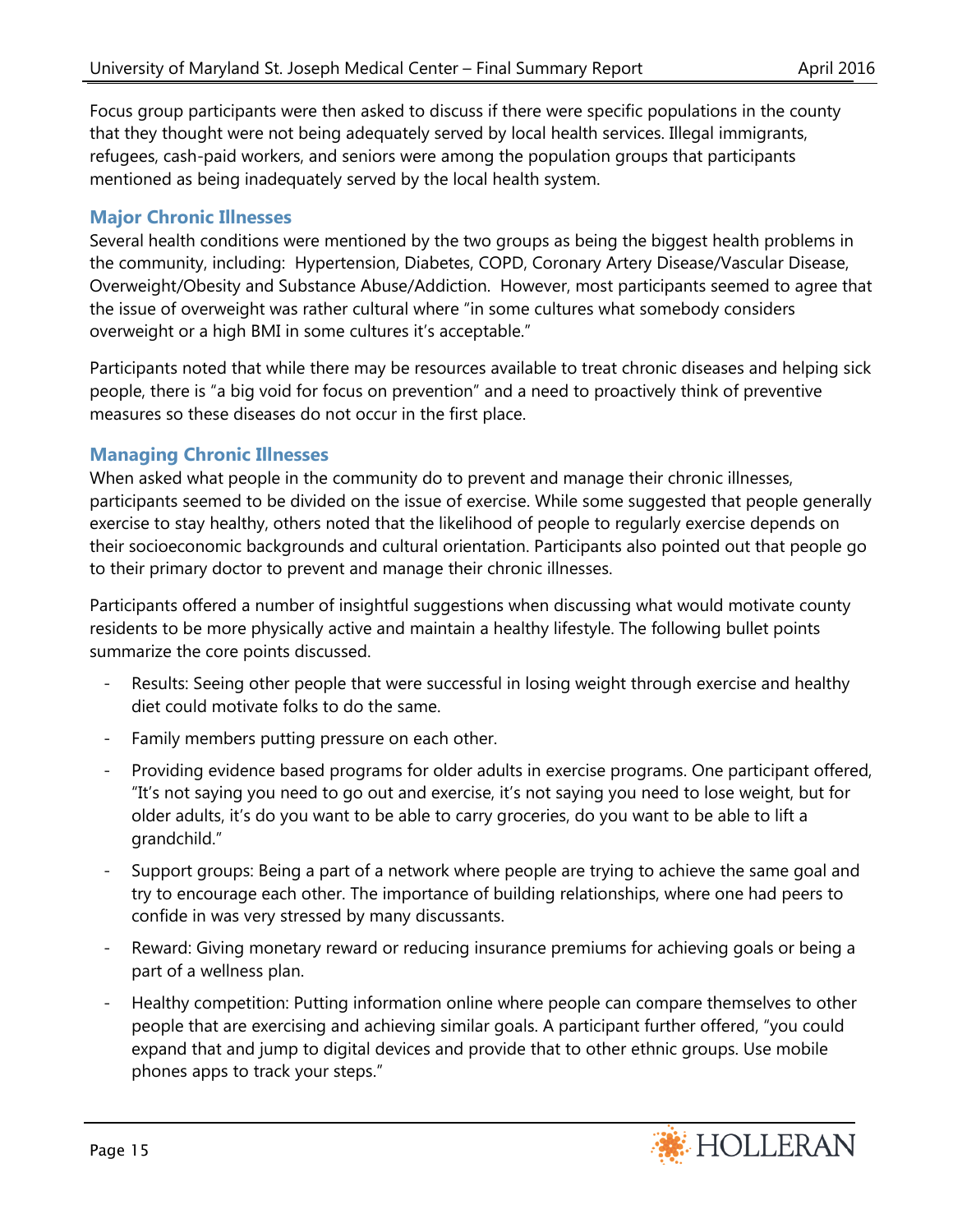- The primary care doctor should be the one to motivate people to engage in preventative medicine such as vaccinations, nutritional programs, healthy eating, physical activity, and screening tests.

## **Key Informants' Final Thoughts**

When asked what the primary priority of the community should be to improve the health of those who live and work in Baltimore County, participants seemed to unanimously agree that building up the primary care network by taking the primary care services where the community lives and works would improve some of the issues related to access to care.

Networking with other providers and agencies who have cross-cutting goals was also mentioned as an important step. The use of technology to make those connections was again mentioned as an important tool, where providers could use technology gadgets such as video conferences or webinars for health promotion. Another most frequently mentioned priority was mental health and substance abuse. The need to attract more into the county, and enabling residents to access it and afford it was underlined.

Participants were also asked what St. Joseph Medical Center could do to support them or their organization in improving the overall health of the community. One participant suggested that St. Joseph should take part in community health fairs. Another participant brought up the idea of opening up a sub specialty center for the county so people have an option to find medical care nearby as opposed to going to Johns Hopkins.

It was also suggested that St. Joseph's affiliate Urgent Care centers such as Choice One could offer more lines of health care services than just medical surgical services, where they would house mental health therapists at least once a week to promote mental health and substance abuse and utilize the facilities within the community efficiently.

## **ST. JOSEPH'S INDEPENDENT STUDY OVERVIEW**

As mentioned elsewhere in the report, St. Joseph conducted an independent community health survey the previous year. The survey sought to gather information around the most salient health issues in Baltimore County and identify the common barriers that keep people from seeking medical care. Notwithstanding the different methodologies used in the current CHNA and the survey St. Joseph undertook, some notable similarities were observed in the findings between the two studies. The finding is highlighted as follows:

- **Biggest health problems:** The majority of survey participants identified obesity as being the biggest health problem in the community, followed by drugs/tobacco/alcohol abuse. Diabetes, heart problems, and mental health were ranked as the  $3<sup>rd</sup>$ , 4<sup>th</sup>, and  $5<sup>th</sup>$  major health problem facing residents in the community. When asked to identify the top health problems in the community, survey participants mentioned obesity and drugs/tobacco/alcohol abuse as such.
- **Barriers to accessing health care:** The most common barrier that was identified as keeping people in the community from getting needed health care was cost, followed by transportation, lack of specialists in the area, and language barrier.

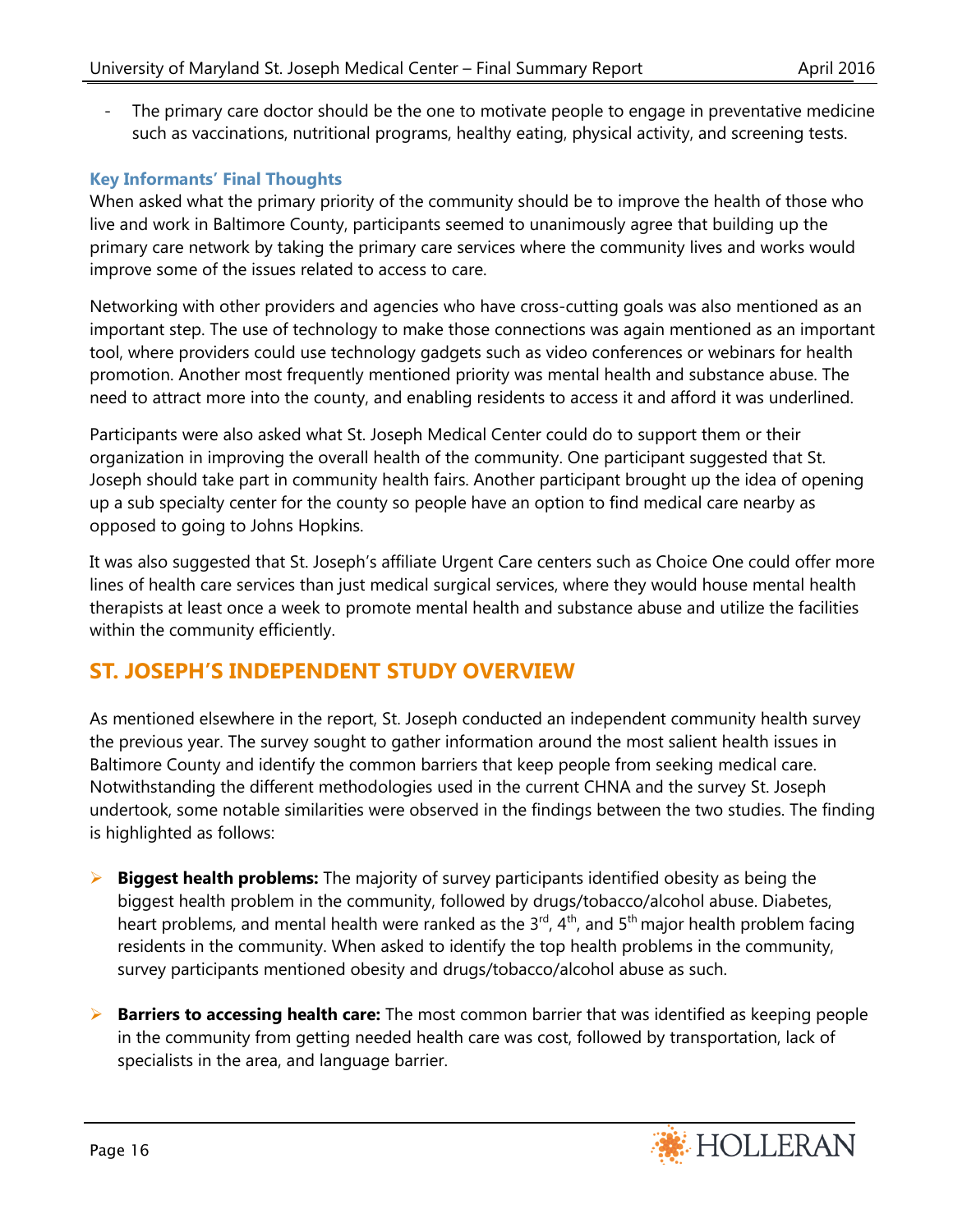## **CONCLUDING THOUGHTS**

Each of the research components from the CHNA reveal specific points of feedback that are worthy of attention from St. Joseph Medical Center and its partners. However, it is important to undertake a process that pulls key themes from each component and prioritizes the community needs. Select highlights from both components of the CHNA are listed below.

- **Cost of health care:** Overall insurance coverage appears to be favorable as evidenced through the community survey and key informant discussions. However, the inability to pay insurance co-pays, deductibles, and prescription medications was found to be a significant barrier for Baltimore County residents. Key informants noted that patients with chronic illnesses often fail to follow through with their medical care regiment because of their inability to afford out-of-pocket expenses.
- **Most pressing health issues:** Hypertension, overweight/obesity, cancer, and substance abuse were some of the most pressing health issues mentioned by both the community survey and key informant focus group participants.
- **Mental Health:** The issue of mental health and substance abuse was also a shared concern among participants. Along these lines, the need for mental health services and a shorter wait period to see mental health providers was commonly voiced.
- **Lack of awareness of existing resources:** Community survey participants mentioned through an open-ended question that they lack awareness of resources that are available to the community. This notion was corroborated by key informant focus group participants that even they, as providers, struggle with how and where to access existing resources when trying to connect patients with these resources.

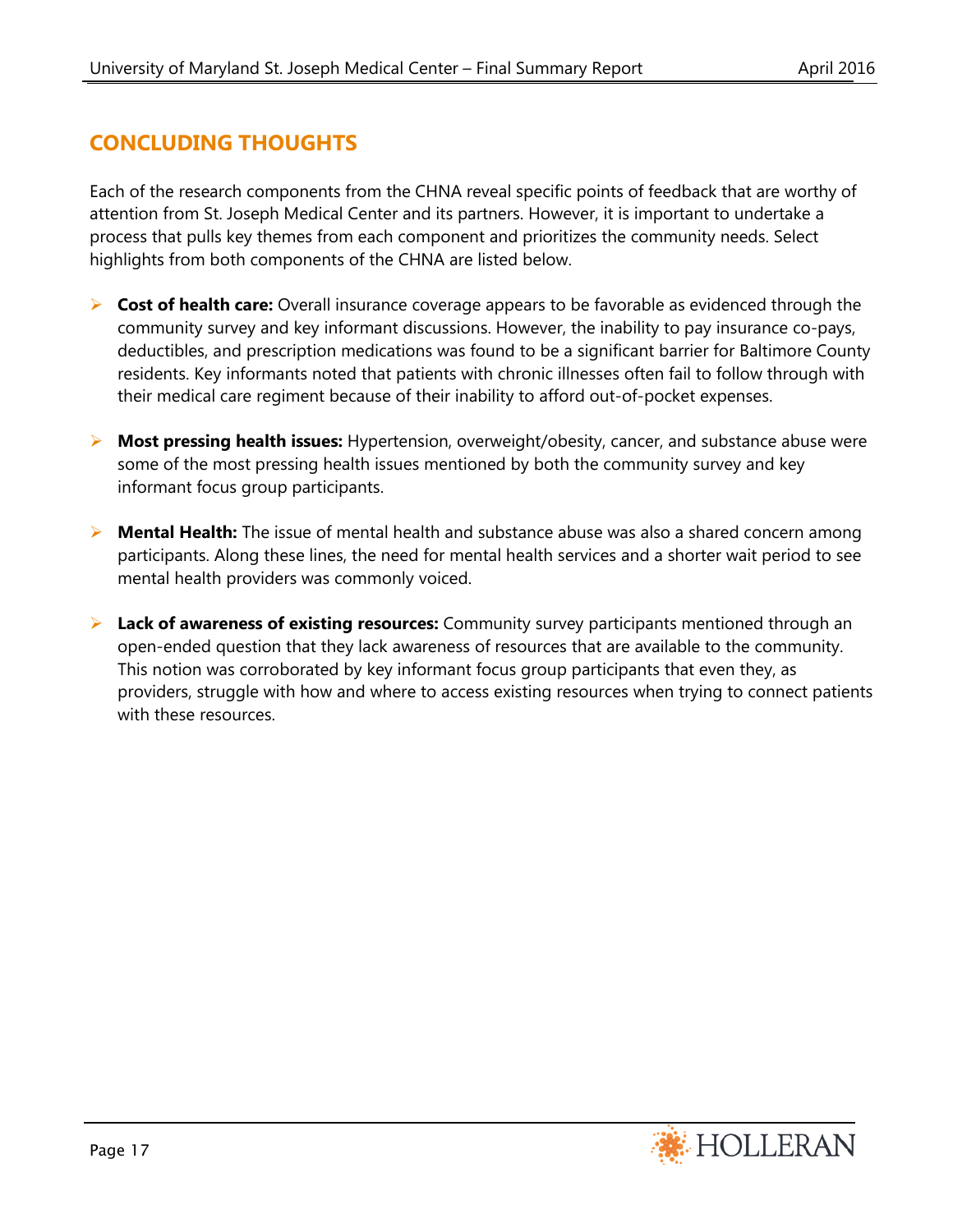## **IDENTIFICATION OF COMMUNITY HEALTH NEEDS**

## **Prioritization Session**

The prioritization session was hosted the morning of Friday, May 13<sup>th</sup> at UM St. Joseph Medical Center.

#### **Process**

After group introductions, there was a review of data and common themes identified in the 2016 Community Health Needs Assessment. Discussion followed on whether these findings were consistent with what the session participants observed in the community. Participants then discussed current approaches by UM St. Joseph Medical Center and other local agencies to address these areas of concern. Additional suggestions were offered for programs and partnerships. A summary of the discussion and priorities was read back to session participants for confirmation and final thoughts.

## **Key Community Health Issues**

- $\triangleright$  Access to care
	- Lack of primary care and specialty care providers
	- Long wait times
	- Home care
	- Resource awareness
	- Price of medication and insurance deductibles
- $\triangleright$  Care Coordination
- $\triangleright$  Chronic Disease Cardiovascular disease, Obesity, Stroke, Diabetes
- $\triangleright$  Disparities
- $\triangleright$  Low Health literacy and Language barriers
- $\blacktriangleright$  Lack of transportation
- $\triangleright$  Mental health

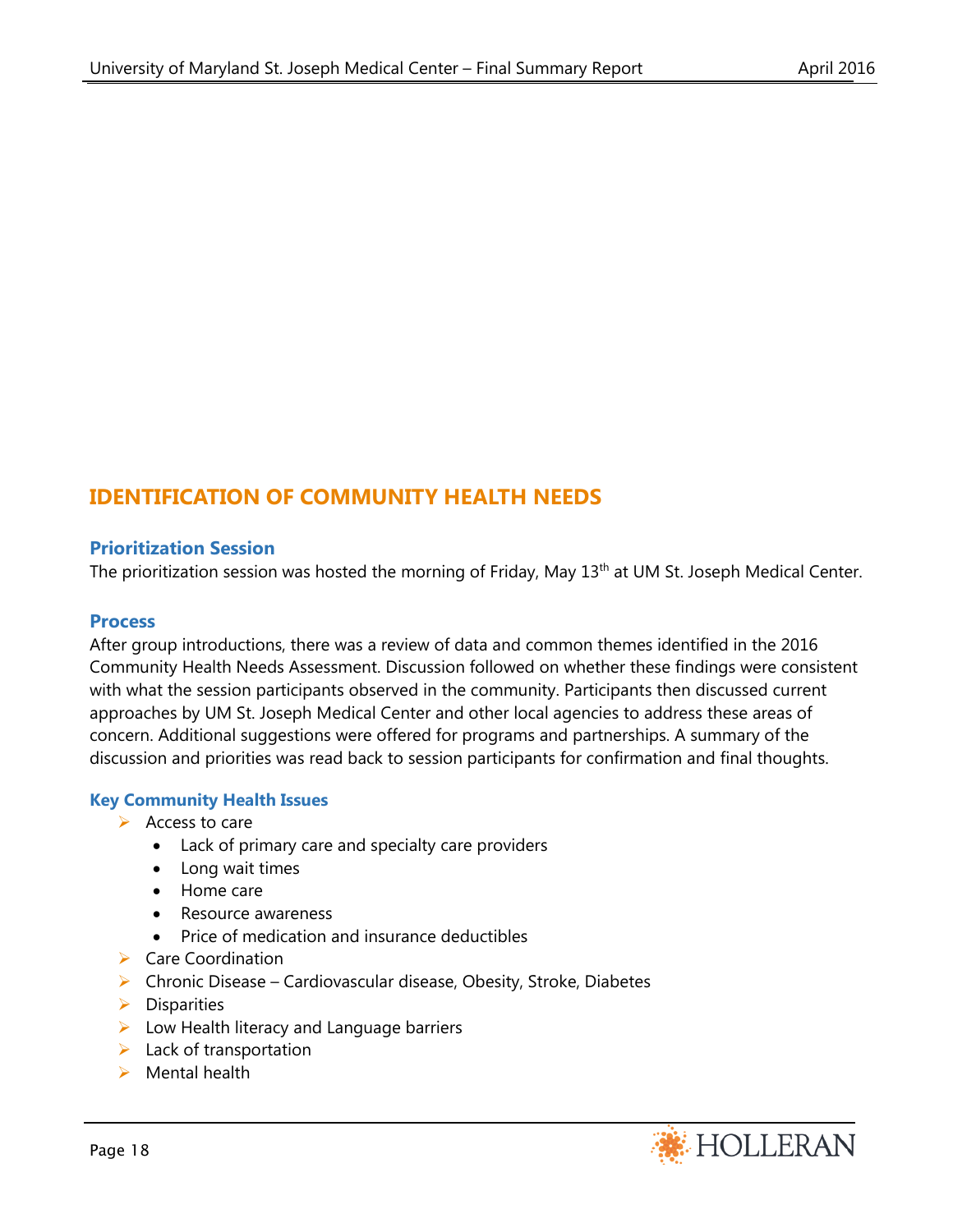- $\triangleright$  Substance abuse
- $\triangleright$  Tobacco use

## **Identified Health Priorities**

- $\triangleright$  Access to Care
- ▶ Mental Health and Substance Abuse
- ▶ Chronic Disease- Cardiovascular Disease/Obesity
- $\triangleright$  Cancer
- $\triangleright$  Fall Prevention

## **Appendix A. Key Informant Focus Groups Participants**

#### **Session I**

- 1. George Larocco, MD
- 2. Lin Romano
- 3. Barbara K. Anderson
- 4. Keith Jacobs
- 5. Christine Woods
- 6. William S. Queale, MD
- 7. Ruth Heltne
- 8. Kara Barlow RN
- 9. Julia Johnson
- 10. Della J. Leister, RN
- 11. Mary Jo Huber, RN
- 12. Wayne Brannock

## **Session II**

- 1. Monica Fulton
- 2. Angelica Sfakianoudis
- 3. Donna Bilz
- 4. Ted Gross
- 5. Mary (Kathy) Mulford, CRNP
- 6. Steve Adelsberger
- 7. Nicolette Morris, MD

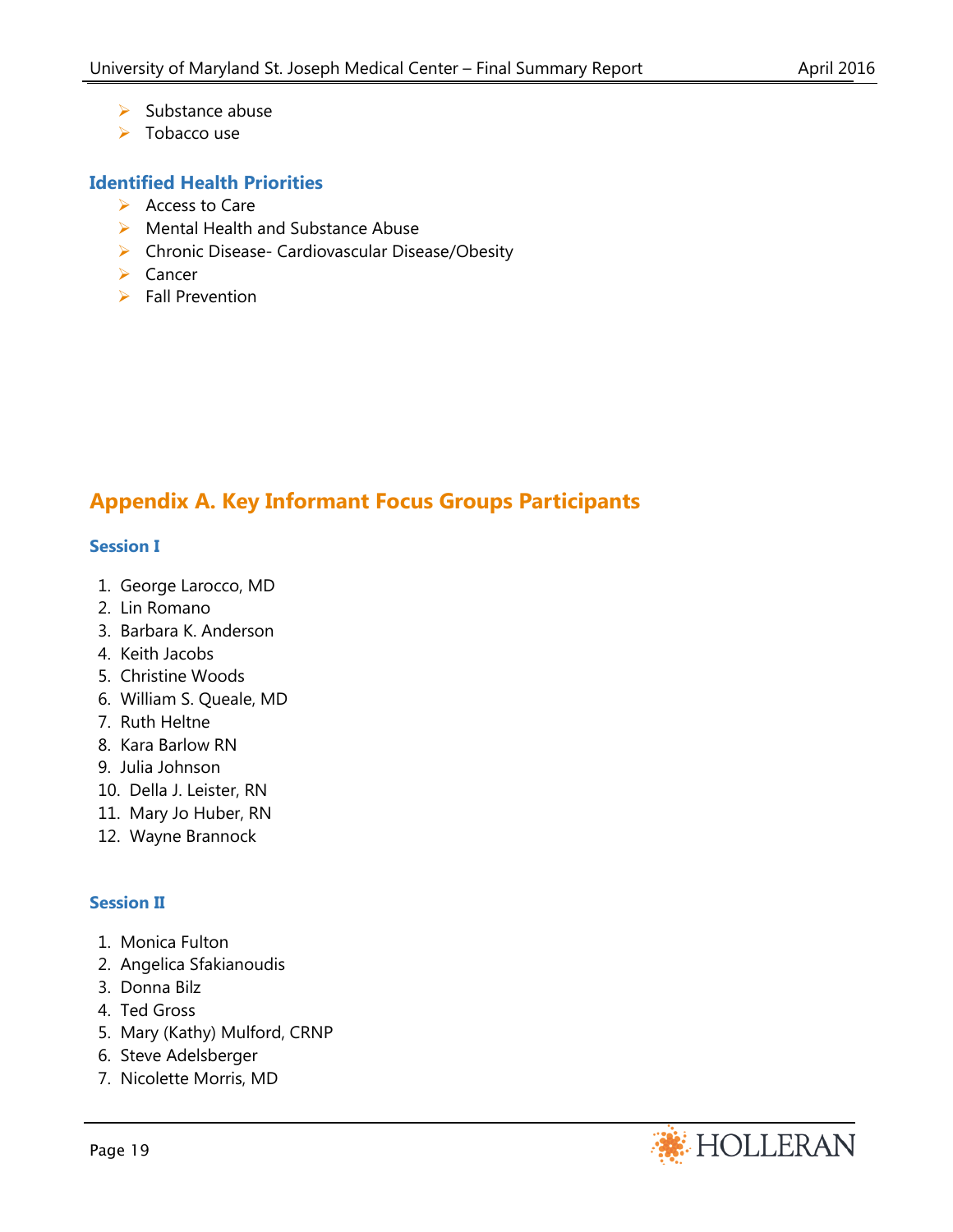- 8. Aileen McShea Tinney
- 9. Kirsten Krummel-McCracken, RN
- 10. Matt Goldstein
- 11. Julie Vaughn, MD

# **Appendix B. Prioritization Session Participants**

| <b>Name</b>                             | <b>Title</b>                             | <b>Agency</b>                   |
|-----------------------------------------|------------------------------------------|---------------------------------|
| Jackie Sims                             | <b>Community Member</b>                  | <b>Patient Advisory Council</b> |
| Robert Breschi                          | <b>Community Member</b>                  | Patient Advisory Council        |
| Donna Bilz                              | Healthscope Coordinator                  | Maryland Department of          |
|                                         |                                          | Aging                           |
| Irena Koyfman, CRNP                     | Director of Transitional Care            | Maxim                           |
| Ita Cremen                              | Program Manager                          | Maxim                           |
| Laura Culbertson, RN                    | <b>Public Health Administrator</b>       | <b>Baltimore County</b>         |
|                                         |                                          | Department of Health            |
| Alice Chan<br>Population Health Manager |                                          | UM St. Joseph Medical           |
|                                         |                                          | Center                          |
| Michael Wainwright, MS,                 | <b>Supervisor Cardiovascular Fitness</b> | UM St. Joseph Medical           |
| ACSM, CEP                               | Department                               | Center                          |
| Kellie Edris                            | Senior Director of Marketing,            | UM St. Joseph Medical           |
|                                         | <b>Communications and Community</b>      | Center                          |
|                                         | Health                                   |                                 |
| Mary Jo Adams, RN                       | Nurse Coordinator Community Health       | UM St. Joseph Medical           |
|                                         |                                          | Center                          |

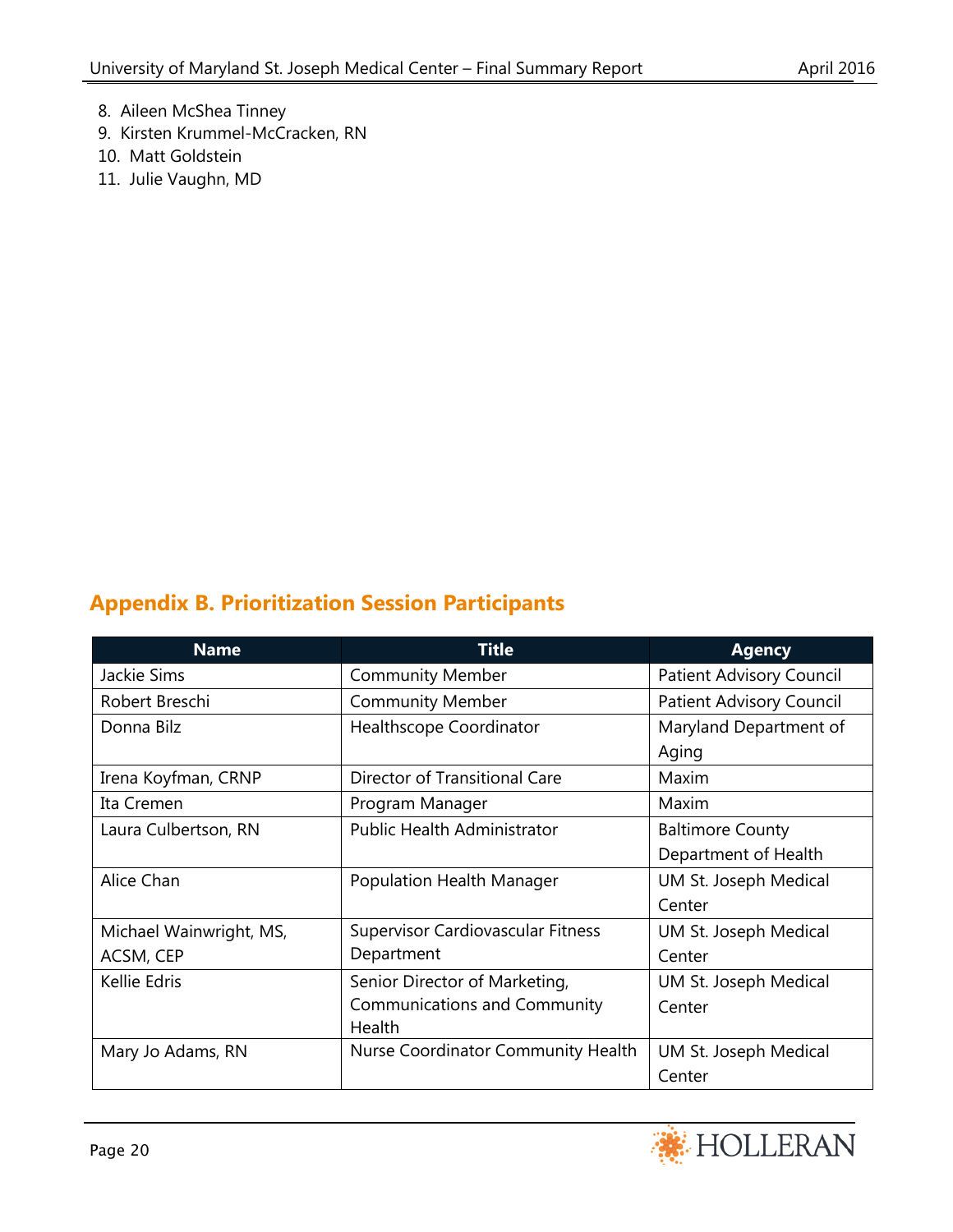| Kristen Artes, MS, CHES | <b>Community Health Specialist</b> | UM St. Joseph Medical |
|-------------------------|------------------------------------|-----------------------|
|                         |                                    | Center                |
| Donna Costa, MA, MHS    | <b>Oncology Community Outreach</b> | UM St. Joseph Medical |
|                         | Manager                            | Center                |
| Mary Jo Huber, RN       | Nurse Manager St. Clare Medical    | UM St. Joseph Medical |
|                         | Outreach                           | Center                |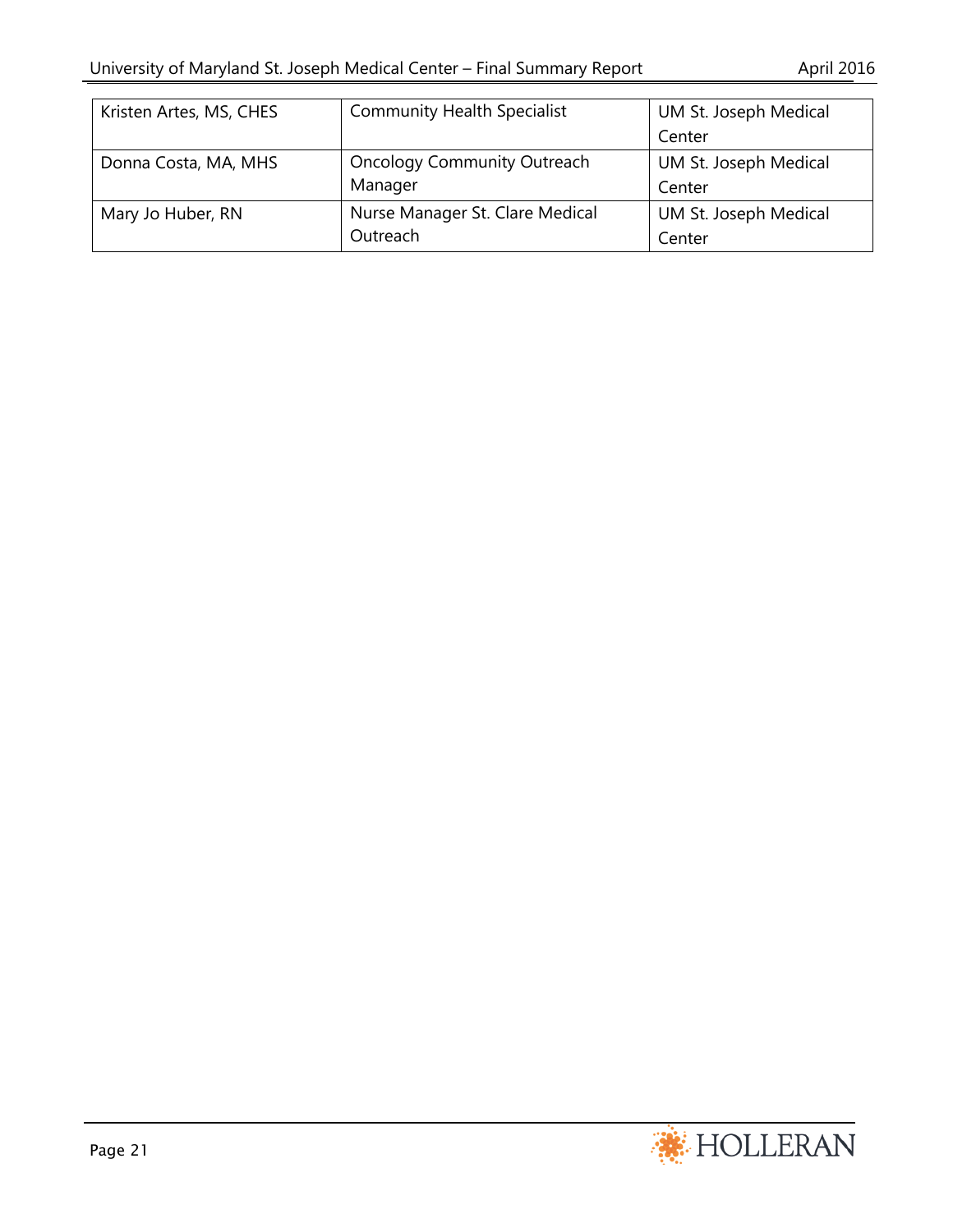## **Appendix C. Full List of Outcomes from the 2013 CHNA**

# **Implementation Strategy Priority Area: CHNA Goal 1 - Access to Health Care**

#### **Priority Area: Access to Health Care Services**

**Goals:** Bring screenings, vaccinations and health education to people who otherwise would not receive any health care interventions.

- 1. Increase the number of patients receiving free flu shots
- 2. Increase the number of patients receiving health screenings

| <b>Objective</b>                                                 | <b>Strategy &amp; Action</b>                                                                                                                                                                                                                                                                                | <b>Population</b>  | <b>Measure</b>                                                                                                                                                                                                                                                                                                                                                                                                                                                                                                                                                                                                                                                                                                                                                                                                                                                                                                             |
|------------------------------------------------------------------|-------------------------------------------------------------------------------------------------------------------------------------------------------------------------------------------------------------------------------------------------------------------------------------------------------------|--------------------|----------------------------------------------------------------------------------------------------------------------------------------------------------------------------------------------------------------------------------------------------------------------------------------------------------------------------------------------------------------------------------------------------------------------------------------------------------------------------------------------------------------------------------------------------------------------------------------------------------------------------------------------------------------------------------------------------------------------------------------------------------------------------------------------------------------------------------------------------------------------------------------------------------------------------|
| Increase the number of<br>patients who receive free<br>flu shots | Community Health will provide<br>over 3,000 free seasonal flu<br>vaccinations to the community<br>through open clinics offered<br>onsite and at various offsite<br>locations in surrounding areas of<br>need (Cockeysville, White Marsh,<br>Owings Mills, Hereford, etc.) from<br>October through December. | General population | Number of community members who<br>receive vaccinations<br>FY14 2617 vaccinated<br>$\blacksquare$<br>18 clinics total, 13 offsite<br>FY15 3013 vaccinated<br>$\blacksquare$<br>20 clinics total, 14 offsite<br>FY16 2399 vaccinated<br>$\blacksquare$<br>20 clinics total, 14 offsite<br>Zip codes served: 21204, 21093,<br>٠<br>21030, 21218, 21236, 21120,<br>21202, 21201, 21231<br>Four community flu clinics hosted every<br>year at UM SJMC on a weekday, a Friday<br>evening, a Saturday, and a Sunday. Clinics<br>are also held offsite at different locations<br>in Baltimore County from 12-7pm (White<br>Marsh Mall, Greetings & Readings Hunt<br>Valley, Kenilworth Mall, St. Joseph Parish<br>Cockeysville). Other areas of need are<br>targeted in Baltimore City (Marian House,<br>Esperanza Center, Weinberg Center,<br>Lexington Market). Vaccine Information<br>Sheets and consent forms are provided in |

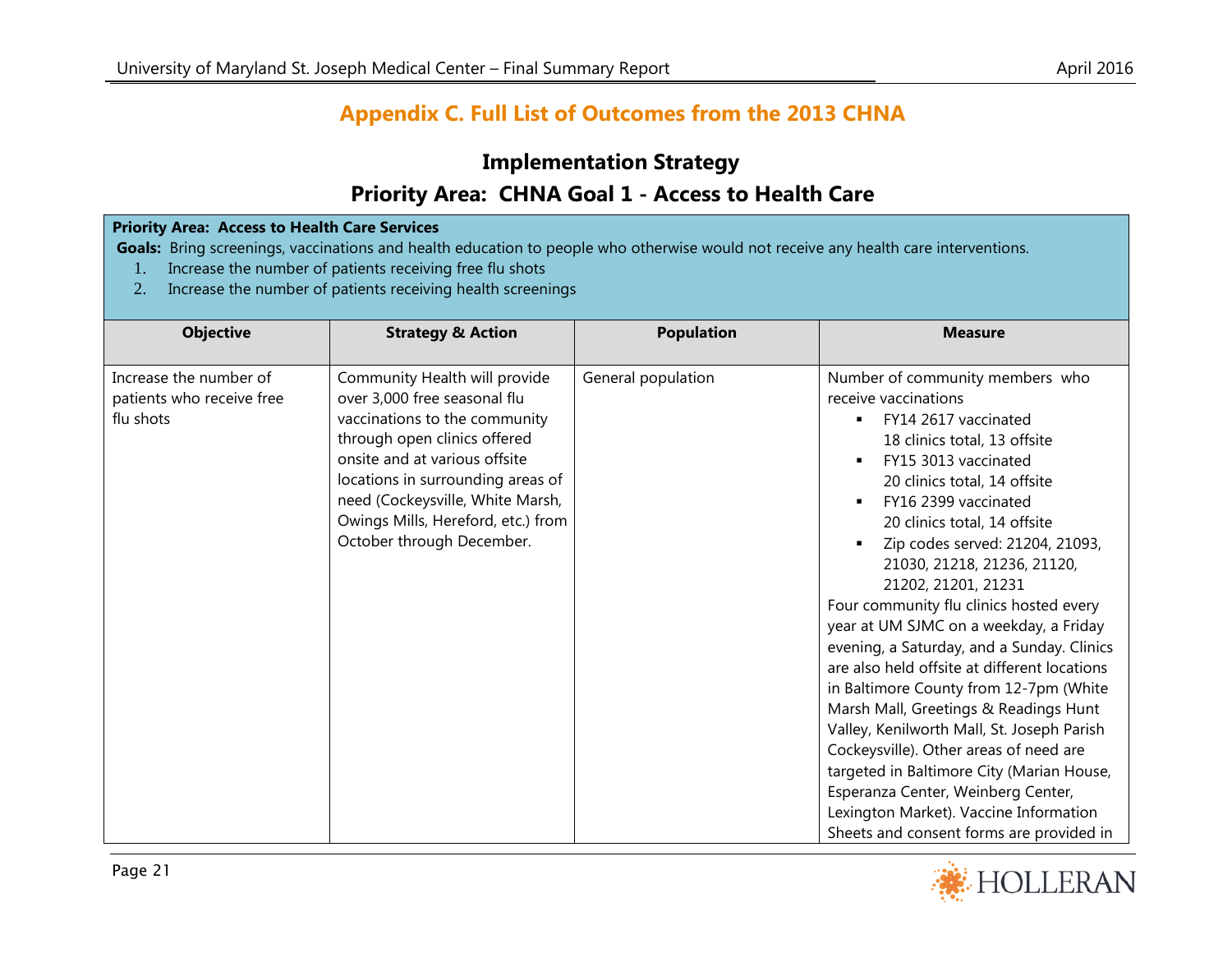|                                                                   | Community Health will offer free                                                                                                                                                                  | General population | Spanish if needed (over 20% of the<br>individuals vaccinated at St. Joseph Parish<br>in Cockeysville are Hispanic). Free flu<br>shots are also offered in couples attending<br>childbirth class in the fall.<br>Number of patients who participate in<br>screenings |
|-------------------------------------------------------------------|---------------------------------------------------------------------------------------------------------------------------------------------------------------------------------------------------|--------------------|---------------------------------------------------------------------------------------------------------------------------------------------------------------------------------------------------------------------------------------------------------------------|
| Increase the number of<br>patients receiving health<br>screenings | monthly bone density screening<br>to help individuals evaluate<br>osteoporosis risk and to provide<br>resources to support bone<br>health. Over 150 individuals will<br>be screened and educated. |                    | FY14-205 screened (72 referred<br>for follow-up)<br>FY15-242 screened (79 referred<br>for follow-up)<br>FY16-199 screened to date<br>(70 referred for follow-up)                                                                                                    |
|                                                                   | Community Health will offer free<br>bone density screenings at all 20<br><b>Baltimore County Senior Centers</b><br>in 2013. Over 200 seniors will be<br>screened and educated.                    | Senior Citizens    | Number of screenings/education<br>accomplished.<br>FY14-317 screened (156 referred<br>for follow-up)<br>FY15-258 screened (125 referred<br>for follow-up)<br>FY16-169 screened to date<br>$\blacksquare$<br>(78 referred for follow-up)                             |
|                                                                   |                                                                                                                                                                                                   |                    | Two health educators and a nurse<br>$\blacksquare$<br>completed training in Stepping On<br>for Better Balance, an evidence-<br>based fall prevention program.<br>Four series were hosted with 45<br>total participants.                                             |

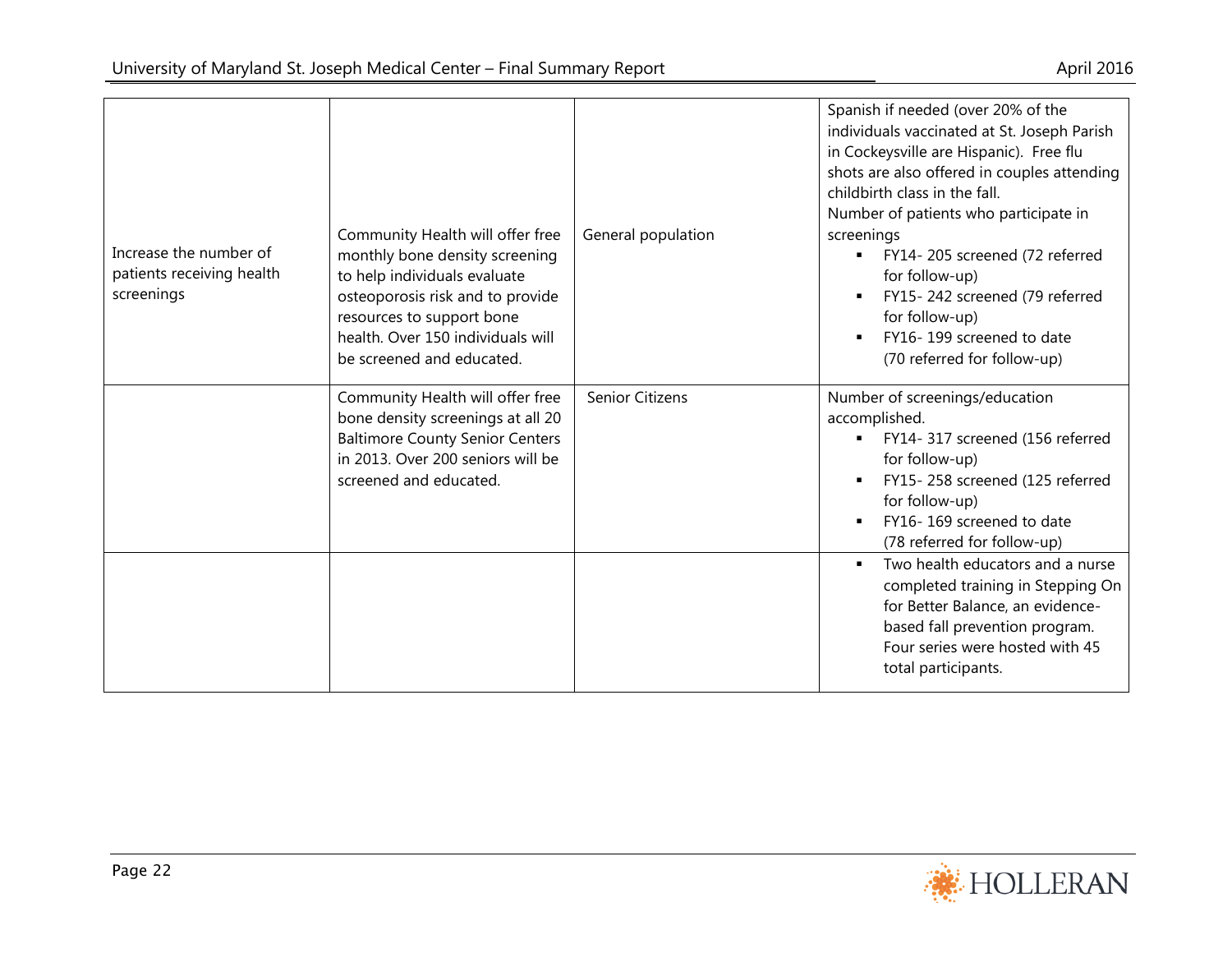## **Priority Area: CHNA Goal 2 - Diabetes**

#### **Priority Area: Diabetes**

**Goals:**

- **1. Increase the number of patients served by Diabetes Education/Outreach**
- **2. Increase the emphasis in Diabetes Education on obesity education and high blood pressure awareness as a consequence of diabetes**
- **3. Maintain and enhance diabetes education for Hispanic patients at St. Clare Medical Outreach**

| <b>Objective</b>                                                                                                                                                                                                     | <b>Strategy &amp; Action</b>                                               | <b>Target Population</b>            | <b>Measure</b>                                                                                                                                                                                                                                                                                                                                                                                                                                                                                                                                                                                                                                                                                                             |
|----------------------------------------------------------------------------------------------------------------------------------------------------------------------------------------------------------------------|----------------------------------------------------------------------------|-------------------------------------|----------------------------------------------------------------------------------------------------------------------------------------------------------------------------------------------------------------------------------------------------------------------------------------------------------------------------------------------------------------------------------------------------------------------------------------------------------------------------------------------------------------------------------------------------------------------------------------------------------------------------------------------------------------------------------------------------------------------------|
| Increase patients seen in<br><b>Diabetes Education</b><br>Highlight connection<br>between diabetes and<br>resulting complications,<br>especially high blood<br>pressure for patients<br>receiving diabetes education | Continue and expand evidence-<br>based diabetes education<br>opportunities | Patients diagnosed with<br>diabetes | Maintain current program enrollment and<br>increase as needed<br>FY14- 518 clinic visits<br>٠.<br>FY15-930 clinic visits<br>FY16-576 clinic visits (year to date)<br>An endocrinologist was hired for FY15,<br>resulting in increased patient volumes.<br>In February 2015, the endocrinologist<br>left and an educator's FTE was changed.<br>FY14-24 visits for free diabetes<br>support groups<br>FY15-61 visits for free diabetes<br>support groups<br>FY16-46 visits for diabetes support<br>groups (year to date)<br>Two health educators were trained<br>as instructors in Stanford's Living<br>Well Chronic Disease Self-<br>Management program. Three series<br>were hosted in FY16 with 32 total<br>participants. |
|                                                                                                                                                                                                                      |                                                                            |                                     |                                                                                                                                                                                                                                                                                                                                                                                                                                                                                                                                                                                                                                                                                                                            |

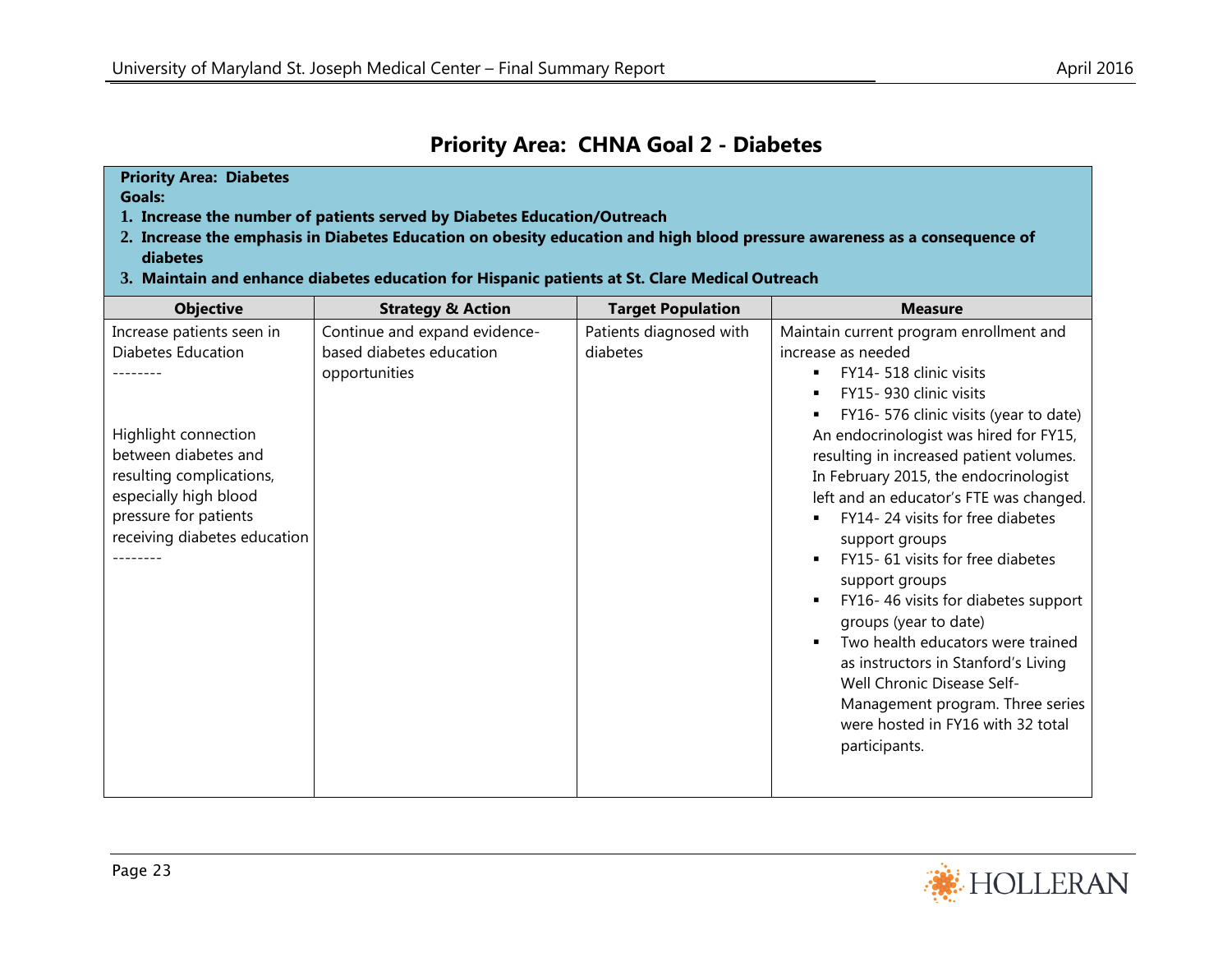| Increase diabetes<br>compliance by patients at St.<br>Clare Medical Outreach | Maintain collaboration between<br>hospital-based diabetes educators<br>and staff of St. Clare Medical<br>Outreach                                                                                                                                                                                                                                               | Patients of St. Clare<br>Medical<br>Outreach | Maintain current obesity awareness and<br>nutrition initiatives at St. Clare Medical<br>Outreach, monitoring outcomes. Continue<br>to monitor A1C levels for progressive<br>improvement<br>FY 14 -Tracked only monthly average<br>of A1Cs. Monthly average ranged from<br>7.3-8.3 Yearly average - 7.78.<br>FY 15- Monthly A1Cs ranged from 7.5-<br>٠<br>8.4 Yearly average A1C-7.87<br>42.7 % of patients had an A1C of 7 or<br>below 29% had an A1C of $7.1 - 8.9$<br>28% had an A1C of 9 or<br>greater<br>FY16- with a New Medical Director A1C<br>tracking was performed differently<br>45% patients have an A1C of 7 or below<br>40% patients have an A1C of 7.5-8.4<br>15% of patients have an A1C of 9 or<br>greater<br>Monthly average A1Cs range<br>from<br>6.99 - 8.8, year to date average A1C is<br>7.52 |
|------------------------------------------------------------------------------|-----------------------------------------------------------------------------------------------------------------------------------------------------------------------------------------------------------------------------------------------------------------------------------------------------------------------------------------------------------------|----------------------------------------------|----------------------------------------------------------------------------------------------------------------------------------------------------------------------------------------------------------------------------------------------------------------------------------------------------------------------------------------------------------------------------------------------------------------------------------------------------------------------------------------------------------------------------------------------------------------------------------------------------------------------------------------------------------------------------------------------------------------------------------------------------------------------------------------------------------------------|
| Increase body composition<br>awareness and the<br>implications               | Community Health will offer free<br>monthly body composition analysis<br>to help individuals evaluate weight,<br>body fat, and muscle mass on an<br>ongoing basis and to provide<br>resources to support individual<br>weight loss efforts. Over 250<br>individuals will have their body<br>composition analyzed and explained<br>at onsite and offsite events. | General population                           | St. Clare received a grant from BGE for<br>education. St. Clare was able to purchase<br>booklets in Spanish for patients on healthy<br>styles and replicas of food. A grant from the<br>Hoffberger Foundation was awarded to St.<br>Clare to purchase strips for glucometers and<br>medication for diabetics.<br>Number of people screened<br>FY14-217 screened                                                                                                                                                                                                                                                                                                                                                                                                                                                      |

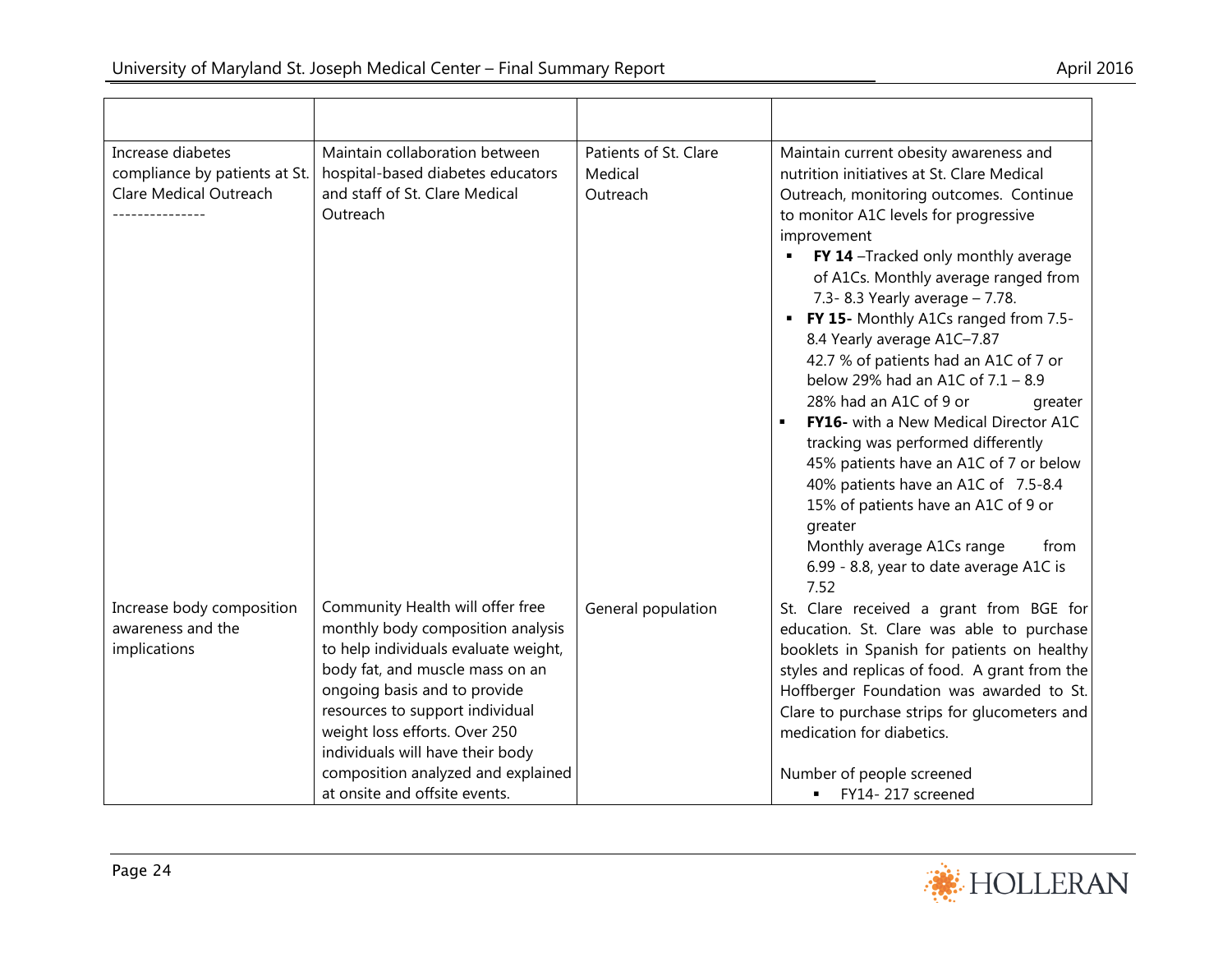|  | FY15-433 screened<br>FY16-419 screened to date                                                                                                                                                                                                                                                                                                                                                                                                                     |
|--|--------------------------------------------------------------------------------------------------------------------------------------------------------------------------------------------------------------------------------------------------------------------------------------------------------------------------------------------------------------------------------------------------------------------------------------------------------------------|
|  | UM SJMC hosted an educational<br>series including screening parts of<br>the HBO documentary Weight of<br>the Nation<br>theweightofthenation.hbo.com/<br>and discussion with a panel of<br>experts. A healthy meal and<br>educational material on nutrition<br>was provided. There were 225<br>participants.<br>UM SJMC hosted a monthly weight<br>×<br>management support group for six<br>months. The support group was<br>discontinued due to low<br>attendance. |

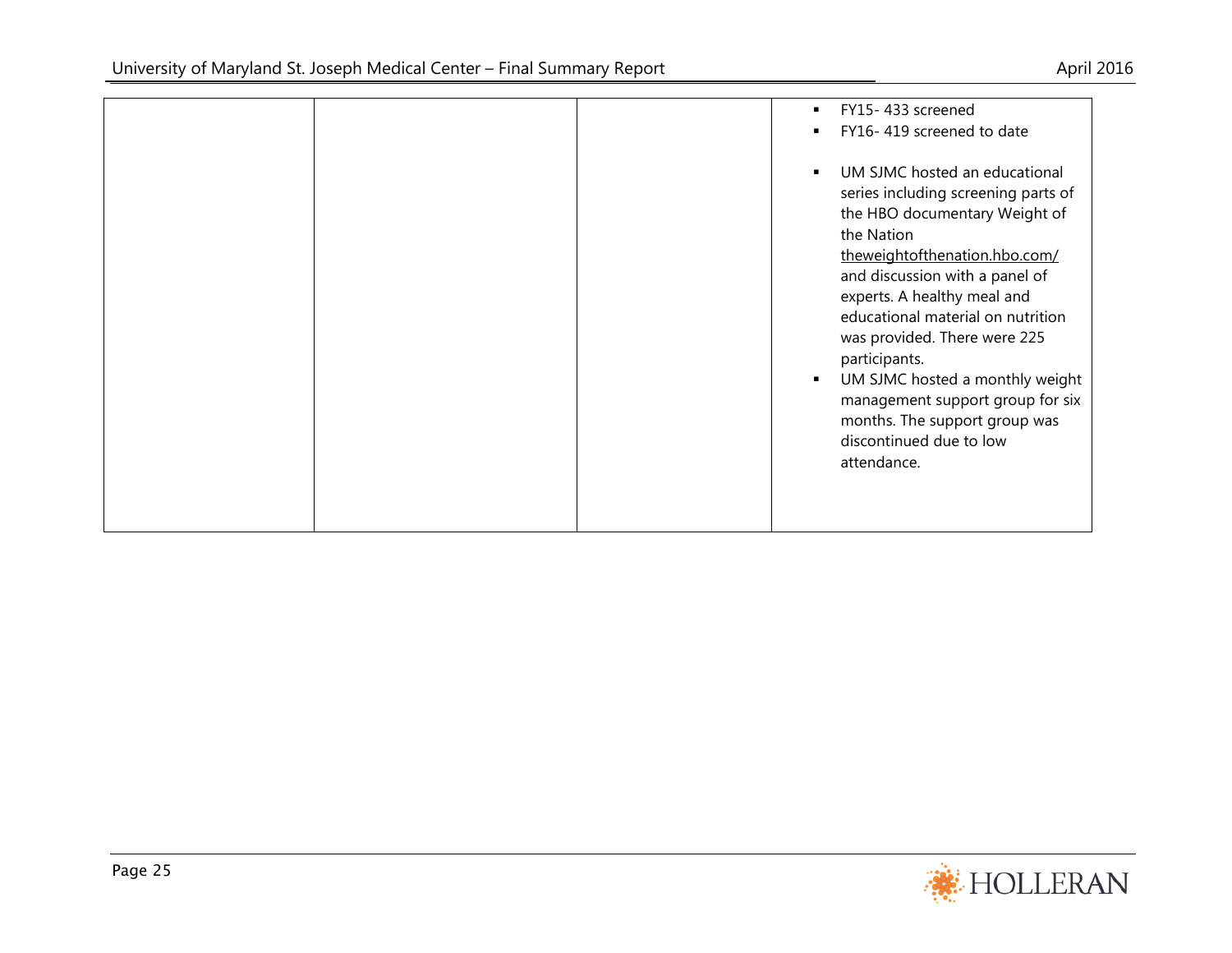# **Priority Area: CHNA Goal 3 – Substance/Tobacco Abuse**

| <b>Priority Area: Substance/Tobacco reduction/cessation</b><br>Goals: Increase the number of patients using screening and primary care outreach opportunities<br>1. Bring smoke cessation education to high school age students<br>2. Increase the number of people who participate in one of our multi-week, smoking cessation courses<br>3. Increase the number of participants in a Powered by Me! event |                                                                                                                                                                                                                                                                                                  |                                                                                                      |                                                                                                                                                                                                                                                                                                                                                                                                                              |  |
|-------------------------------------------------------------------------------------------------------------------------------------------------------------------------------------------------------------------------------------------------------------------------------------------------------------------------------------------------------------------------------------------------------------|--------------------------------------------------------------------------------------------------------------------------------------------------------------------------------------------------------------------------------------------------------------------------------------------------|------------------------------------------------------------------------------------------------------|------------------------------------------------------------------------------------------------------------------------------------------------------------------------------------------------------------------------------------------------------------------------------------------------------------------------------------------------------------------------------------------------------------------------------|--|
| <b>Annual Objective</b>                                                                                                                                                                                                                                                                                                                                                                                     | <b>Strategy &amp; Action</b>                                                                                                                                                                                                                                                                     | <b>Population</b>                                                                                    | <b>Measure</b>                                                                                                                                                                                                                                                                                                                                                                                                               |  |
| Increase the number of<br>people who receive<br>substance/tobacco cessation<br>interventions through UM-<br>SJMC (Fresh Start classes and<br>Powered by Me!)                                                                                                                                                                                                                                                | Smoking cessation resources will<br>be provided to all cardiovascular<br>and cancer screening<br>participants. Tobacco awareness<br>will be offered as a topic for<br>secondary school health fair<br>requests including Calvert Hall<br>College High School and<br>Rosedale Alternative School. | Patients already who are<br>screened for cardiovascular<br>disease or cancer<br>High School students | Numerical increase in people offered<br>substance/tobacco cessation<br>assistance.<br>FY14-340<br>٠<br>FY15-2740<br>٠<br>FY16-1053 (year to date)<br>٠<br>Beginning in FY15, smoking<br>cessation resources were<br>included in heart education<br>booklets provided to cardiac<br>rehab patients<br>Numerical increase in number of<br>people who participate in<br>substance/tobacco cessation<br>opportunities at UM-SJMC |  |

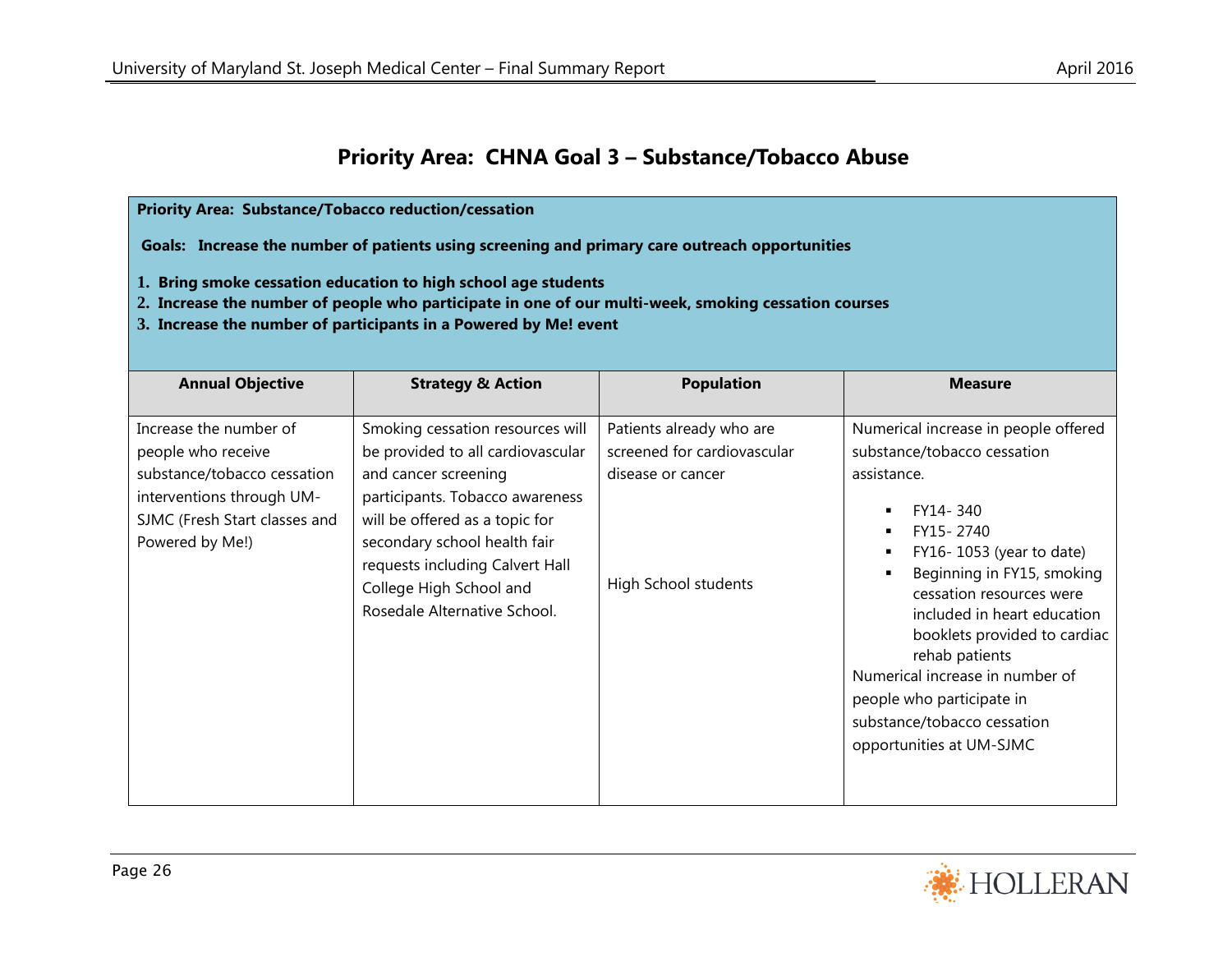|                                                           |                                                              | UM SJMC attempted to host<br>$\blacksquare$<br>the Freedom from Smoking<br>course on two separate<br>occasions, but registration/<br>attendance was insufficient<br>to complete the course.<br>In FY16 Stroke III: Advanced<br>Topics in Risk Reduction was<br>added as an opportunity for<br>nursing education. The<br>course covers material on<br>how to help patient quit<br>smoking including the<br>science of nicotine addiction,<br>motivational interviewing<br>techniques, and smoking<br>cessation resources. 255<br>nurses participated. |
|-----------------------------------------------------------|--------------------------------------------------------------|------------------------------------------------------------------------------------------------------------------------------------------------------------------------------------------------------------------------------------------------------------------------------------------------------------------------------------------------------------------------------------------------------------------------------------------------------------------------------------------------------------------------------------------------------|
| Maintain Powered by Me!<br>Involvement in sports programs | Student athletes, coaches,<br>parents, school administrators | http://poweredbymemd.org/<br>FY14-527 attended<br>conference<br>FY15- conference cancelled<br>$\blacksquare$<br>due to Baltimore City riots<br>FY16-471 attended<br>$\blacksquare$<br>conference<br>Student athletes, coaches,<br>and administrators from 51<br>public and private high<br>schools in Baltimore County,<br><b>Baltimore City, Howard</b><br>County, Harford County,                                                                                                                                                                  |

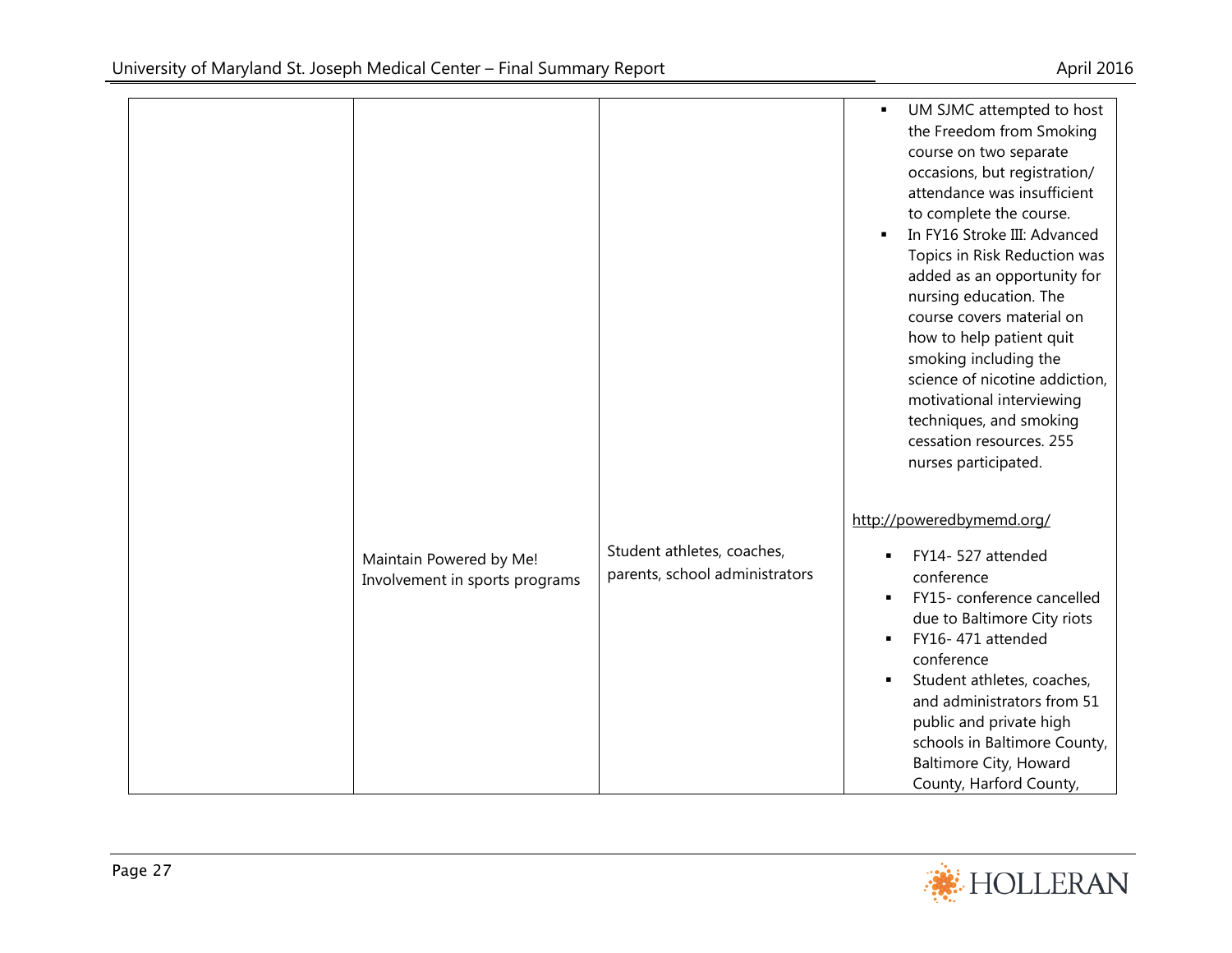|  | Prince Georges County, |
|--|------------------------|
|  | Anne Arundel County    |
|  |                        |
|  |                        |
|  |                        |
|  |                        |
|  |                        |
|  |                        |
|  |                        |
|  |                        |
|  |                        |
|  |                        |

# **Priority Area: CHNA Goal 4 – Heart Disease/Hypertension/Stroke**

| <b>Priority Area: Heart disease/hypertension/stroke</b>                                             |  |  |  |  |  |
|-----------------------------------------------------------------------------------------------------|--|--|--|--|--|
| <b>Goals:</b>                                                                                       |  |  |  |  |  |
| 1. Raise awareness of risk factors for stroke, stroke symptoms and appropriate response to symptoms |  |  |  |  |  |
| <b>Annual Objective</b><br><b>Strategy &amp; Action</b><br><b>Population</b><br><b>Measure</b>      |  |  |  |  |  |

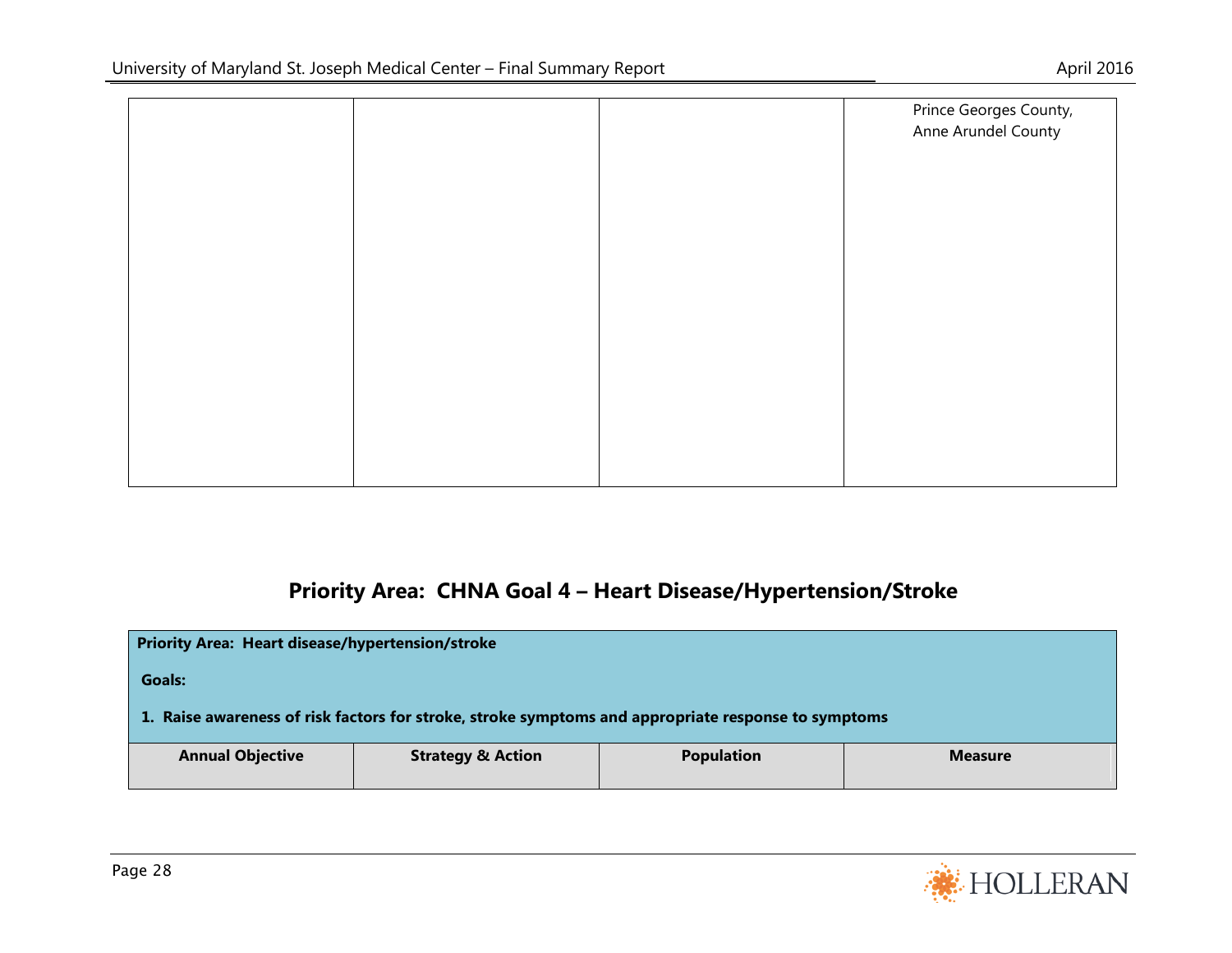| To provide education<br>regarding stroke prevention,<br>signs of stroke | Provide stroke education on the<br>topics of signs and symptoms of<br>stroke, activating EMS, risk<br>factors, and prevention to 500<br>people in the local community in<br>fiscal year 2014.<br>Create an annual internal May<br><b>Stroke Awareness Month</b><br>campaign based on the F.A.S.T.<br>public education materials, with a<br>target audience of visitors and<br>nonclinical staff, to launch on<br>May 1, 2013. | General population<br>Hospital visitors, UM-SJMC non-<br>clinical staff | Numbers of community members<br>educated<br>FY14-912<br>FY15-890<br>FY16-1004 (to date)<br>F.A.S.T. posters and tabletop tents<br>were distributed throughout public<br>and restricted areas in UM SJMC.<br>F.A.S.T. messaging on public<br>television monitors in hospital.<br>Partnered with Marketing for blog<br>posts, Facebook posts, and articles<br>for local newspapers and UM SJMC<br>Health Matters magazine. Annual<br>Health Stream stroke education<br>module mandated for all clinical<br>employees. A series of stroke<br>education classes were initiated for<br>nurses. About 300 nurses participate<br>each year. |
|-------------------------------------------------------------------------|-------------------------------------------------------------------------------------------------------------------------------------------------------------------------------------------------------------------------------------------------------------------------------------------------------------------------------------------------------------------------------------------------------------------------------|-------------------------------------------------------------------------|--------------------------------------------------------------------------------------------------------------------------------------------------------------------------------------------------------------------------------------------------------------------------------------------------------------------------------------------------------------------------------------------------------------------------------------------------------------------------------------------------------------------------------------------------------------------------------------------------------------------------------------|

**Priority Area: CHNA Goal 5 – Maternal/Child Health**

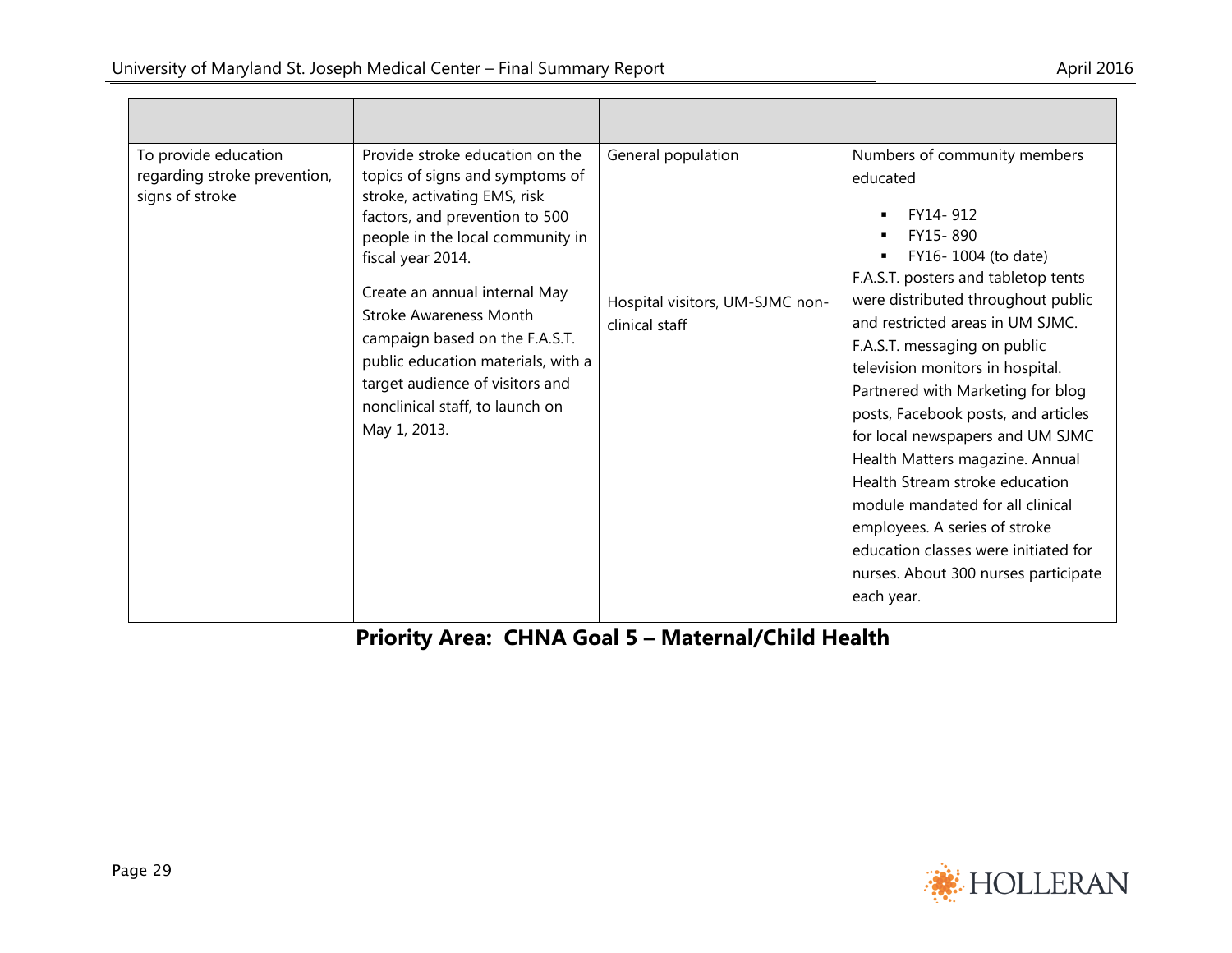#### **Priority Area: Maternal/Infant Health**

**Goals:**

**1. To educate pregnant women and women of childbearing age of the dangers of poor nutrition, diabetes (gestational andchronic), high blood pressure, substance/tobacco use during pregnancy**

**2. To educate women who are pregnant and those of childbearing age how they can enhance their own health and the health oftheir unborn child**

**3. To educate target populations how protect themselves and the baby from severe, long-term negative healthoutcomes**

**4. To educate women about low/very low birth weight, its causes, its prevention, long-term consequences of low/very low birth weight**

| <b>Annual Objective</b>                                                                                                        | <b>Strategy &amp; Action</b>                                                                                                                                  | <b>Population</b>                                                            | <b>Measure</b>                                                                                                                                                                                                                                   |
|--------------------------------------------------------------------------------------------------------------------------------|---------------------------------------------------------------------------------------------------------------------------------------------------------------|------------------------------------------------------------------------------|--------------------------------------------------------------------------------------------------------------------------------------------------------------------------------------------------------------------------------------------------|
| To include education about<br>healthy lifestyle practices into<br>all women's services<br>encounters                           | Bilingual educational materials<br>will be available to all providers<br>of women's health services at<br>UM-SJMC.                                            | Women who are pregnant,<br>women of childbearing age who<br>are not pregnant | Consistency of including healthy lifestyle<br>education in patient encounters and in<br>high school health education visits<br>Patients at Women's Health<br>$\blacksquare$<br>Associates (WHA) receive verbal<br>education on healthy lifestyle |
| To include education about<br>the long-term effects of<br>low/very low birth weight into<br>all women's services<br>encounters | All providers will be asked to<br>include education on the<br>relationship between healthy<br>lifestyle/nutrition into their<br>regular patient visits. These |                                                                              | practices at each visit<br>FY14- 9,315 patient visits<br>FY15-10,527 patient visits<br>$\blacksquare$<br>FY16-7,778 patient visits (year to<br>date)                                                                                             |
|                                                                                                                                | materials will be available to<br>providers at UM-SJMC's<br>Women's Health Associates, our<br>Perinatal Center.                                               |                                                                              | Need to reorder educational material.<br>The majority of pregnant<br>patients at WHA receive written<br>educational material in English<br>or Spanish as preferred by the<br>patients.                                                           |
| To include education about<br>low/very low birth weight into                                                                   | Community Health Outreach will<br>include education on low/very                                                                                               | High school students                                                         | Number of students<br>FY14-190 students<br>$\blacksquare$                                                                                                                                                                                        |

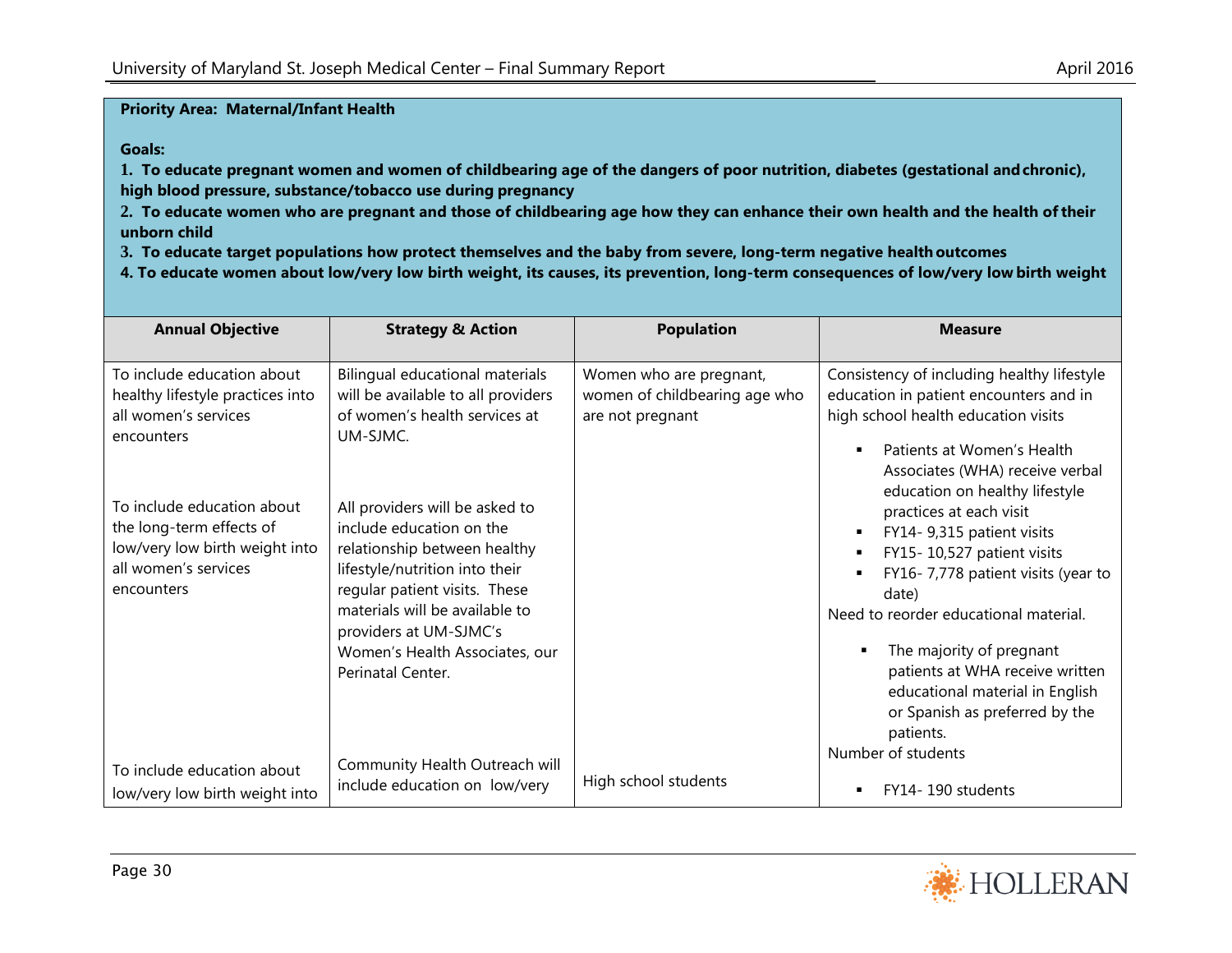| all high school health<br>education opportunities | low birth weight in high school<br>classes |  | FY15-290 students<br>$\blacksquare$<br>FY16-184 students to date<br>$\blacksquare$<br>Education delivered at Catholic High- an<br>inner city school |
|---------------------------------------------------|--------------------------------------------|--|-----------------------------------------------------------------------------------------------------------------------------------------------------|
|---------------------------------------------------|--------------------------------------------|--|-----------------------------------------------------------------------------------------------------------------------------------------------------|

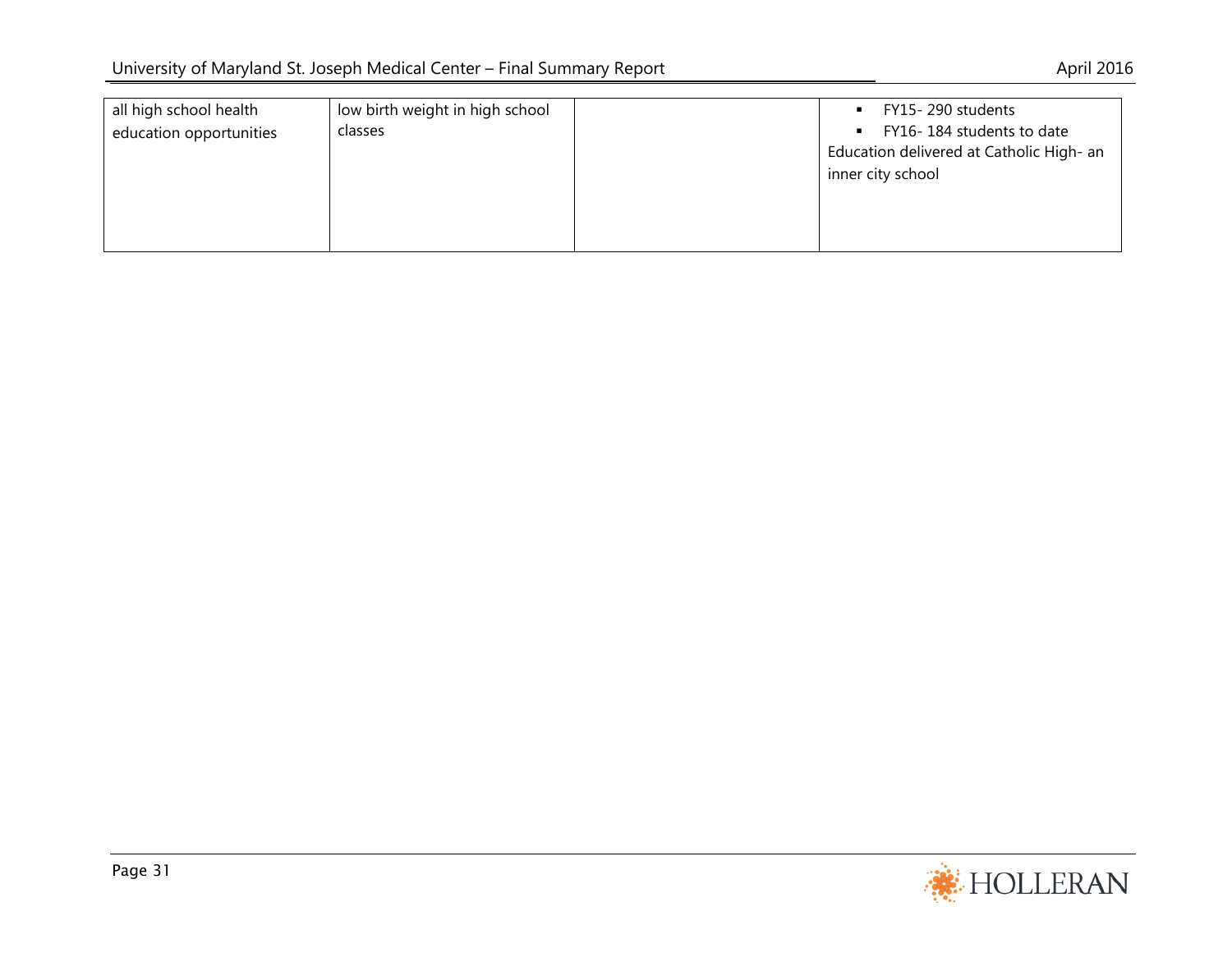## **Implementation Strategy**

## **Priority Area: CHNA Goal 6 – Cancer**

**Goal:**

#### **1. Increase number of patients screened for various types of cancer**

**2. Increase cancer screenings in minority communities**

**3. Increase number of patients diagnosed w/cancer and moved to treatment**

| <b>Annual Objective</b>          | <b>Strategy &amp; Action</b>                                                                                      | <b>Population</b>       | <b>Measure</b>                                                                                    |
|----------------------------------|-------------------------------------------------------------------------------------------------------------------|-------------------------|---------------------------------------------------------------------------------------------------|
|                                  |                                                                                                                   |                         | NOTE: FY 2013-April 2016 Metrics                                                                  |
| Develop strategic plan to        | <b>Partnerships included:</b>                                                                                     | Underserved populations | Metrics for measuring outreach                                                                    |
| implement cancer prevention and  | <b>Hopkins Community Advisory</b>                                                                                 | African American women  | program effectiveness:                                                                            |
| early detection education in the | Group -East Baltimore                                                                                             | and Latina women        | # Community education programs                                                                    |
| community with an emphasis on    | <b>UM SJMC Community</b>                                                                                          | PCP & Health Care       | FY 2014 = 30 cancer<br>$\blacksquare$                                                             |
| reaching underserved members     | Health Program 2013, 2014,<br>2015                                                                                | Professionals           | prevention programs                                                                               |
| of community                     | ACS, One Voice Grant 2102,<br>2013                                                                                |                         | $FY$ 2015 = 16 cancer<br>prevention programs                                                      |
|                                  | One Voice Program, culturally<br>sensitive collaborative<br>prevention & early detection<br>program with Advanced |                         | FY 2016 thru April 2016<br>л<br>cancer prevention<br>programs=8<br>Total = $54$<br>$\blacksquare$ |
|                                  | Radiology, Nueva Vida, Cancer                                                                                     |                         | # Community members educated                                                                      |
|                                  | Institute, Breast Center 2013,                                                                                    |                         | FY 2014 = 3,002                                                                                   |
|                                  | 2014, 2015 ongoing                                                                                                |                         | FY 2015 = 1,555                                                                                   |

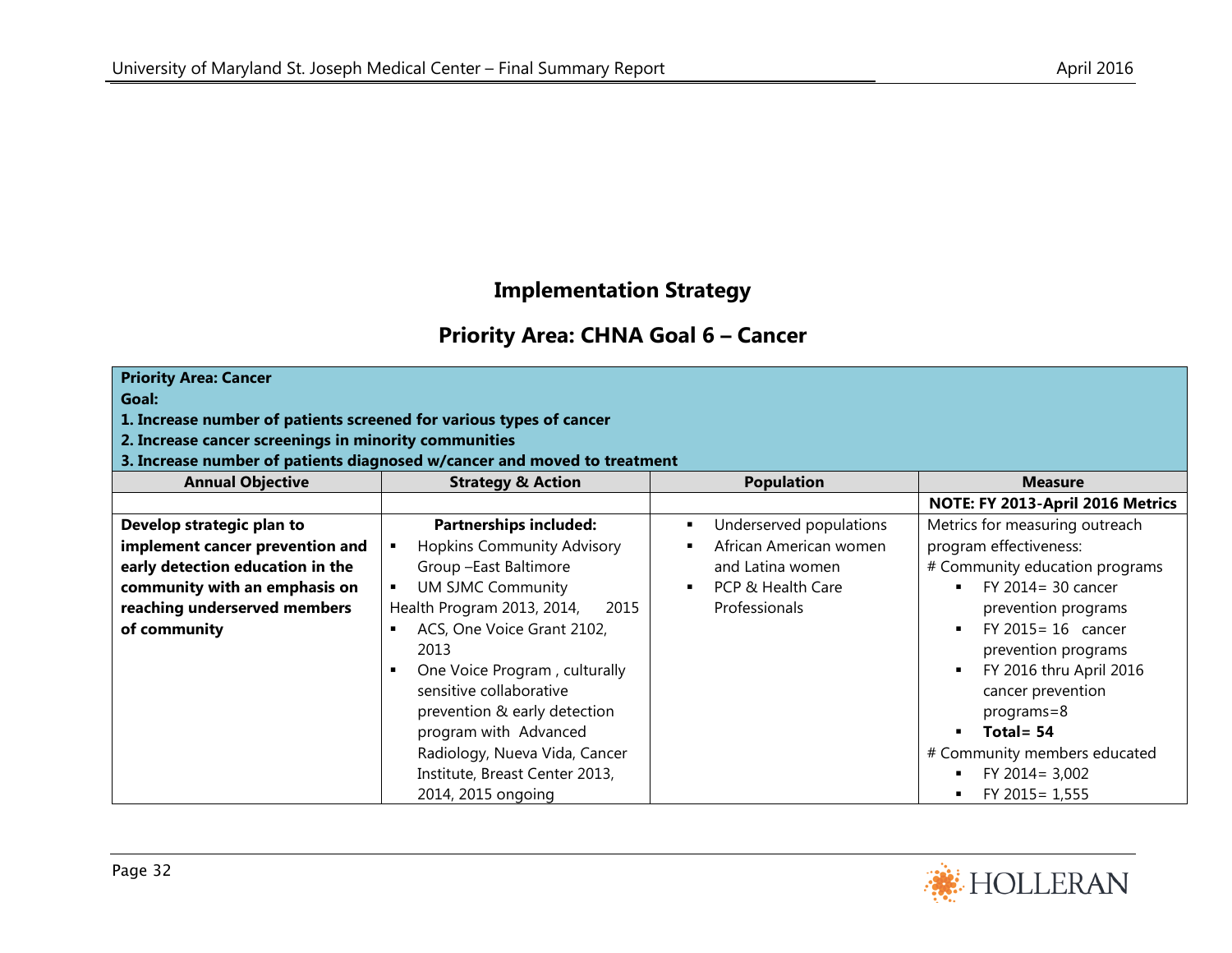| $\blacksquare$ | Sister's Network 2012,2013 for          | FY 2016= 604<br>٠                 |
|----------------|-----------------------------------------|-----------------------------------|
|                | African American and Nueva              | Total = $5,161$<br>٠              |
|                | Vida Latina Women 2013, 2014,           | # PCP/ Health Care Professionals  |
|                | 2015                                    | Educated                          |
| $\blacksquare$ | Maryland Cancer Collaborative           | $FY 2014 = 225$<br>$\blacksquare$ |
|                | Primary Prevention and                  | FY 2015 = 95                      |
|                | Disparities Committee 2013,             | FY 2016 = 220<br>٠                |
|                | 2014                                    | Total = $540$<br>$\blacksquare$   |
|                |                                         |                                   |
|                | <b>Member Patient Navigation</b>        |                                   |
|                | Network Leadership Team 2015            |                                   |
| $\blacksquare$ | Member Cancer Collaborative             |                                   |
|                | Steering Committee 2015                 |                                   |
| ٠              | <b>Baltimore County Cancer</b>          |                                   |
|                | Coalition 2013. 2014, 2015              |                                   |
| $\blacksquare$ | <b>Baltimore City Cancer Coalition</b>  |                                   |
|                | 2013, 2014, 2015                        |                                   |
| $\blacksquare$ | Susan G. Komen                          |                                   |
| $\blacksquare$ | Govan's Ecumenical                      |                                   |
|                |                                         |                                   |
|                | Development Corporation<br><b>GEDCO</b> |                                   |
|                |                                         |                                   |
| $\blacksquare$ | <b>Educational Activities Provided:</b> |                                   |
|                | Cancer Prevention programs are          |                                   |
|                | consistent with evidence based          |                                   |
|                | national guidelines and                 |                                   |
|                | evidence based interventions;           |                                   |
|                | ACS, Association of Breast              |                                   |
|                | Surgeons and NCI national               |                                   |
|                | guidelines                              |                                   |
|                |                                         |                                   |
|                | <b>Action Examples:</b>                 |                                   |
| $\blacksquare$ | American Cancer Society CPS 3           |                                   |
|                | Cancer Prevention Study:                |                                   |

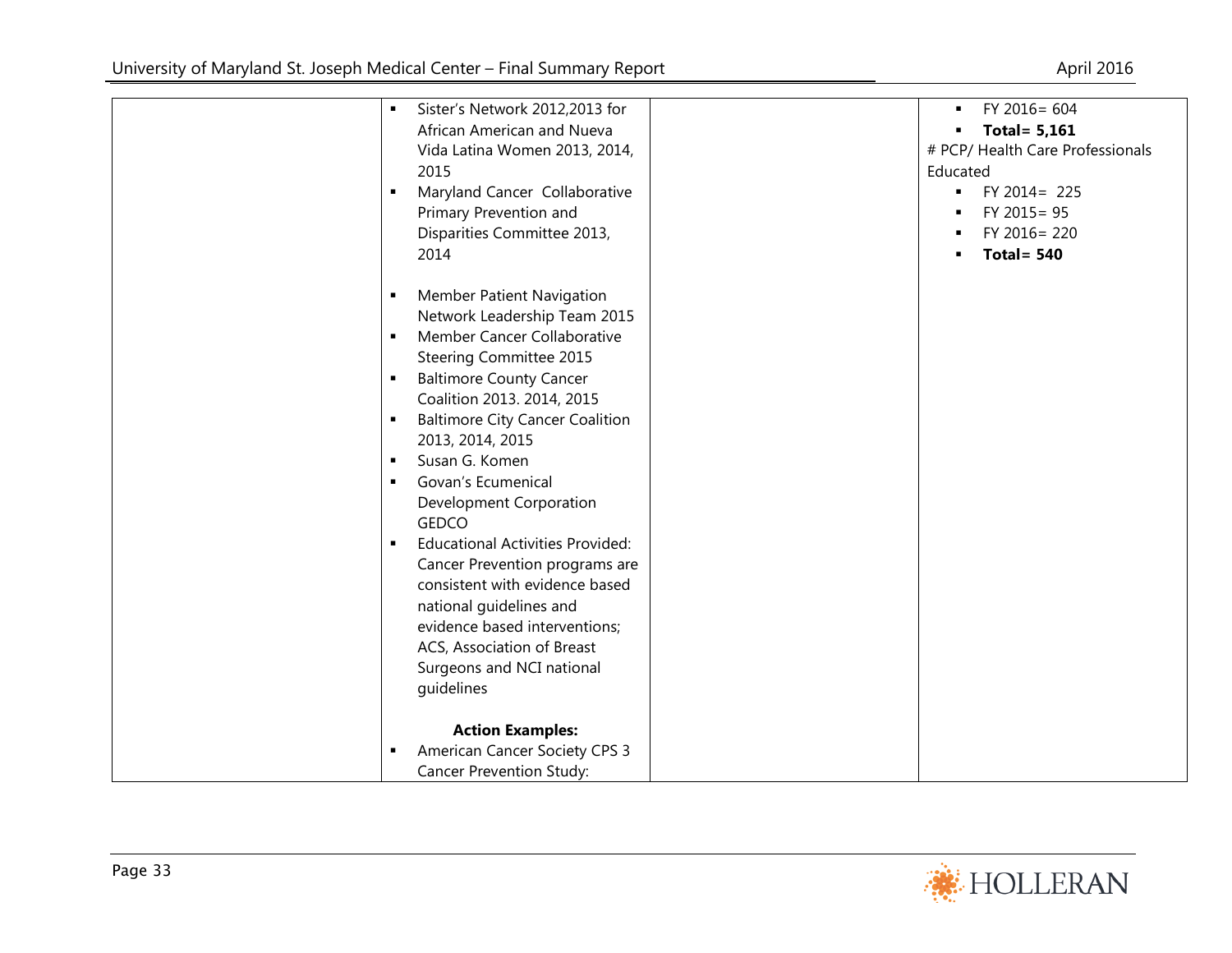|                | 9/17/13 ; SJMC host site enrolled  |  |
|----------------|------------------------------------|--|
|                | 67 people                          |  |
| $\blacksquare$ | St. Stephen's AME Church Essex     |  |
|                | 9/14/13 CPEDE Zip 21221            |  |
| $\blacksquare$ | Marian House for Homeless          |  |
|                | Women 10/2/13 CPEDE                |  |
|                | &Resources CPEDE Zip 21218         |  |
| $\blacksquare$ | Senior Expo 10/9/13 CPEDE Zip      |  |
|                | 21093                              |  |
| П              | New Psalmist Baptist Church,       |  |
|                | 10/12/13 Breast Cancer             |  |
|                | Awareness CPEDE Zip 21215          |  |
| $\blacksquare$ | Oak Crest Employee Health          |  |
|                | Expo 10/16/13 CPEDE Zip 21234      |  |
| $\blacksquare$ | <b>MD Health Connection</b>        |  |
|                | Speaker 10/15/13                   |  |
|                | Access to Care at UM SJMC          |  |
| $\blacksquare$ | B'More Healthy, UMMS Event         |  |
|                | at Convention Center 3/1/14        |  |
|                | CPEDE Zip 21201                    |  |
| $\blacksquare$ | Mt. Calvary AME Church             |  |
|                | <b>Biggest Loser Health Event</b>  |  |
|                | 3/8/14 CPEDE Zip 21286             |  |
| $\blacksquare$ | Komen Finding Your Path to         |  |
|                | Breast Health, New Psalmist        |  |
|                | Baptist Church 3/8/14 CPEDE        |  |
|                | Zip 21215                          |  |
| $\blacksquare$ | <b>Colorectal Cancer Awareness</b> |  |
|                | Day at UM SJMC 4/16/14             |  |
| $\blacksquare$ | Why Women Cry Event,               |  |
|                | University of Baltimore Mt         |  |
|                | Royal Ave 4/21/16 CPEDE Zip        |  |
|                | 21201                              |  |

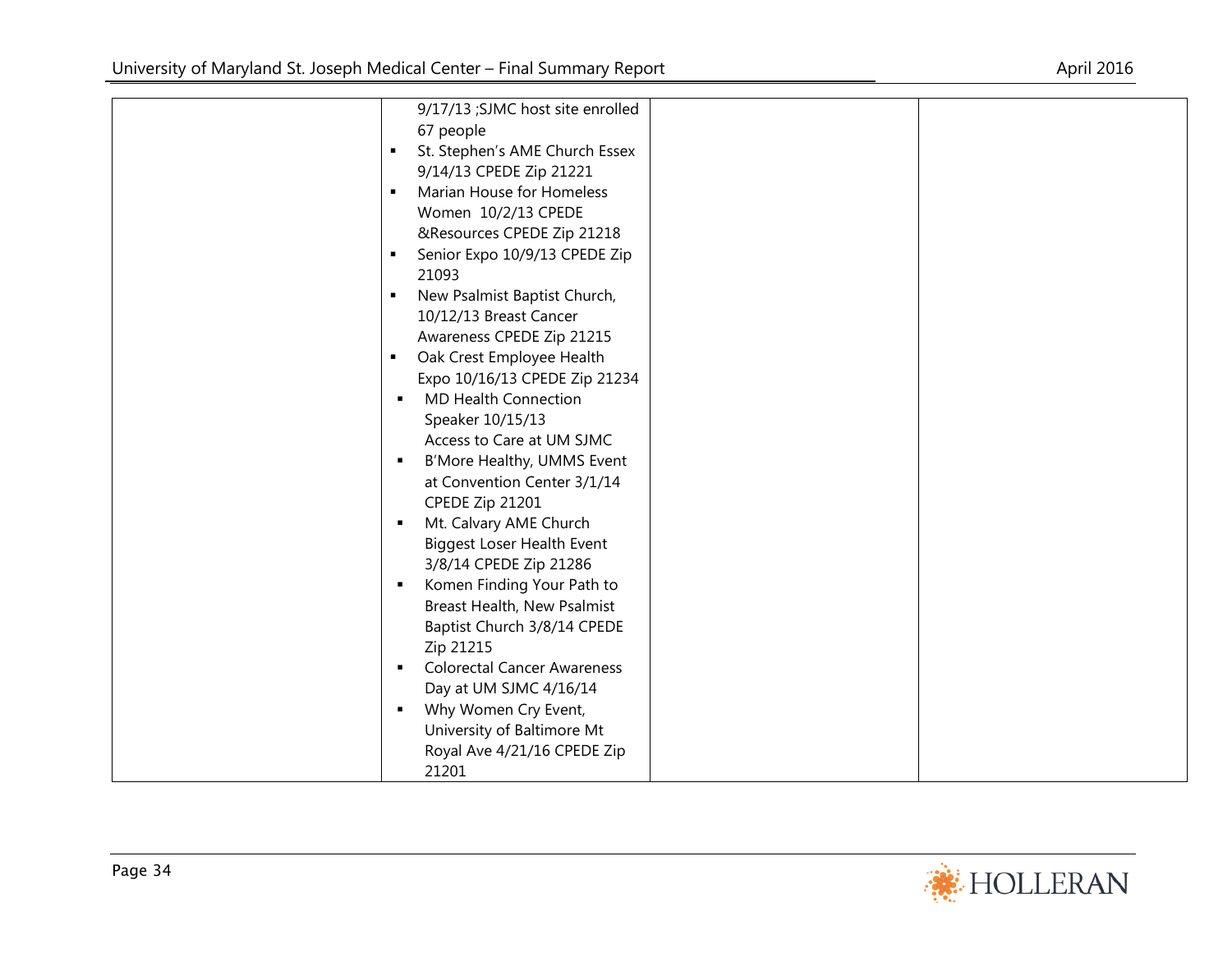| $\blacksquare$ | Baltimore County Housing &         |  |
|----------------|------------------------------------|--|
|                | Self Sufficiency Program,          |  |
|                | <b>Baltimore County Health</b>     |  |
|                | Department Drumcastle              |  |
|                | 4/26/14 CPEDE Zip 21212            |  |
| $\blacksquare$ | Mt. Calvary AME Church             |  |
|                | 5/10/14 CPEDE Zip 21286            |  |
| $\blacksquare$ | Archdiocese Health Day             |  |
|                | 5/15/14 CPEDE Zip 21201            |  |
| $\blacksquare$ | Women's Health Conference at       |  |
|                | UM SJMC 5/17/14 CPEDE              |  |
| $\blacksquare$ | WJZ Ask the Expert Call In         |  |
|                | 6/5/14 at WJZ TV Station Zip       |  |
|                | 21211                              |  |
| ٠              | Up In Smoke Smoking                |  |
|                | Cessation Classes 6/23 & 6/30      |  |
|                | at UMSJMC NOTE: currently          |  |
|                | refer patients to Baltimore        |  |
|                | <b>County Smoking Cessation</b>    |  |
|                | Programs throughout county         |  |
| $\blacksquare$ | Primary Care Physician             |  |
|                | Outreach/Education, Cancer         |  |
|                | Institute Annual Symposiums at     |  |
|                | <b>Sheppard Pratt Conference</b>   |  |
|                | Center Zip 20204                   |  |
| ٠              | <b>Cervical Cancer Awareness</b>   |  |
|                | 1/14/15 at UM SJMC                 |  |
| $\blacksquare$ | Leadership Baltimore, 2/9/15 at    |  |
|                | <b>UMSJMC CPEDE</b>                |  |
| $\blacksquare$ | <b>Cancer Prevention Awareness</b> |  |
|                | at UM SJMC 2/18/15                 |  |
| ٠              | Colon Cancer Awareness at UM       |  |
|                | SJMC 3/18/15                       |  |
| ٠              | WJZ Ask the Expert 3/26/15         |  |

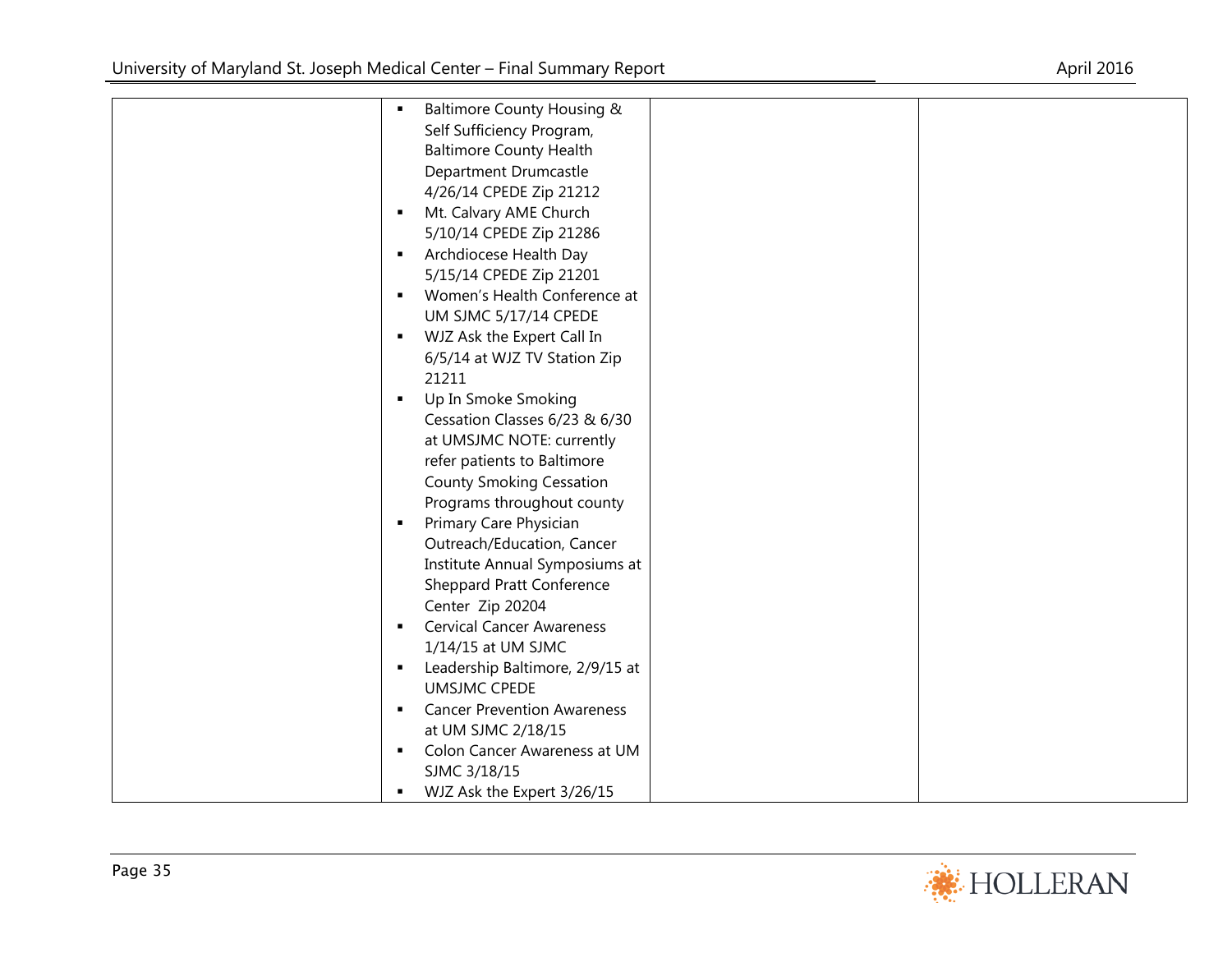|                                 | Towson Y High Risk Breast<br>٠                         |                 |                                  |
|---------------------------------|--------------------------------------------------------|-----------------|----------------------------------|
|                                 | Screening Education 3/30/15                            |                 |                                  |
|                                 | Zip 21204                                              |                 |                                  |
|                                 | Mc Cormick Employee Event<br>$\blacksquare$            |                 |                                  |
|                                 | 5/11/15 CPEDE Zip 21131                                |                 |                                  |
|                                 | Archdiocese Health Event                               |                 |                                  |
|                                 | 5/16/15 CPEDE Zip 21201                                |                 |                                  |
|                                 | 4 <sup>th</sup> Annual Women's<br>$\blacksquare$       |                 |                                  |
|                                 | Conference at UM SJMC                                  |                 |                                  |
|                                 | 5/16/15 CPEDE                                          |                 |                                  |
|                                 | <b>Patient Navigation Conference</b><br>$\blacksquare$ |                 |                                  |
|                                 | 9/16/16 at Sheppard Pratt<br>$\blacksquare$            |                 |                                  |
|                                 | Conference Center participants                         |                 |                                  |
|                                 | representing State of MD                               |                 |                                  |
|                                 | UM SJMC Employee Wellness<br>$\blacksquare$            |                 |                                  |
|                                 | Event 10/8/16                                          |                 |                                  |
|                                 | <b>Colorectal Cancer Screening</b>                     |                 |                                  |
|                                 | Initiative for                                         |                 |                                  |
|                                 | Employees/Education and                                |                 |                                  |
|                                 | Screening 2/18/16,                                     |                 |                                  |
|                                 | 2/24/16,/2/24/16 for Sedexo,                           |                 |                                  |
|                                 | 3/5/16 screening, 3/19/16                              |                 |                                  |
|                                 | screening, 4/9/16 screening                            |                 |                                  |
|                                 | Heart health Employee                                  |                 |                                  |
|                                 | Wellness Event- Colorectal                             |                 |                                  |
|                                 | <b>Cancer Screening Guidelines</b>                     |                 |                                  |
|                                 |                                                        |                 |                                  |
|                                 |                                                        |                 |                                  |
| <b>Foster Breast Screenings</b> | <b>Community Cancer Screenings</b>                     | Community Women | <b>Numbers of women screened</b> |
| and Breast Health               | scheduled in partnership with                          | Hispanic women  | $FY2014 = 101$ women             |
| <b>Education</b>                | SJMC Community Health and                              | Uninsured women | (29 community, 10/5/13 +         |
|                                 | continuation of monthly 100                            |                 | 72 One Voice)                    |
|                                 | free Screening Mammogram                               |                 | 65 Hispanic                      |
|                                 | program with our original                              |                 | 84 uninsured                     |

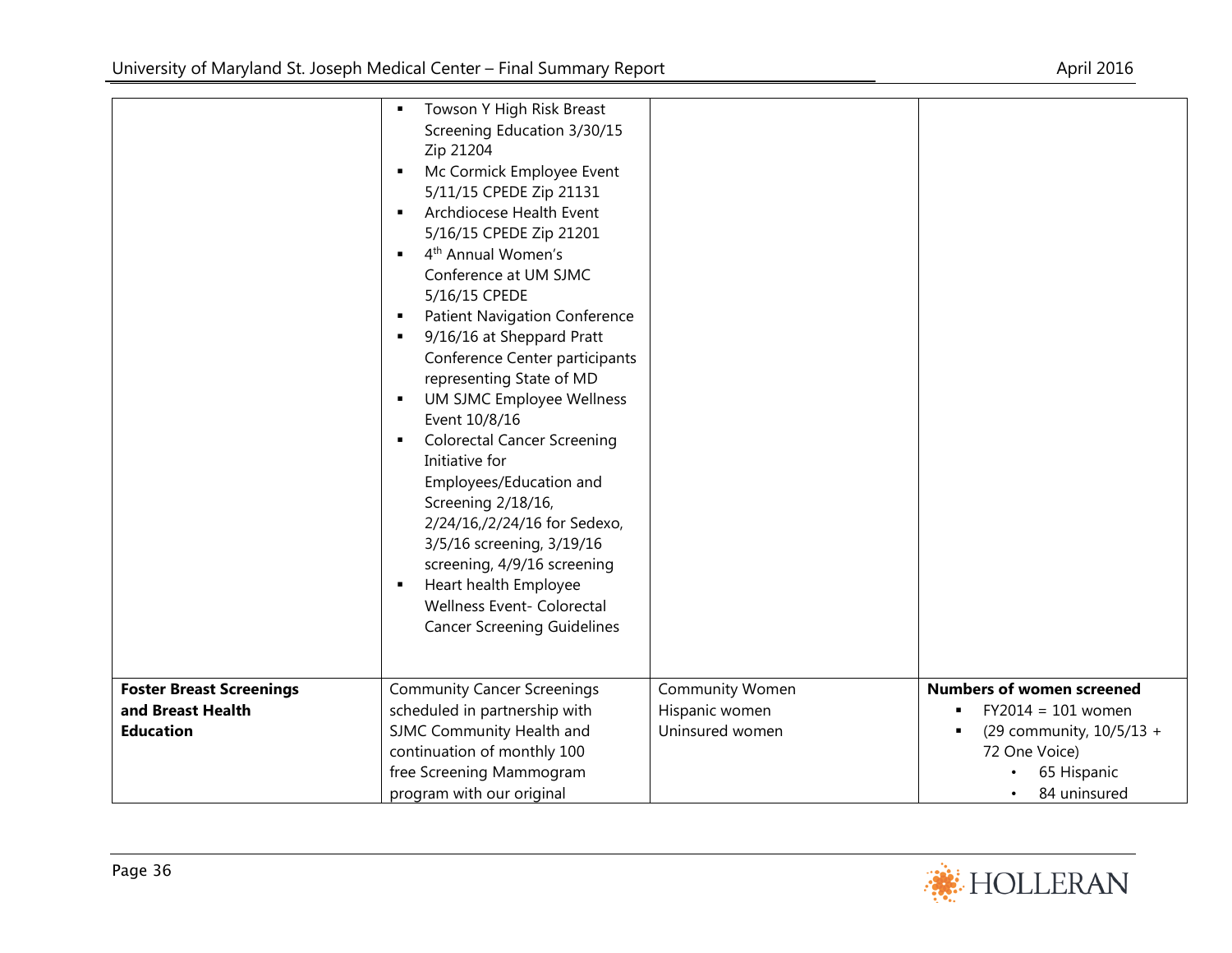|                                     | One Voice partner, Nueva<br>Vida, thru April 2016<br>Self-breast exam education is<br>included in the monthly<br>ongoing screening                                                                                                                                                                                                                                                                                                                                                                                                                                                                                                                                  |               | $FY$ 2015 = 89 women<br>(29 Community 10/11/14 +<br>60 One Voice)<br>58 Hispanic<br>67 Uninsured<br>FY 2016 thru April 2016 =<br>٠<br>111 women (21 community<br>10/10/15 + 90 One Voice)<br>82 Hispanic<br>97 Uninsured<br>Total = $301$ |
|-------------------------------------|---------------------------------------------------------------------------------------------------------------------------------------------------------------------------------------------------------------------------------------------------------------------------------------------------------------------------------------------------------------------------------------------------------------------------------------------------------------------------------------------------------------------------------------------------------------------------------------------------------------------------------------------------------------------|---------------|-------------------------------------------------------------------------------------------------------------------------------------------------------------------------------------------------------------------------------------------|
|                                     | Participation in the Baltimore<br>$\blacksquare$<br><b>City Cancer Coalition</b><br><b>Baltimore County</b><br>٠<br><b>Cancer Coalition</b><br>Maryland Cancer<br>$\blacksquare$<br><b>Collaborative State Coalition</b><br><b>Steering Committee</b><br>Maryland Patient Navigation<br>$\blacksquare$<br>Network Leadership Team<br><b>American Cancer Society</b><br>$\blacksquare$<br>Nueva Vida<br>$\blacksquare$<br>Luekemia & Lymphoma Society<br>$\blacksquare$<br><b>Pancreatic Action Network</b><br>$\blacksquare$<br><b>Hopkins Community Advisory</b><br>٠<br>Group<br><b>UM SJMC Community Health</b><br>$\blacksquare$<br>and Wellness Wise Committee | Women and men | Active participation in listed<br><b>Coalitions/organizations #</b><br>$2014 = 8$<br>$2015 = 7$<br>$2016 = 8$                                                                                                                             |
| Continue cervical cancer screenings | 2 Cervical Cancer Screenings<br>scheduled in partnership with<br><b>Community Health</b>                                                                                                                                                                                                                                                                                                                                                                                                                                                                                                                                                                            | Women         | Number of women screened for<br><b>Cervical Cancer</b><br>FY 2014 = 28 11/12/13<br>FY 2015 = $31 \frac{3}{7}$ /15<br>FY 2016= 31 3/12/16<br>٠                                                                                             |

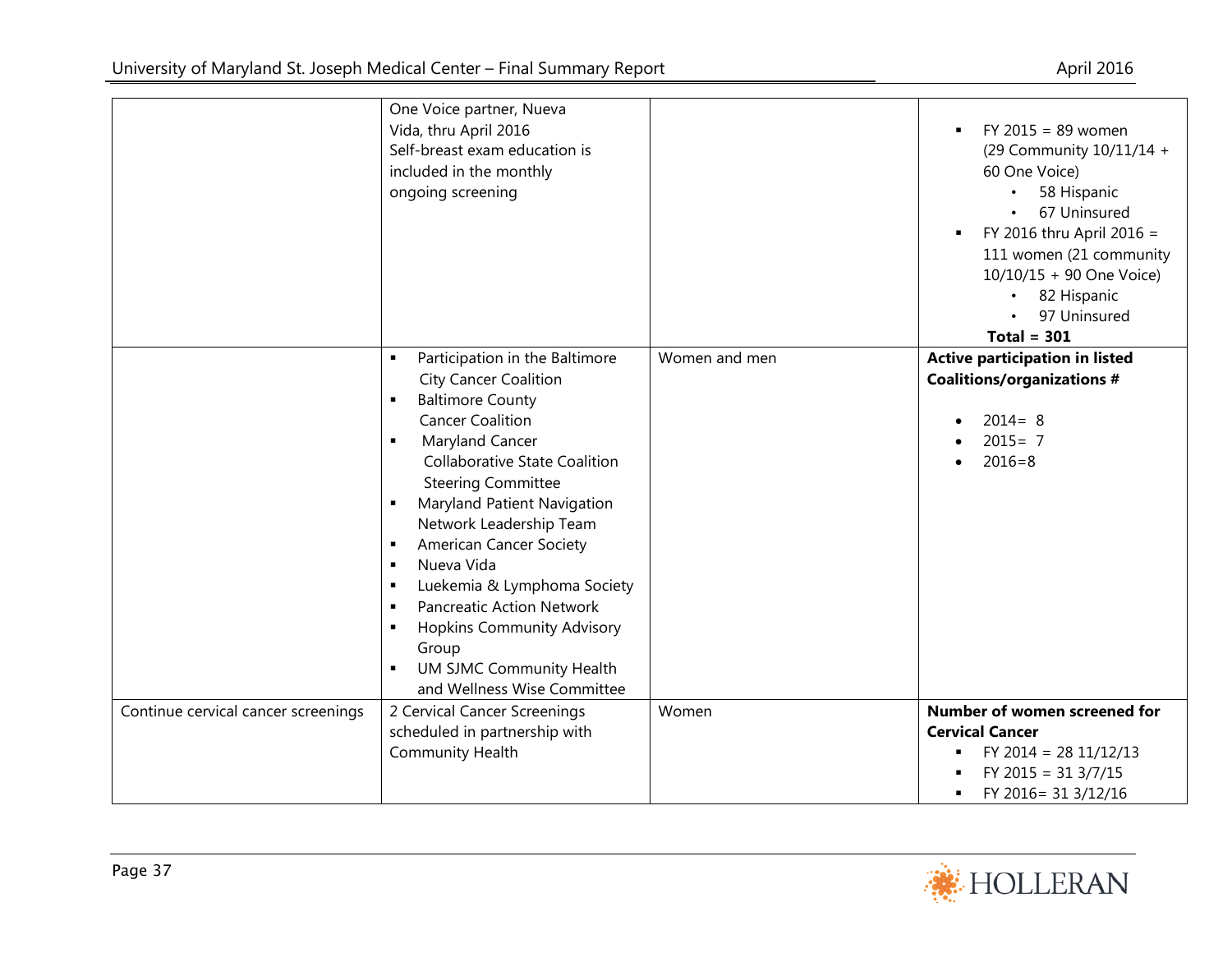|                                     |                                                                                   |     | Total = $90$                                                                                                                                                                        |
|-------------------------------------|-----------------------------------------------------------------------------------|-----|-------------------------------------------------------------------------------------------------------------------------------------------------------------------------------------|
| Continue prostate cancer screenings | 3 Prostate Screenings<br>scheduled in partnership with<br><b>Community Health</b> | Men | Number of men screened for<br><b>Prostate cancer</b><br>• FY 2014 = 28 9/25/13<br>• FY 2015 = 16 9/20/14<br>FY 2016= 26 9/16/15<br>$\blacksquare$<br>$Total = 70$<br>$\blacksquare$ |